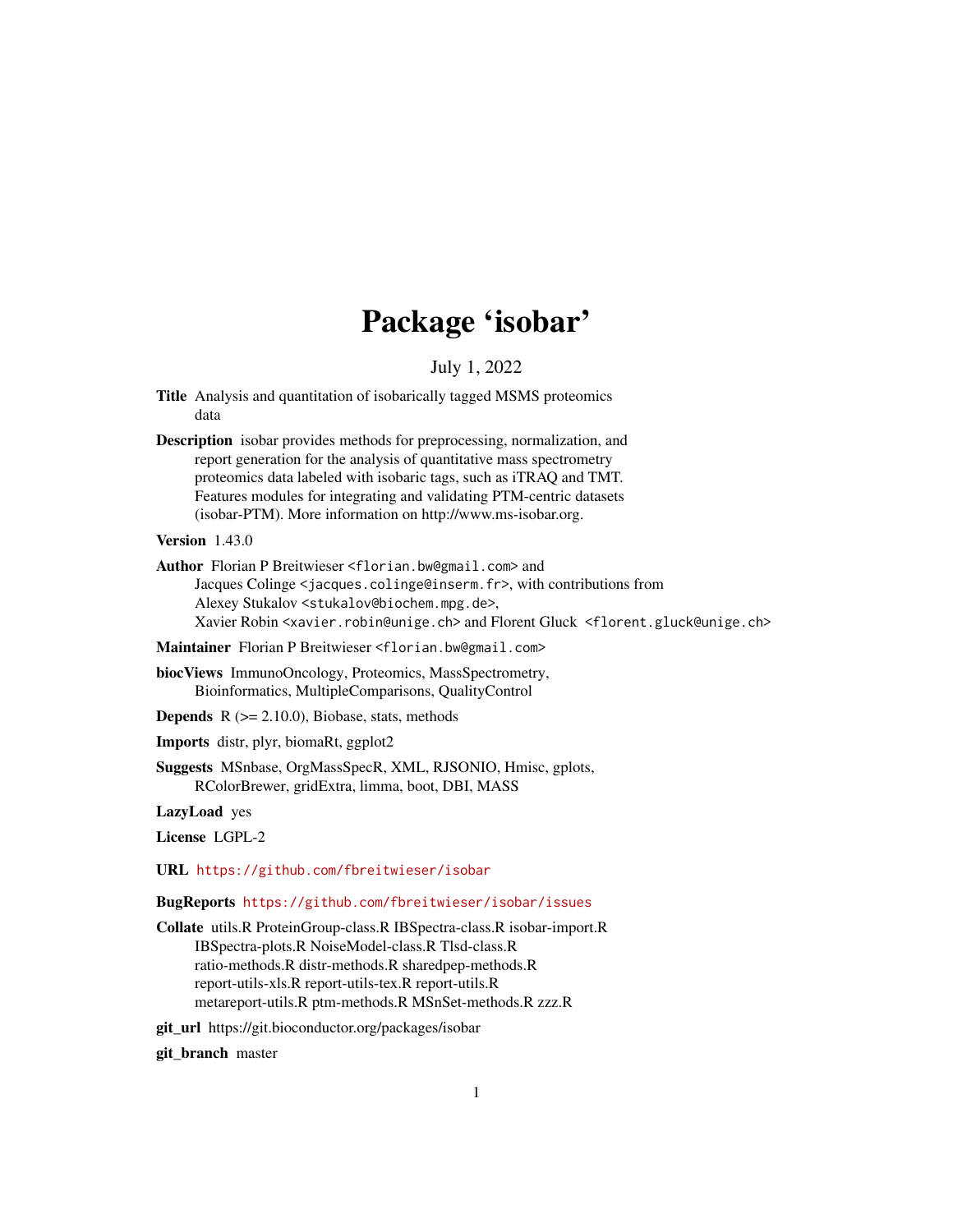git\_last\_commit 3b83775 git\_last\_commit\_date 2022-04-26 Date/Publication 2022-07-01

## R topics documented:

|                                  | 3              |
|----------------------------------|----------------|
|                                  | $\overline{4}$ |
|                                  | 5              |
|                                  | $\overline{5}$ |
|                                  | $\overline{7}$ |
|                                  | 8              |
|                                  | 9              |
|                                  | 10             |
|                                  | 11             |
|                                  | 12             |
|                                  | 12             |
|                                  | 14             |
|                                  | 16             |
|                                  | 17             |
|                                  | 18             |
|                                  | 20             |
|                                  | 21             |
|                                  | 22             |
| $isobar-import                 $ | 25             |
|                                  | 27             |
|                                  | 28             |
|                                  | 29             |
|                                  | 31             |
|                                  | 32             |
|                                  | 33             |
|                                  |                |
|                                  | 35             |
|                                  | 36             |
|                                  | 37             |
|                                  | 40             |
|                                  | 42             |
|                                  | 44             |
|                                  | 45             |
|                                  | 45             |
|                                  | 46             |
|                                  | 46             |
|                                  | 47             |
|                                  | 47             |
| $spectra.count2$                 | 48             |
|                                  | 49             |
|                                  | 50             |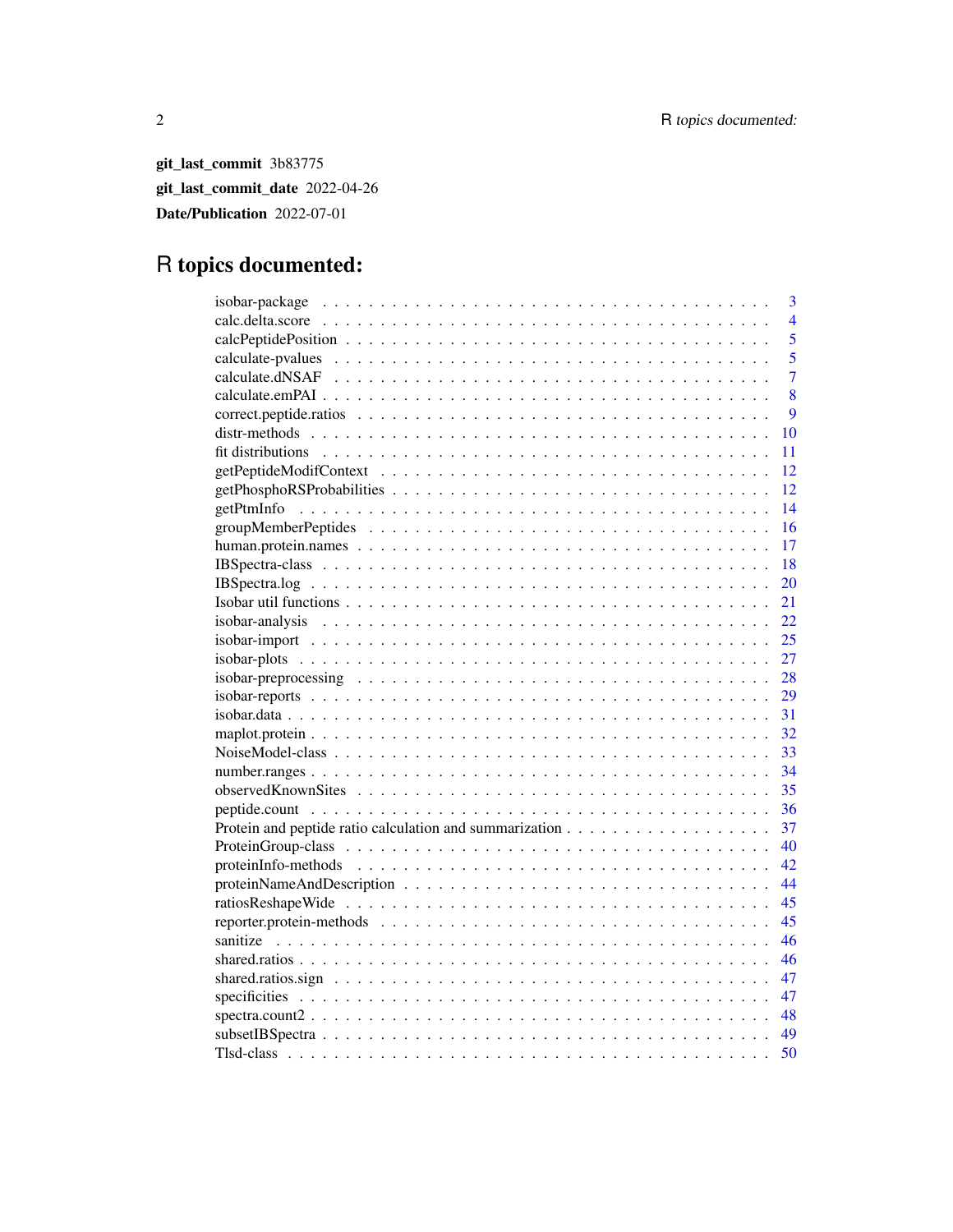## <span id="page-2-0"></span>isobar-package 3

| Index |  |  |  |  |  |  |  |  |  |  |  |  |  |  |  |  |  |  | -53 |
|-------|--|--|--|--|--|--|--|--|--|--|--|--|--|--|--|--|--|--|-----|
|       |  |  |  |  |  |  |  |  |  |  |  |  |  |  |  |  |  |  |     |

## isobar-package *Analysis and quantitation of isobarically tagged MSMS proteomics data*

## Description

isobar provides methods for preprocessing, normalization, and report generation for the analysis of quantitative mass spectrometry proteomics data labeled withOA isobaric tags, such as iTRAQ and TMT.

## Details

| Package:   | isobar                                                                                                   |
|------------|----------------------------------------------------------------------------------------------------------|
| Version:   | 1.1.2                                                                                                    |
| biocViews: | Proteomics, MassSpectrometray, Bioinformatics, MultipleComparisons, QualityControl                       |
| Depends:   | $R$ ( $>= 2.9.0$ ), Biobase, stats, methods, ggplot2                                                     |
| Imports:   | distr, biomaRt                                                                                           |
| Suggests:  | MSnbase, XML                                                                                             |
| LazyLoad:  | yes                                                                                                      |
| License:   | LGPL-2                                                                                                   |
| URL:       | http://bioinformatics.cemm.oeaw.ac.at                                                                    |
| Collate:   | utils.R ProteinGroup-class.R IBSpectra-class.R NoiseModel-class.R ratio-methods.R sharedpep-methods.R MS |
|            |                                                                                                          |

## Index:

| IBSpectra-class     | IBSpectra objects                             |
|---------------------|-----------------------------------------------|
| NoiseModel-class    | NoiseModel objects                            |
| ProteinGroup-class  | ProteinGroup objects                          |
| do.log              | Log functions for IBSpectra objects           |
| fitCauchy           | Fit weighted and unweighted Cauchy and Normal |
|                     | distributions                                 |
| groupMemberPeptides | Peptide info for protein group members        |
| human.protein.names | Info on proteins                              |
| ibspiked_set1       | Isobar Data packages                          |
| isobar-analysis     | IBSpectra analysis: Protein and peptide ratio |
|                     | calculation                                   |
| isobar-import       | Loading data into IBSpectra objects using     |
|                     | readIBSpectra                                 |
| isobar-package      | Analysis and quantitation of isobaric tag     |
|                     | Proteomics data                               |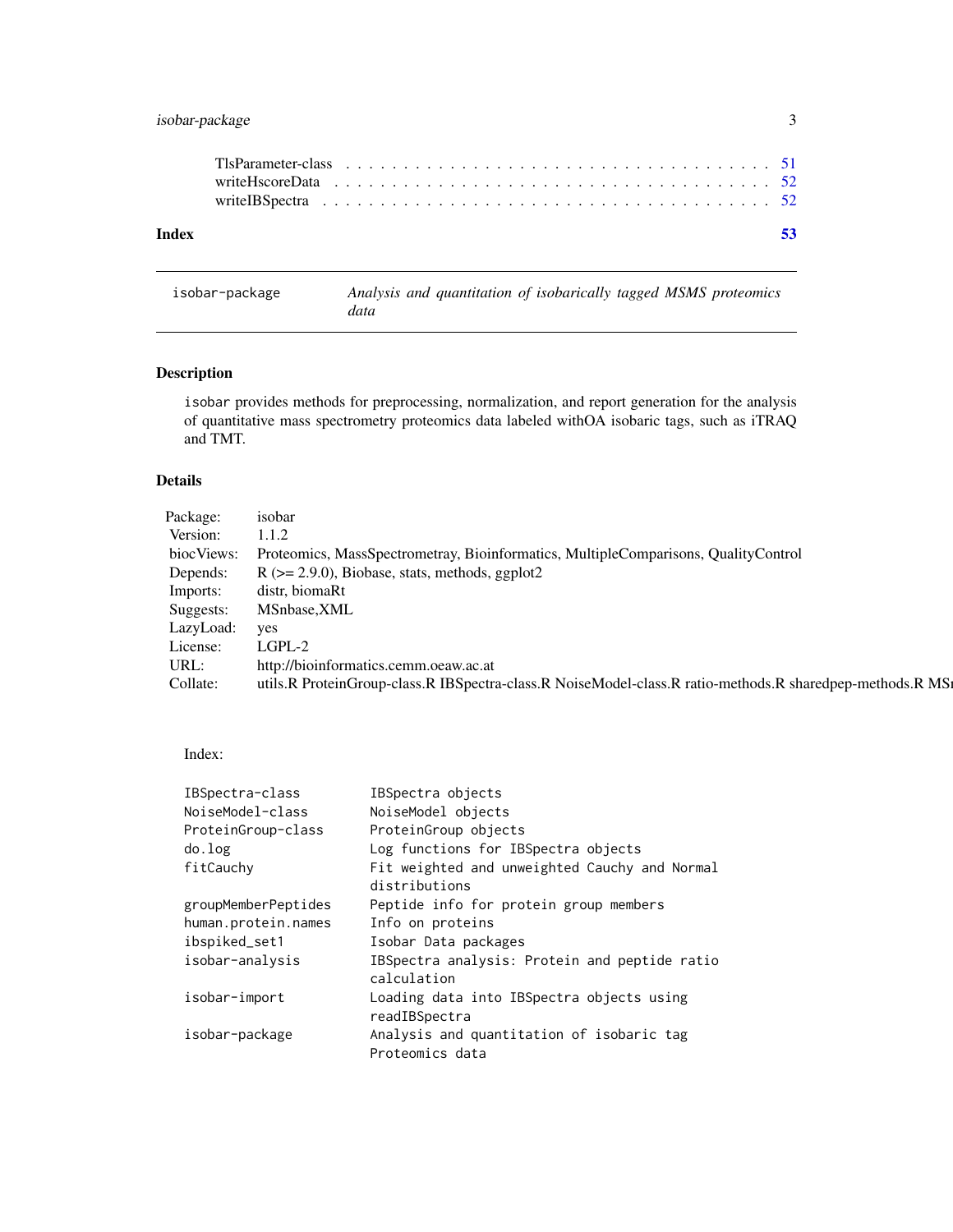| isobar-plots         | IBSpectra plots                              |
|----------------------|----------------------------------------------|
| isobar-preprocessing | IBSpectra preprocessing                      |
| isobar-reports       | Isobar reports                               |
| maplot.protein       | MAplot for individual proteins               |
| number.ranges        | Helper function to transform number lists to |
|                      | ranges                                       |
| proteinInfo-methods  | Methods for Function proteinInfo             |
| proteinRatios        | protein and peptide ratios                   |
| sanitize             | Helper function for LaTeX export             |
| shared.ratios        | Shared ratio calculation                     |
| shared.ratios.sign   | Plot and get significantly shared ratios.    |

Further information is available in the following vignettes:

| isobar       | Isobar Overview (source, pdf)       |
|--------------|-------------------------------------|
| isobar-devel | Isobar for developers (source, pdf) |

## Author(s)

Florian P Breitwieser <fbreitwieser@cemm.oeaw.ac.at> and Jacques Colinge <jcolinge@cemm.oeaw.ac.at>, with contributions from Xavier Robin <xavier.robin@unige.ch>

Maintainer: Florian P Breitwieser <fbreitwieser@cemm.oeaw.ac.at>

calc.delta.score *Calculate Delta Score from Ion Score*

## Description

Calculates delta score from raw search engine score by substracting the best matching hit with the second best matching. data needs to have not only the best hit per spectrum, but multiple, to be able to calculate the delta score. filterSpectraDeltaScore calls calc.delta.score and filters spectra below a minum delta score.

## Usage

```
calc.delta.score(my.data)
filterSpectraDeltaScore(my.data, min.delta.score=10, do.remove=FALSE)
```
#### Arguments

| my.data         | IBS pectra data frame.                                                                                  |
|-----------------|---------------------------------------------------------------------------------------------------------|
| min.delta.score |                                                                                                         |
|                 | Minimum delta score.                                                                                    |
| do.remove       | If TRUE, spectra below the min.prob threshold are not just set as 'use.for.quant=FALSE'<br>but removed. |

<span id="page-3-0"></span>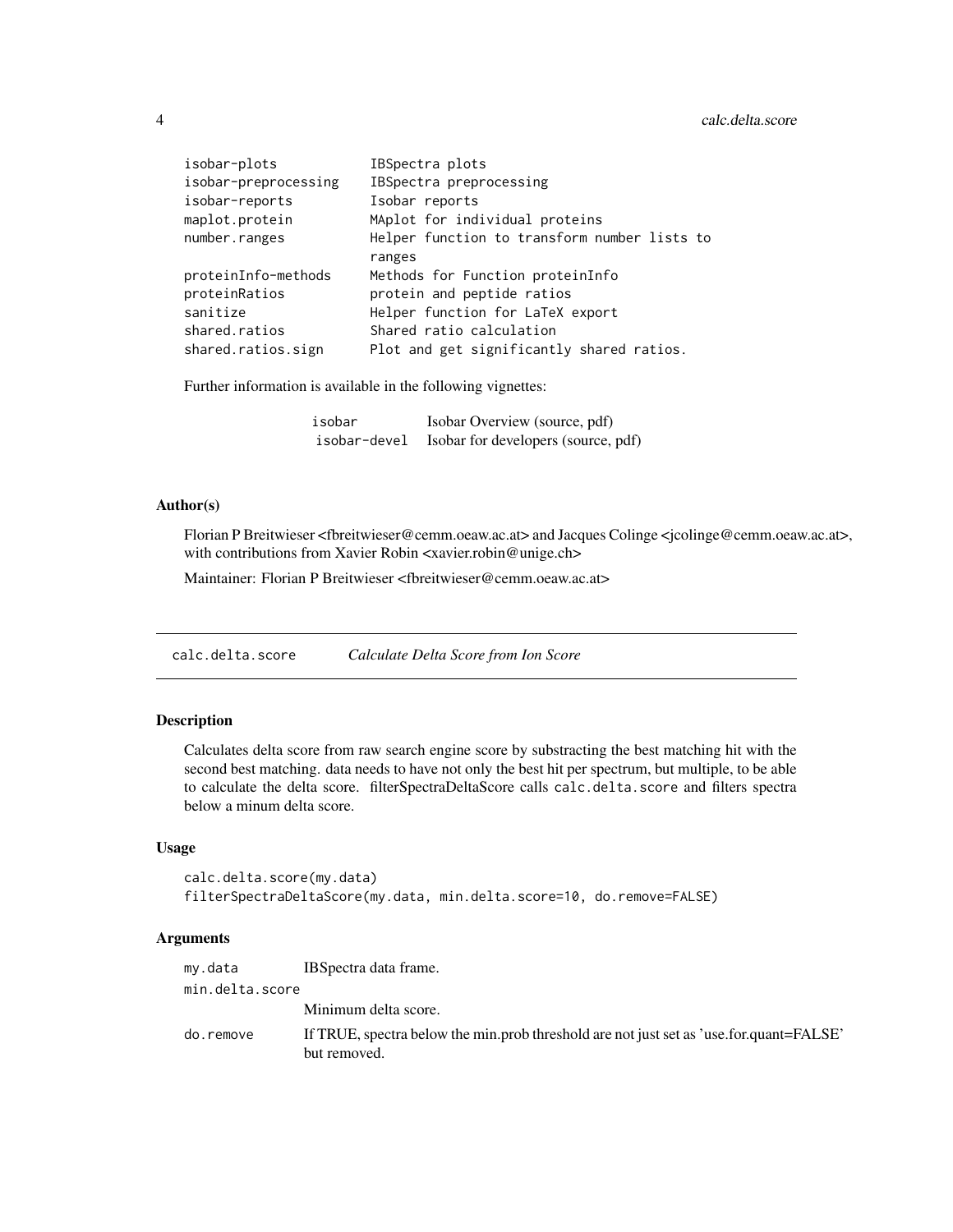## <span id="page-4-0"></span>calcPeptidePosition 5

## Value

Returns data with additional column 'delta.score'.

#### Author(s)

Florian P. Breitwieser

calcPeptidePosition *Recalculate peptide start positions based on protein sequence*

## Description

Function to recalculate start position of peptide in protein when it is missing or wrong.

#### Usage

calcPeptidePosition(peptide.info, protein.info, calc.il.peptide)

#### Arguments

peptide.info Peptide info object of ProteinGroup. protein.info Protein info object of ProteinGroup. calc.il.peptide Should the 'real' peptide (I/L difference) be calculated?

calculate-pvalues *Calculate and Adjust Ratio and Sample p-values.*

#### Description

Functions for calculating and adjusting ratios and sample p-values. Usually, these are called by proteinRatios or peptideRatios.

## Usage

```
calculate.ratio.pvalue(lratio, variance, ratiodistr = NULL)
calculate.sample.pvalue(lratio, ratiodistr)
calculate.mult.sample.pvalue(lratio, ratiodistr, strict.pval,
                             lower.tail, n.possible.val, n.observed.val)
```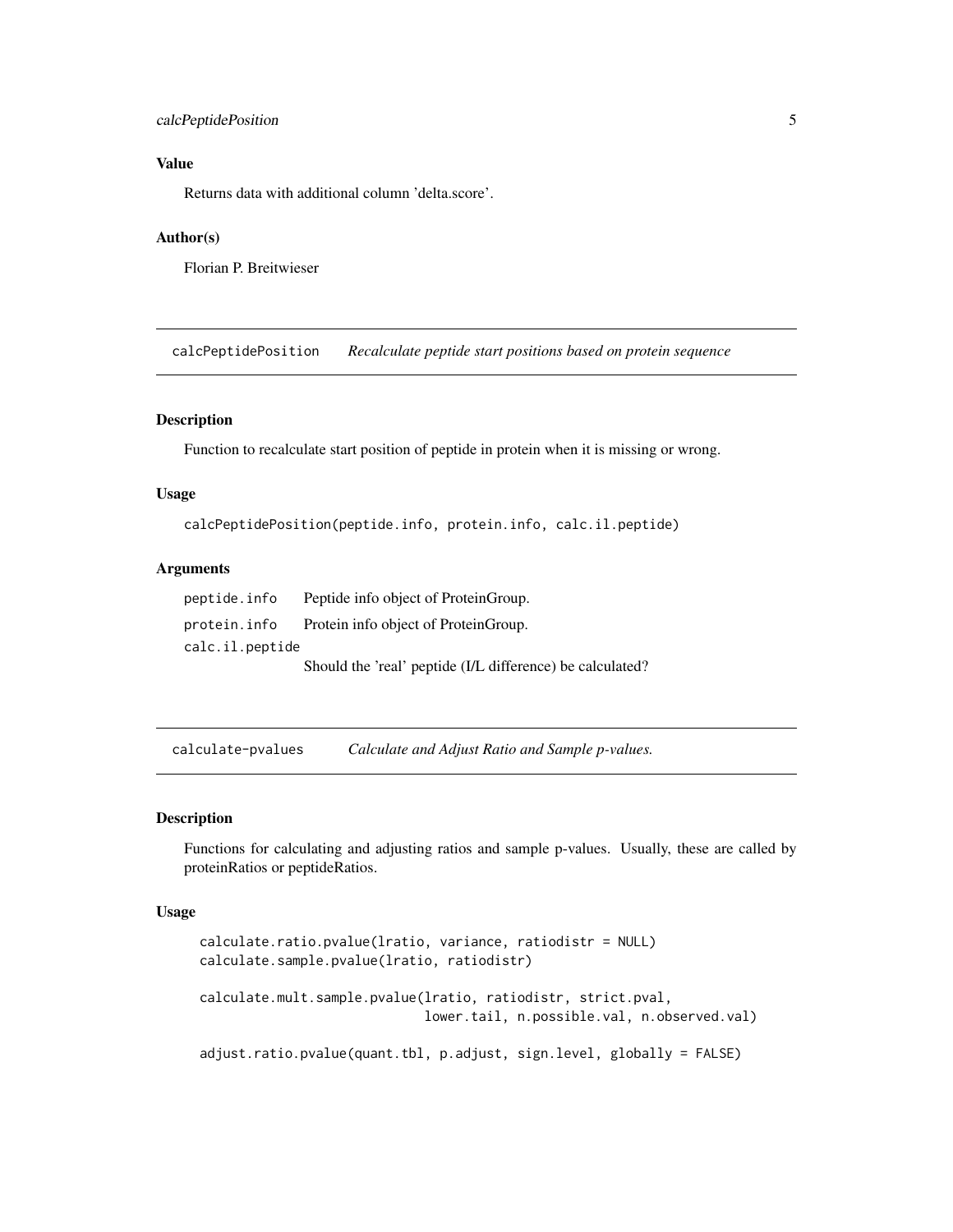## <span id="page-5-0"></span>Arguments

| lratio      | log 10 protein or peptide ratios.                                                                                   |
|-------------|---------------------------------------------------------------------------------------------------------------------|
| ratiodistr  | Fitted ratio distribution/                                                                                          |
| variance    | Variance of Iratios.                                                                                                |
| strict.pval | If FALSE, missing ratios are ignored. If TRUE, missing ratios are penalized by<br>giving them a sample pval of 0.5. |
| lower.tail  | lower tail of distribution?                                                                                         |
|             | n.possible.val Number of possible ratios.                                                                           |
|             | n.observed.val Number of observed ratios.                                                                           |
| quant.tbl   | Quantification table (from protein Ratios or peptide Ratios).                                                       |
| p.adjust    | p-value adjustment method (see ?p.adjust).                                                                          |
| sign.level  | Ratio significance level.                                                                                           |
| globally    | Whether the p-values should be adjusted over all conditions, or individually in<br>each condition.                  |

## Author(s)

Florian P. Breitwieser

#### See Also

[proteinRatios](#page-36-1),[peptideRatios](#page-36-1)

```
lratio <- c(-1,-1,seq(from=-1,to=1,by=.25),1,1)
variance \leq c(0,1, rep(0.1,9),0,1)ratiodistr.precise <- new("Norm",mean=0,sd=.25)
ratiodistr.wide <- new("Norm",mean=0,sd=.5)
# ratio p-value is impacted only by the variance
# sample p-value captures whether the ratio distribution is narrow ('precise')
# or wide
data.frame(lratio, variance,
           ratio.pvalue=calculate.ratio.pvalue(lratio, variance),
           sample.pvalue.precise=calculate.sample.pvalue(lratio,ratiodistr.precise),
           sample.pvalue.wide=calculate.sample.pvalue(lratio,ratiodistr.wide))
```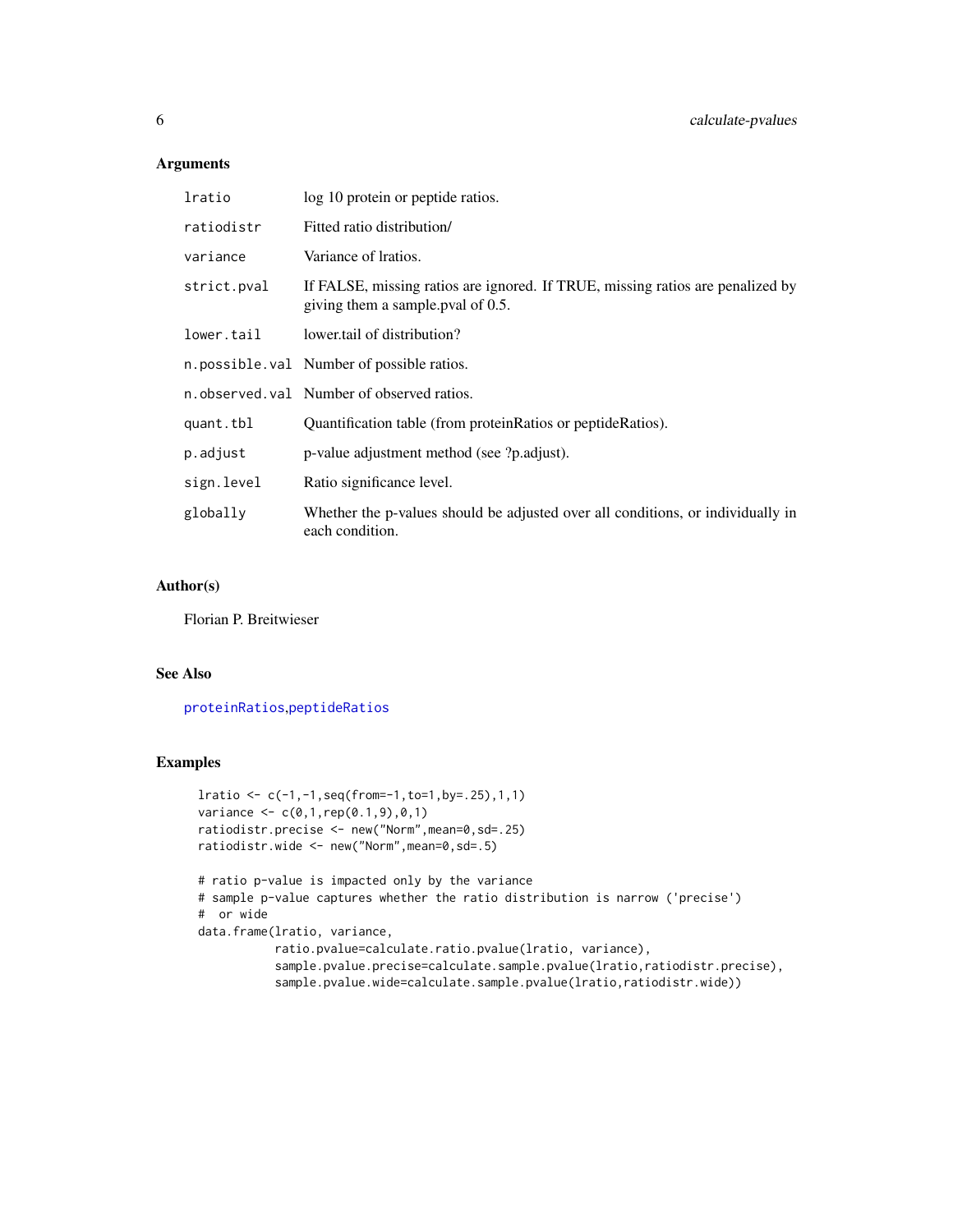<span id="page-6-1"></span><span id="page-6-0"></span>calculate.dNSAF *dNSAF approximate abundance calculations.*

## Description

Distributed normalized spectral abundance factor (dNSAF) is a label free quantitative measure of protein abundance based on spectral counts which are corrected for peptides shared by multiple proteins. Original publication: Zhang Y et al., Analytical Chemistry (2010).

#### Usage

```
calculate.dNSAF(protein.group, use.mw = FALSE, normalize = TRUE,
                combine.f = mean)
```
## Arguments

| protein.group | ProteinGroup object. Its @proteinInfo slot data. frame must contain a length<br>column. |
|---------------|-----------------------------------------------------------------------------------------|
| use.mw        | Use MW to account for protein size.                                                     |
| normalize     | Normalize dSAF to dNSAF?                                                                |
| combine.f     | How to handle proteins seen only with shared peptides?                                  |

## Value

Named numeric vector of dNSAF values.

#### Author(s)

Florian P Breitwieser

## References

Zhang Y et al., Analytical Chemistry (2010)

## See Also

[proteinInfo](#page-41-1), [getProteinInfoFromUniprot](#page-41-1), [calculate.emPAI](#page-7-1), [ProteinGroup](#page-39-1)

```
data(ibspiked_set1)
protein.group <- proteinGroup(ibspiked_set1)
calculate.dNSAF(protein.group)
```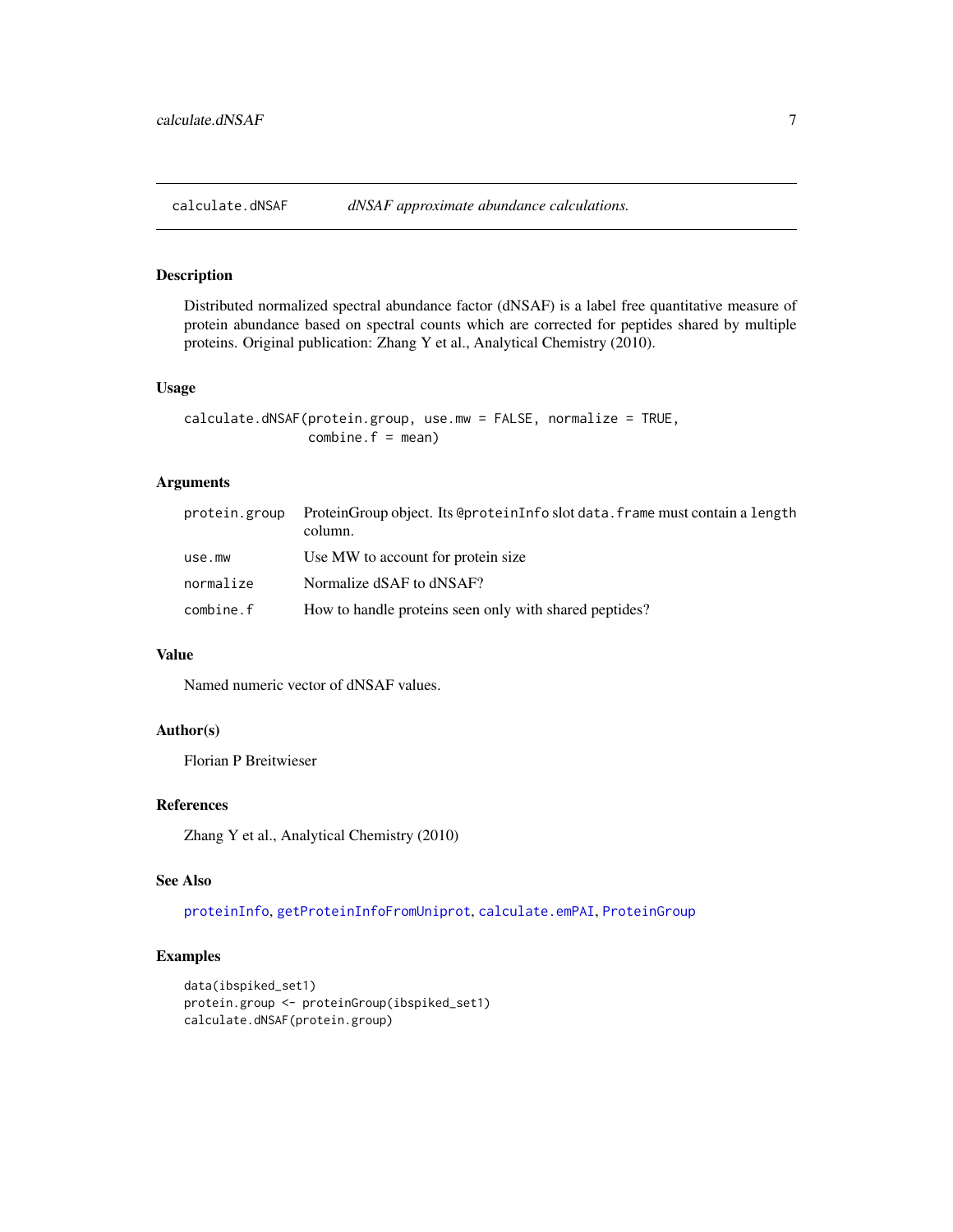<span id="page-7-2"></span><span id="page-7-1"></span><span id="page-7-0"></span>

The Exponentially Modified Protein Abundance Index (emPAI) is a label free quantitative measure of protein abundance based on protein coverage by peptide matches. The original publication is Ishihama Y, et al., Proteomics (2005).

#### Usage

```
calculate.emPAI(protein.group, protein.g = reporterProteins(protein.group), normalize = FALSE,
           observed.pep = c("pep", "mod.charge.pep"), use.mw = FALSE, combine.f = mean,
                \ldots, nmc = 0, report.all = FALSE)
n.observable.peptides(...)
observable.peptides(seq, nmc = 1, min.length = 6, min.mass = 600, max.mass = 4000,
                    custom = list(code = c("B", "Z", "J", "U"),
                       mass = c(164.554862, 278.61037, 213.12392, 150.953636)), ...)
```
#### **Arguments**

| protein.group | ProteinGroup object. Its @proteinInfo slot data. frame must contain a sequence<br>column to calculate the number of observable peptides per protein. |
|---------------|------------------------------------------------------------------------------------------------------------------------------------------------------|
| protein.g     | Protein group identifiers.                                                                                                                           |
| normalize     | Normalize to sum $= 1$ ?.                                                                                                                            |
| observed.pep  | What counts as observed peptide?                                                                                                                     |
| report.all    | <b>TOADD</b>                                                                                                                                         |
| use.mw        | Use MW to normalize for protein size.                                                                                                                |
| combine.f     | How to handle proteins seen only with shared peptides?                                                                                               |
| seq           | Protein sequence.                                                                                                                                    |
| nmc           | Number of missed cleavages.                                                                                                                          |
| min.length    | Minimum length of peptide.                                                                                                                           |
| min.mass      | Minimum mass of peptide.                                                                                                                             |
| max.mass      | Maximum mass of peptide.                                                                                                                             |
| custom        | User defined residue for Digest.                                                                                                                     |
| .             | Further arguments to observable.peptides/Digest.                                                                                                     |

#### Details

The formula is

 $emPAI = 10^{\frac{N<-observed}{N<-observed}}-1$ 

N\_observed is the number of observed peptides - we use the count of unique peptide without consideration of charge state. N\_observable is the number of observable peptides. Sequence cleavage is done using [Digest](#page-0-0).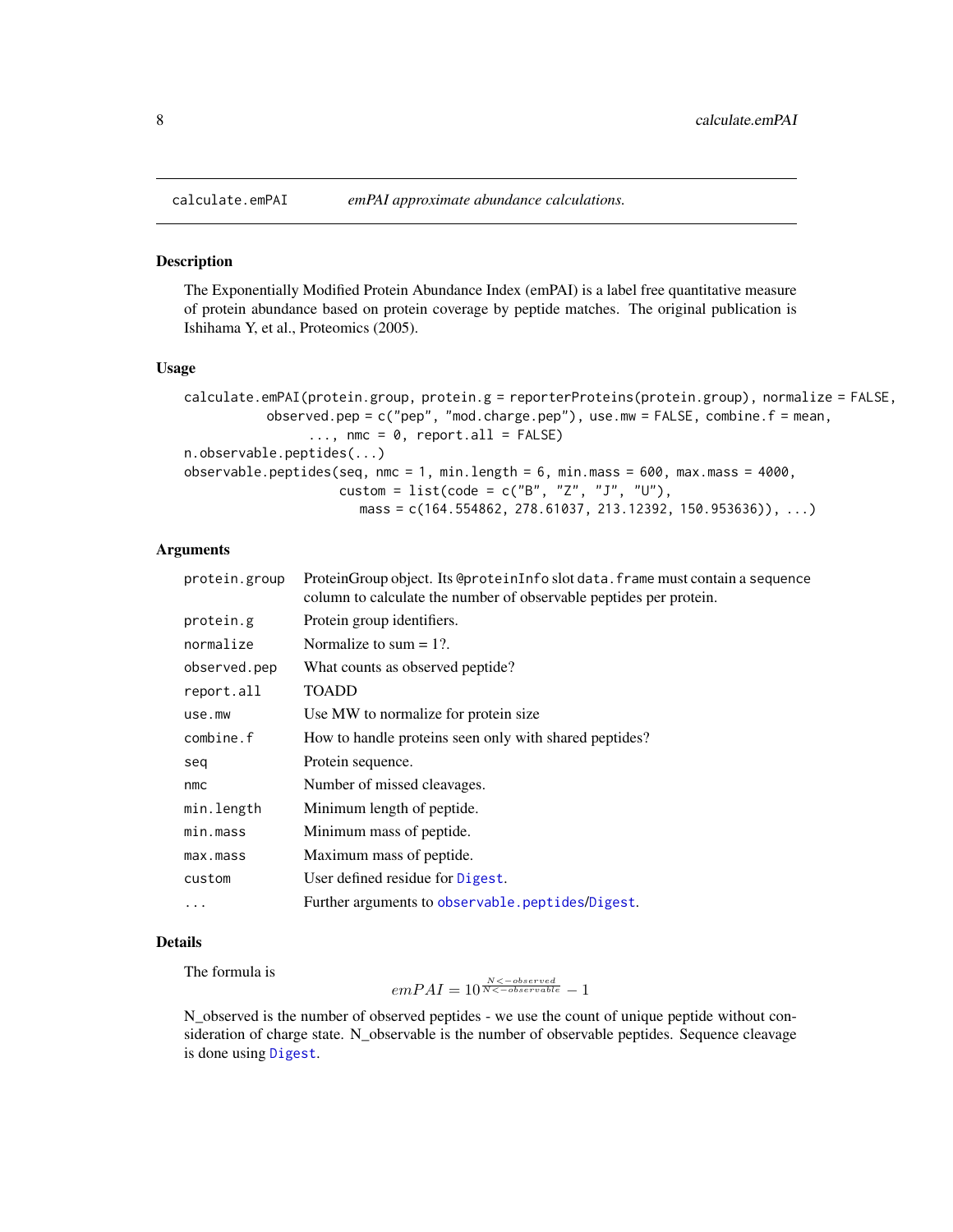```
correct.peptide.ratios 9
```
## Value

Named numeric vector of emPAI values.

#### Author(s)

Florian P Breitwieser

## References

Ishihama Y, et al., Proteomics (2005)

## See Also

[Digest](#page-0-0), [proteinInfo](#page-41-1), [getProteinInfoFromUniprot](#page-41-1), [calculate.dNSAF](#page-6-1), [ProteinGroup](#page-39-1)

#### Examples

```
data(ibspiked_set1)
protein.group <- proteinGroup(ibspiked_set1)
calculate.emPAI(protein.group,protein.g=protein.g(protein.group,"CERU"))
```
correct.peptide.ratios

*Correct peptide ratios with protein ratios from a separate experiment.*

## Description

Correct peptide ratios with protein ratios from a separate experiment.

## Usage

```
correct.peptide.ratios(ibspectra, peptide.quant.tbl, protein.quant.tbl,
         protein.group.combined, adjust.variance = TRUE,
         correlation = 0, recalculate.pvalue = TRUE
```
### Arguments

```
ibspectra IBSpectra object.
peptide.quant.tbl
                 Calculated with peptideRatios.
protein.quant.tbl
                 Calculated with proteinRatios.
protein.group.combined
                 ProteinGroup object generated on both PTM and protein data.
adjust.variance
                 Adjust variance of ratios.
correlation Assumed correlation between peptide and protein ratios for variance adjustment.
recalculate.pvalue
                 Recalculate p-value after variance adjustment.
```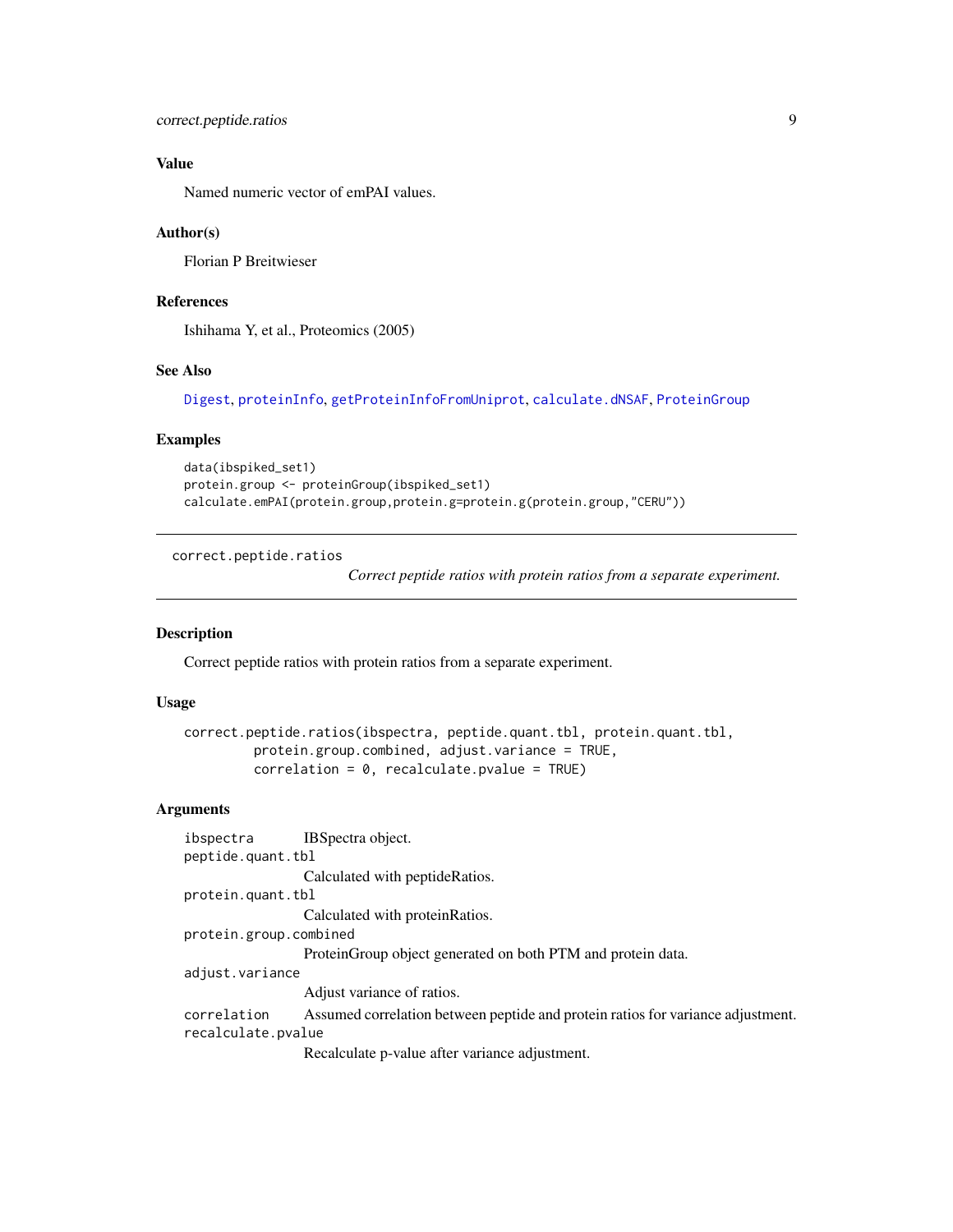<span id="page-9-0"></span>10 distr-methods

#### Author(s)

Florian P. Breitwieser

distr-methods *Functions for distribution calculations*

#### <span id="page-9-1"></span>Description

calcProbXGreaterThanY calculates the probability that  $X \geq Y$ . calcProbXDiffNormals calculates the probabilities of a set of normals, defined by the vectors mu\_Y and sd\_Y are greater or less than the reference distribution Y.

#### Usage

```
calcProbXGreaterThanY(X, Y, rel.tol = .Machine$double.eps^0.25, subdivisions = 100L)
calcProbXDiffNormals(X, mu_Y, sd_Y, ..., alternative = c("greater", "less", "two-sided"), progress = R#calcCumulativeProbXGreaterThanY(Xs, mu_Ys, sd_Ys, alternative = c("greater", "less", "two-sided"), i
distrprint(X, round.digits = 5)
twodistr.plot(X, Y, n.steps = 1000, min.q = 10^x-3)
```
#### Arguments

| X            | Object of the class Distribution.              |
|--------------|------------------------------------------------|
| Υ            | Object of the class Distribution.              |
| min.q        | minimum quantile                               |
| n.steps      | Number of steps.                               |
| $mu_Y$       | Numeric vector of parameter mu of a Normal.    |
| $sd_Y$       | Numeric vector of parameter sd of a Normal.    |
| subdivisions | the maximum number of subintervals             |
| rel.tol      | relative accuracy requested                    |
|              | Additional arguments to calcProbXGreaterThanY. |
| alternative  | "less", "greater", or "two-sided".             |
| progress     | Show text progress bar?                        |
| round.digits | Round digits for printing.                     |

#### Author(s)

Florian P. Breitwieser

```
library(distr)
calcProbXGreaterThanY(Norm(0,.25),Norm(1,.25))
```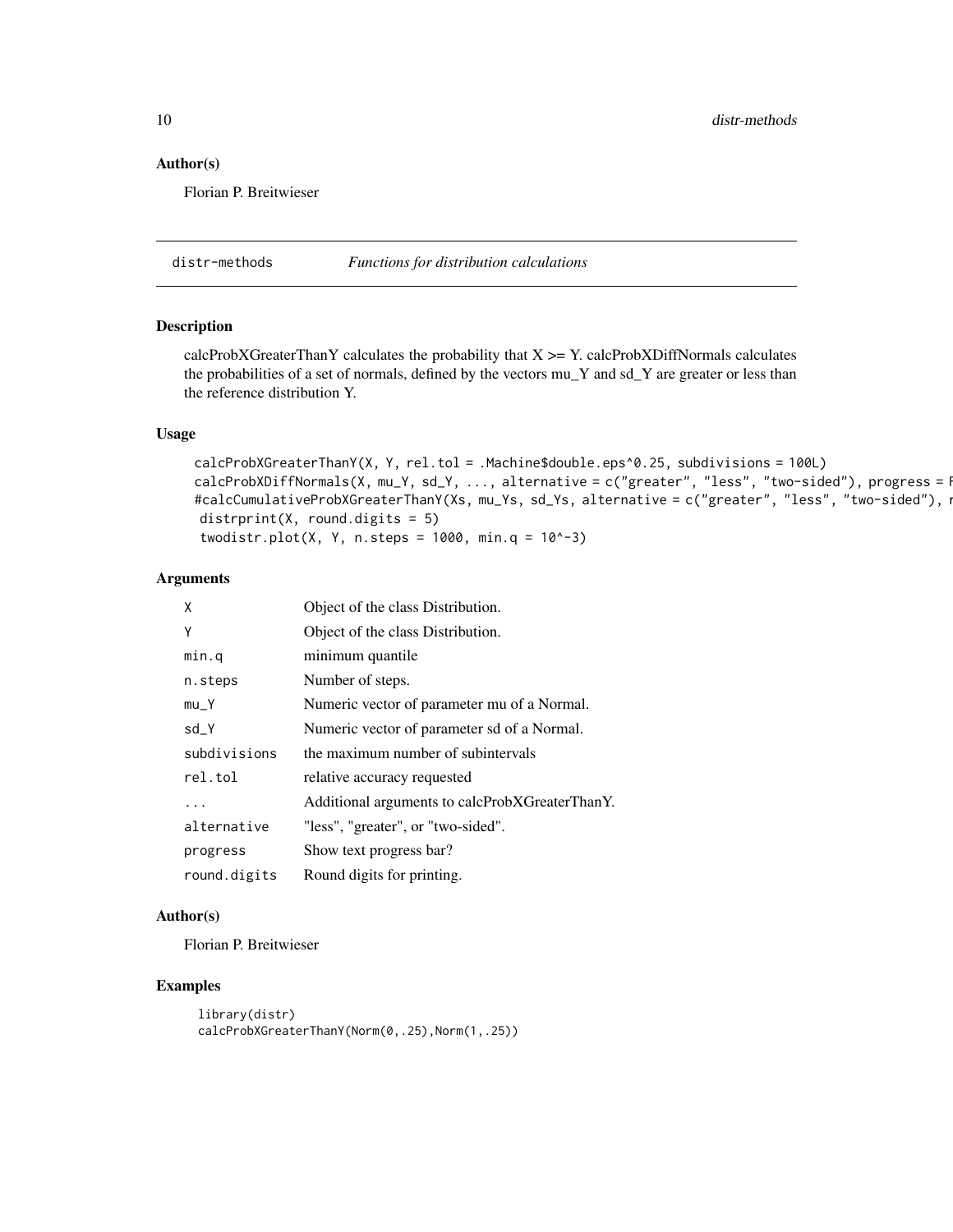<span id="page-10-0"></span>fit distributions *Fit weighted and unweighted Cauchy and Normal distributions*

#### Description

Functions to fit the probability density functions on ratio distribution.

## Usage

```
fitCauchy(x)
fitNorm(x, portion = 0.75)
fitWeightedNorm(x, weights)
fitNormalCauchyMixture(x)
fitGaussianMixture(x, n = 500)
fitTlsd(x)
```
## Arguments

| $\mathsf{x}$ | Ratios                                          |
|--------------|-------------------------------------------------|
| weights      | Weights                                         |
| portion      | Central portion of data to take for computation |
| n            | number of sampling steps                        |

#### Value

[Cauchy](#page-0-0),[Norm](#page-0-0)

## Author(s)

Florian P Breitwieser, Jacques Colinge.

#### See Also

[proteinRatios](#page-36-1)

```
library(distr)
data(ibspiked_set1)
data(noise.model.hcd)
# calculate protein ratios of Trypsin and CERU_HUMAN. Note: this is only
# for illustration purposes. For estimation of sample variability, data
# from all protein should be used
pr <- proteinRatios(ibspiked_set1,noise.model=noise.model.hcd,
             cl=as.character(c(1,1,2,2)),combn.method="intraclass",protein=c("136429","P00450"))
# fit a Cauchy distribution
```

```
ratiodistr <- fitCauchy(pr$lratio)
plot(ratiodistr)
```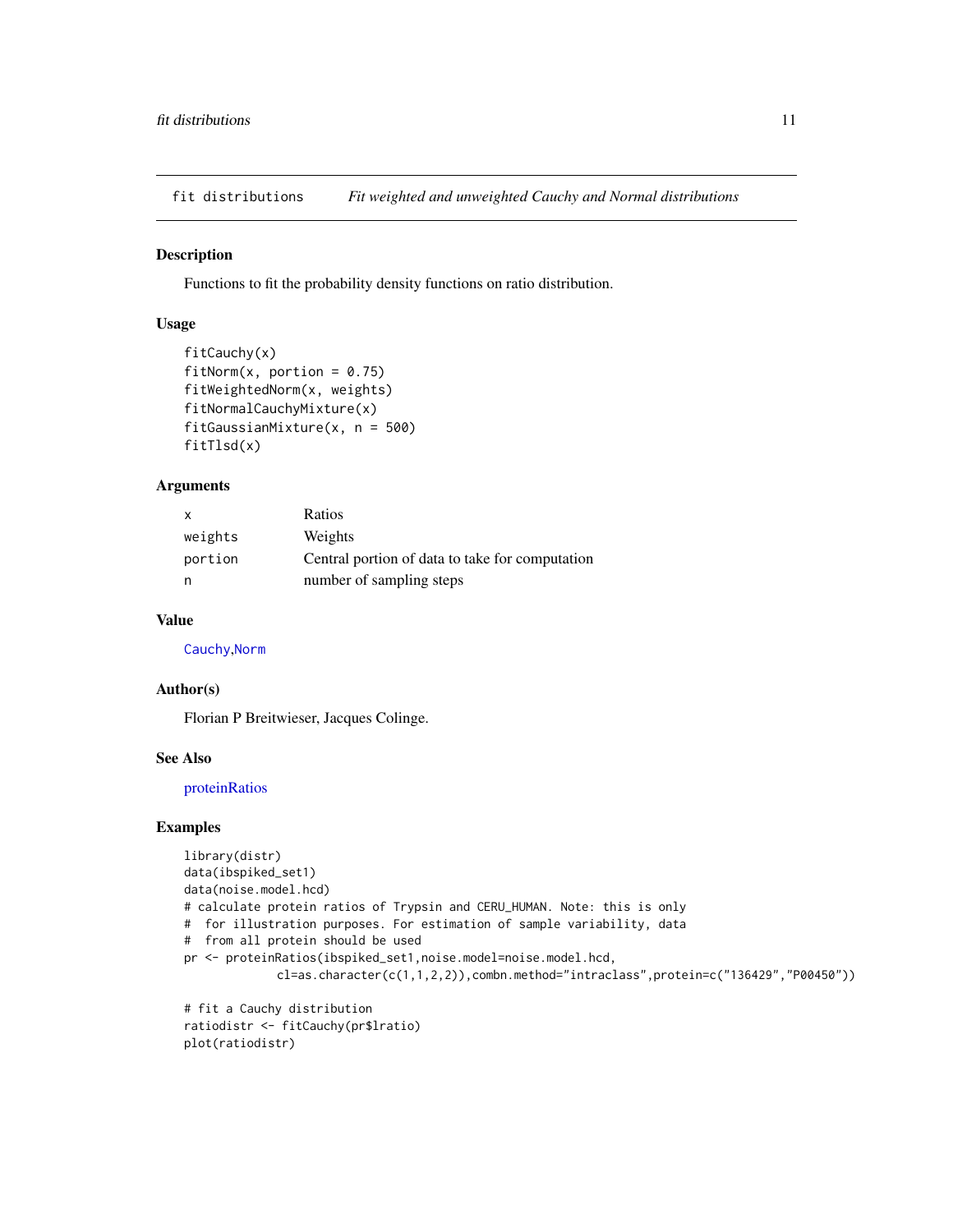```
getPeptideModifContext
```
*Get context of modification*

#### **Description**

Gets neighboring amino acids around modification which can be used to find enriched motifs.

## Usage

```
getPeptideModifContext(protein.group, modif, n.aa.up = 7, n.aa.down = 7)
```
#### Arguments

| protein.group | ProteinGroup object.               |
|---------------|------------------------------------|
| modif         | Modification of interest.          |
| n.aa.up       | Number of AA downstream to report. |
| n.aa.down     | Number of AA upstream to report.   |

```
getPhosphoRSProbabilities
```
*Generate input files for PhosphoRS, call it, and get modification site probabilities*

## Description

Get phosphorylation site localization probabilities by calling PhosphoRS and parsing its output. getPhosphoRSProbabilities generates a XML input file for PhosphoRS calling writePhosphoRSInput, then executes phosphoRS.jar with java, and parses the XML result file with readPhosphoRSOutput.

## Usage

```
getPhosphoRSProbabilities(id.file, mgf.file, massTolerance, activationType,
               simplify = FALSE, mapping.file = NULL, mapping =c(\text{peaklist} = "even", id = "odd"), \text{pepmodi}f.\text{sep} ="##.##", besthit.only = TRUE, phosphors.cmd =
               paste("java -jar", system.file("phosphors",
                "phosphoRS.jar", package = "isobar")), file.basename =
               tempfile("phosphors."))
```

```
writePhosphoRSInput(phosphoRS.infile, id.file, mgf.file, massTolerance,
                 activationType, mapping.file = NULL, mapping =
                 c(\text{peaklist} = "even", \text{ id} = "odd"), \text{pepmodi}f.\text{sep} =
```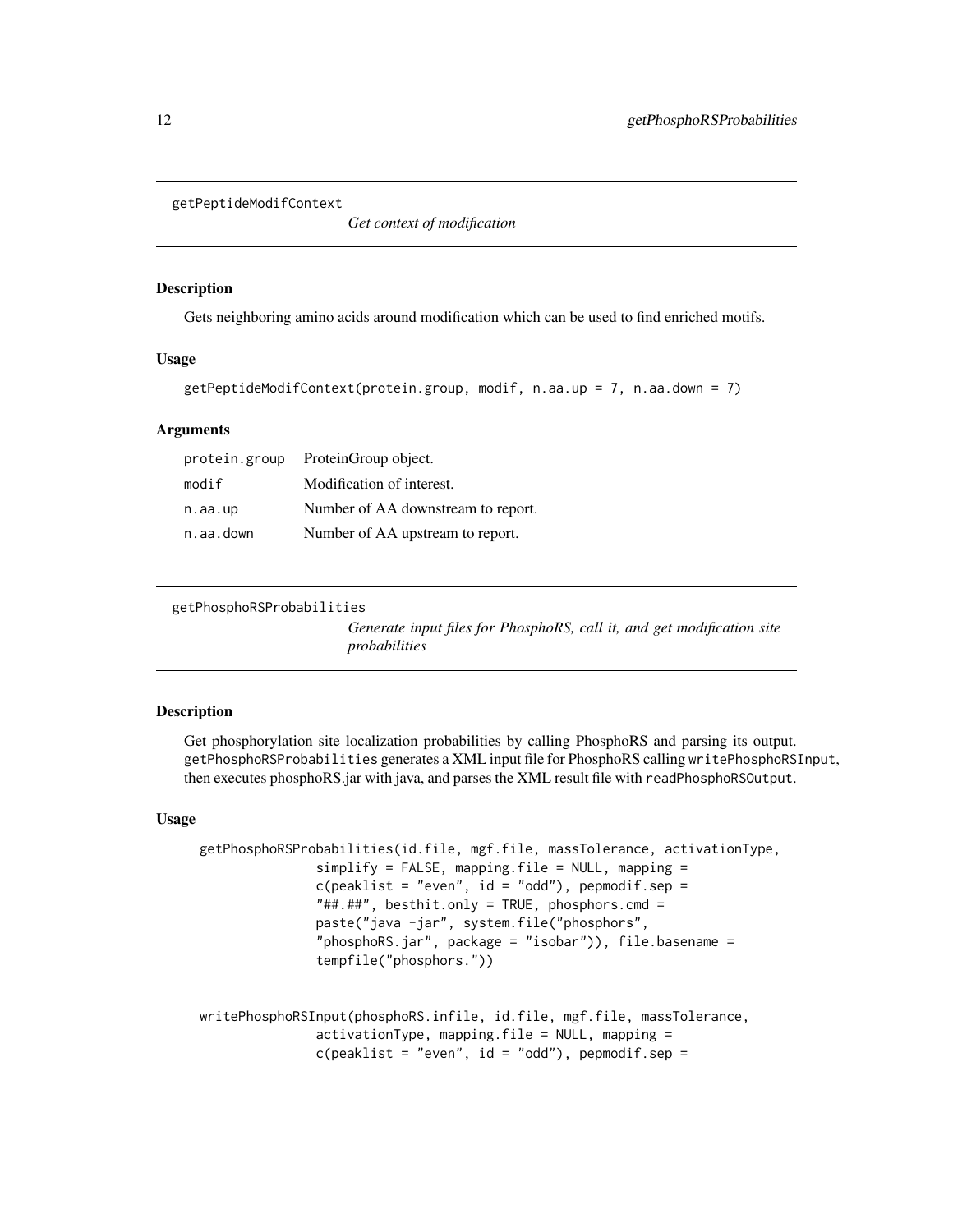```
"##.*#"", modif.masses = rbind(c("PHOS", "1",
   "1:Phospho:Phospho:79.966331:PhosphoLoss:97.976896:STY"),
   c("Oxidation_M", "2",
   "2:Oxidation:Oxidation:15.994919:null:0:M"),
   c("Cys_CAM", "3",
"3:Carbamidomethylation:Carbamidomethylation:57.021464:null:0:C"),
   c("iTRAQ4plex", "4",
   "4:iTRAQ4:iTRAQ4:144.1544:null:0:KX"), c("iTRAQ8plex",
   "5", "5:iTRAQ8:iTRAQ8:304.308:null:0:KX"),
   c("TMT6plex", "7",
   "7:TMT6:TMT6:229.162932:null:0:KX"), c("TMTsixplex",
   "6", "6:TMT6:TMT6:229.162932:null:0:KX")))
```
readPhosphoRSOutput(phosphoRS.outfile, simplify = FALSE, pepmodif.sep = "##.##", besthit.only = TRUE)

filterSpectraPhosphoRS(id.file, mgf.file, ..., min.prob = NULL, do.remove=FALSE)

## Arguments

| id.file           | Database search results file in ibspectra.csv or mzIdentML format. See IBSpectra<br>and isobar vignette for information on converting Mascot dat and Phenyx pidres<br>files into ibspectra format. |
|-------------------|----------------------------------------------------------------------------------------------------------------------------------------------------------------------------------------------------|
| mgf.file          | Peaklist file                                                                                                                                                                                      |
| massTolerance     | Fragment ion mass tolerance (in Da)                                                                                                                                                                |
|                   | activationType Activation types of spectra. CID, HCD, or ETD.                                                                                                                                      |
| simplify          | If TRUE, returns a data. frame instead of a list.                                                                                                                                                  |
| mapping.file      | Mapping file. See also readIBSpectra.                                                                                                                                                              |
| mapping           | Mapping columns.                                                                                                                                                                                   |
| besthit.only      | Only show best hit, simplifies result to data. frame instead of list.                                                                                                                              |
| phosphors.cmd     | PhosphoRS script.                                                                                                                                                                                  |
| file.basename     | Base name for creating phosphoRS input and output files.                                                                                                                                           |
| phosphoRS.infile  |                                                                                                                                                                                                    |
|                   | PhosphoRS input XML file name.                                                                                                                                                                     |
| phosphoRS.outfile |                                                                                                                                                                                                    |
|                   | PhosphoRS output XML file name.                                                                                                                                                                    |
| pepmodif.sep      | separator of peptide and modification in XML id                                                                                                                                                    |
| modif.masses      | masses and ID used for PhosphoRS                                                                                                                                                                   |
| min.prob          | Threshold for PhosphoRS peptide probability to consider it for quantification                                                                                                                      |
|                   | Further arguments to getPhosphoRSProbabilities                                                                                                                                                     |
| do.remove         | If TRUE, spectra below the min.prob threshold are not just set as 'use.for.quant=FALSE'<br>but removed.                                                                                            |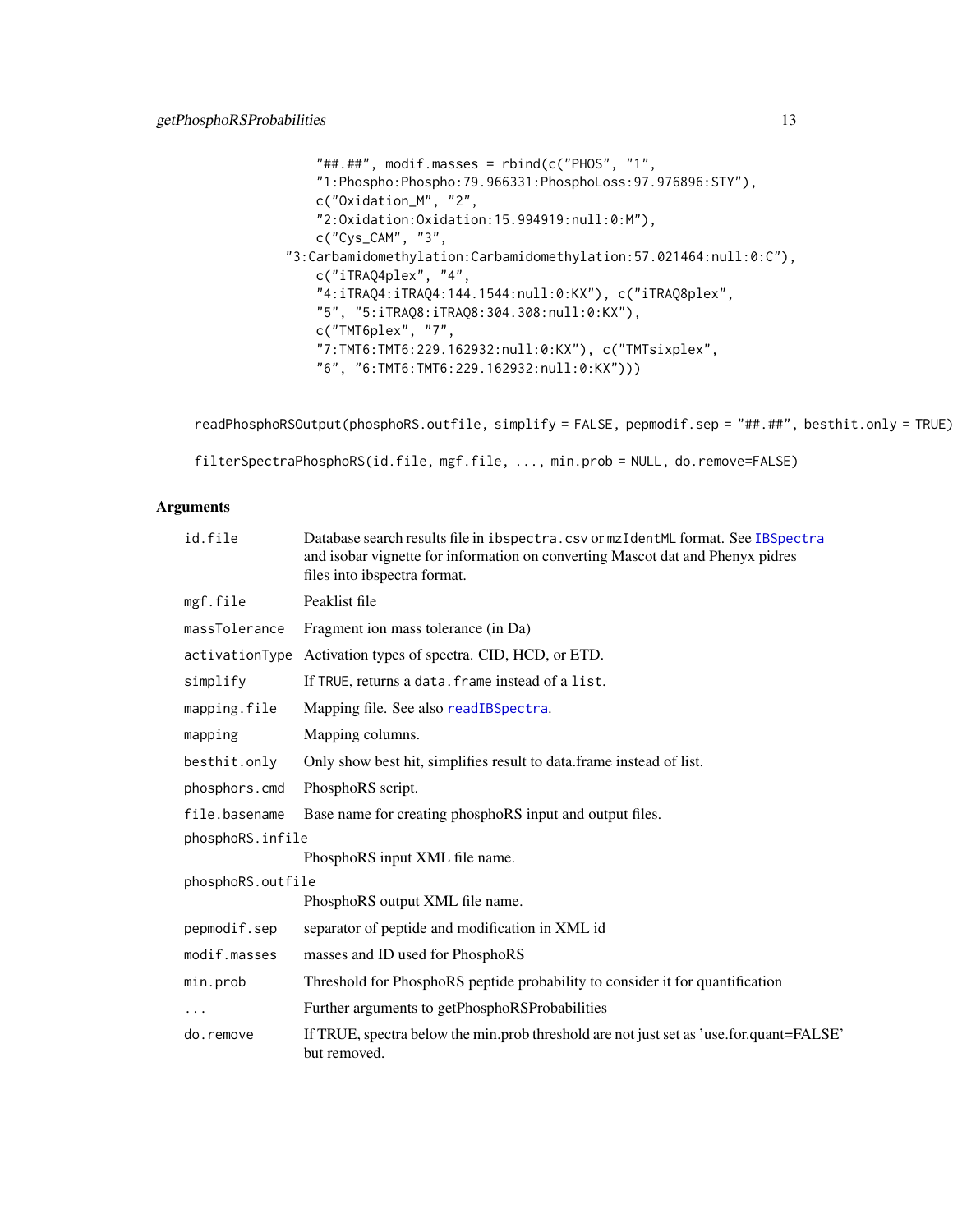#### <span id="page-13-0"></span>Details

PhosphoRS is described in Taus et al., 2011. It can be downloaded from http://cores.imp.ac.at/proteinchemistry/download/ and used as Freeware. Java is required at runtime.

#### Value

If simplify=TRUE, a data.frame with the following columns: spectrum, peptide, modif, PepScore, PepProb, seqpos

If simplify=FALSE, a list (of spectra) of lists (of peptide identifications) of lists (with information about identification and localization). spectrum -> peptide 1, peptides 2, ... -> peptide. First level: - spectrum Second level: - peptide identifications for spectrum (might be more than one) Third level: - peptide: vector with peptide sequence and modification stirng - site.probs: matrix with site probabilities for each phospho site - isoforms: peptide score and probabilities for each isoform

#### Author(s)

Florian P Breitwieser

#### References

Taus et al., 2011

getPtmInfo *Get PTM site information for idenfied proteins from public databases.*

## Description

Get PTM site information for idenfied proteins from public databases.

#### Usage

```
getPtmInfoFromPhosphoSitePlus(protein.group, file.name = NULL, modif = "PHOS",
                            psp.url = "http://www.phosphosite.org/downloads/",
                         mapping = c(PHOS = "Phosphorylation_site_dataset.gz",
                                         ACET = "Acetylation_site_dataset.gz",
                                         METH = "Methylation_site_dataset.gz",
                                         SUMO = "Sumoylation_site_dataset.gz",
                                      UBI = "Ubiquitination_site_dataset.gz"))
```
getPtmInfoFromNextprot(protein.group, nextprot.url = "http://www.nextprot.org/rest/entry/NX\_XXX/ptm url.wildcard = "XXX")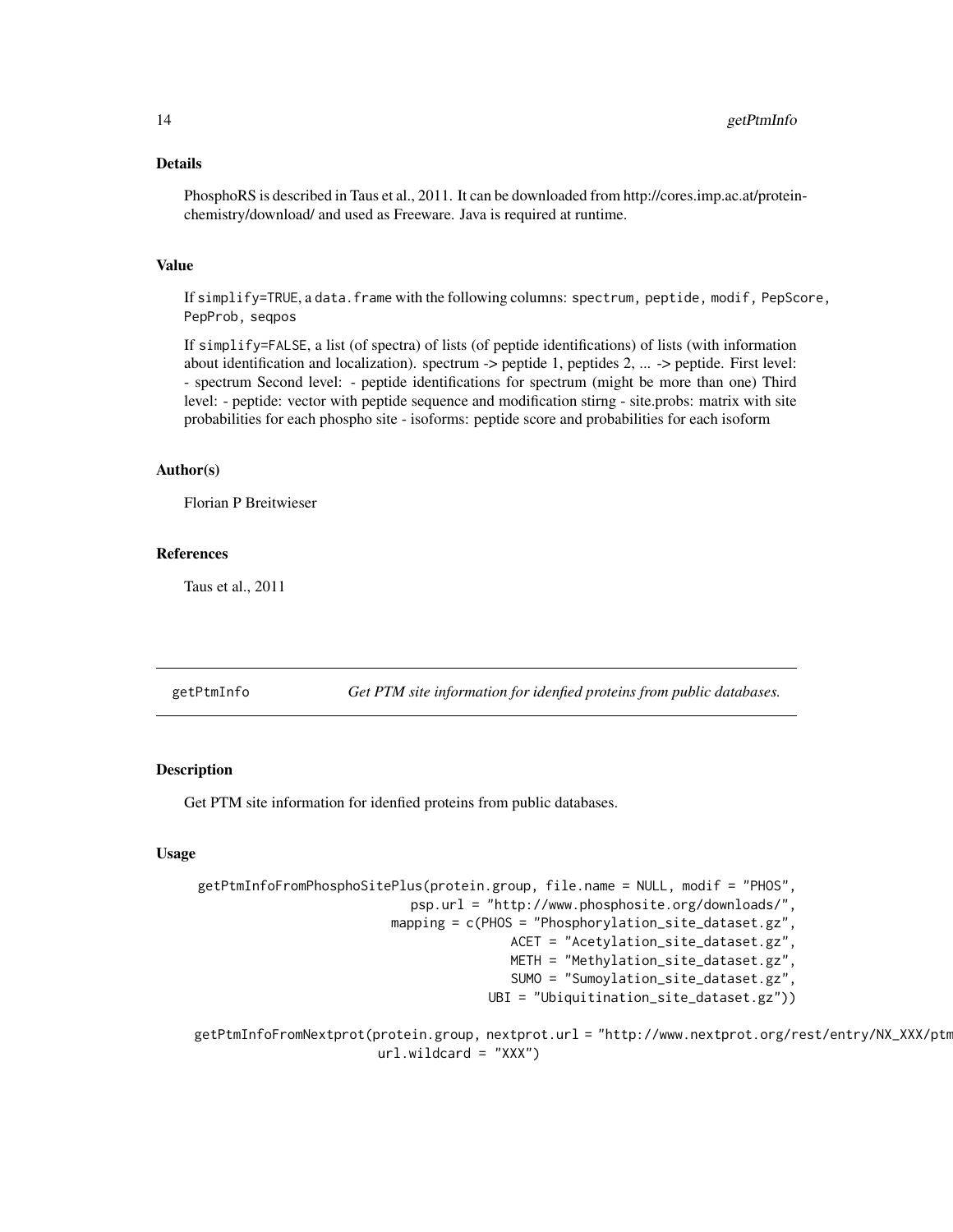#### getPtmInfo 15

#### Arguments

| protein.group | ProteinGroup object.                                                                            |
|---------------|-------------------------------------------------------------------------------------------------|
| file.name     | File name to save downloaded data, defaults to the original file name (see map-<br>ping).       |
| modif         | Selects dataset to download (see mapping).                                                      |
| psp.url       | PhosphoSitePlus main URL for datasets.                                                          |
| mapping       | Names of PhosphoSitePlus modification datasets, mapped by modif name.                           |
| nextprot.url  | URL for fetching Nextprot results. url. wildcard will be replaced by the Uniprot<br>Protein AC. |
| url.wildcard  | wildcard to replace with Uniprot protein AC in nextprot.url.                                    |

#### Details

PhosphoSitePlus datasets are downloaded and written to the working directory with its original name (see mapping) unless a file with that name exists, which is then parsed into a data.frame of suitable format.

## Value

data.frame with (at least) the columns: isoform\_ac, description, evidence, position

#### **Note**

PhosphoSitePlus is licensed under Creative Commons Attribution-NonCommercial-ShareAlike 3.0 Unported License and is freely available for non-commercial purpose, see http://www.phosphosite.org/staticDownloads.do.

neXtProt is licensed under the Creative Commons Attribution-NoDerivs License, see: http://creativecommons.org/licenses/bynd/3.0.

Please read the conditions and use the data only if you agree.

#### Author(s)

Florian P. Breitwieser

## References

PhosphoSitePlus: a comprehensive resource for investigating the structure and function of experimentally determined post-translational modifications in man and mouse. Hornbeck PV, Kornhauser JM, Tkachev S, Zhang B, Skrzypek E, Murray B, Latham V, Sullivan M. Nucleic Acids Res. 2012 Jan;40(Database issue):D261-70. Epub 2011 Dec 1.

neXtProt: a knowledge platform for human proteins. Lane L, Argoud-Puy G, Britan A, Cusin I, Duek PD, Evalet O, Gateau A, Gaudet P, Gleizes A, Masselot A, Zwahlen C, Bairoch A. Nucleic Acids Res. 2012 Jan;40(Database issue):D76-83. Epub 2011 Dec 1.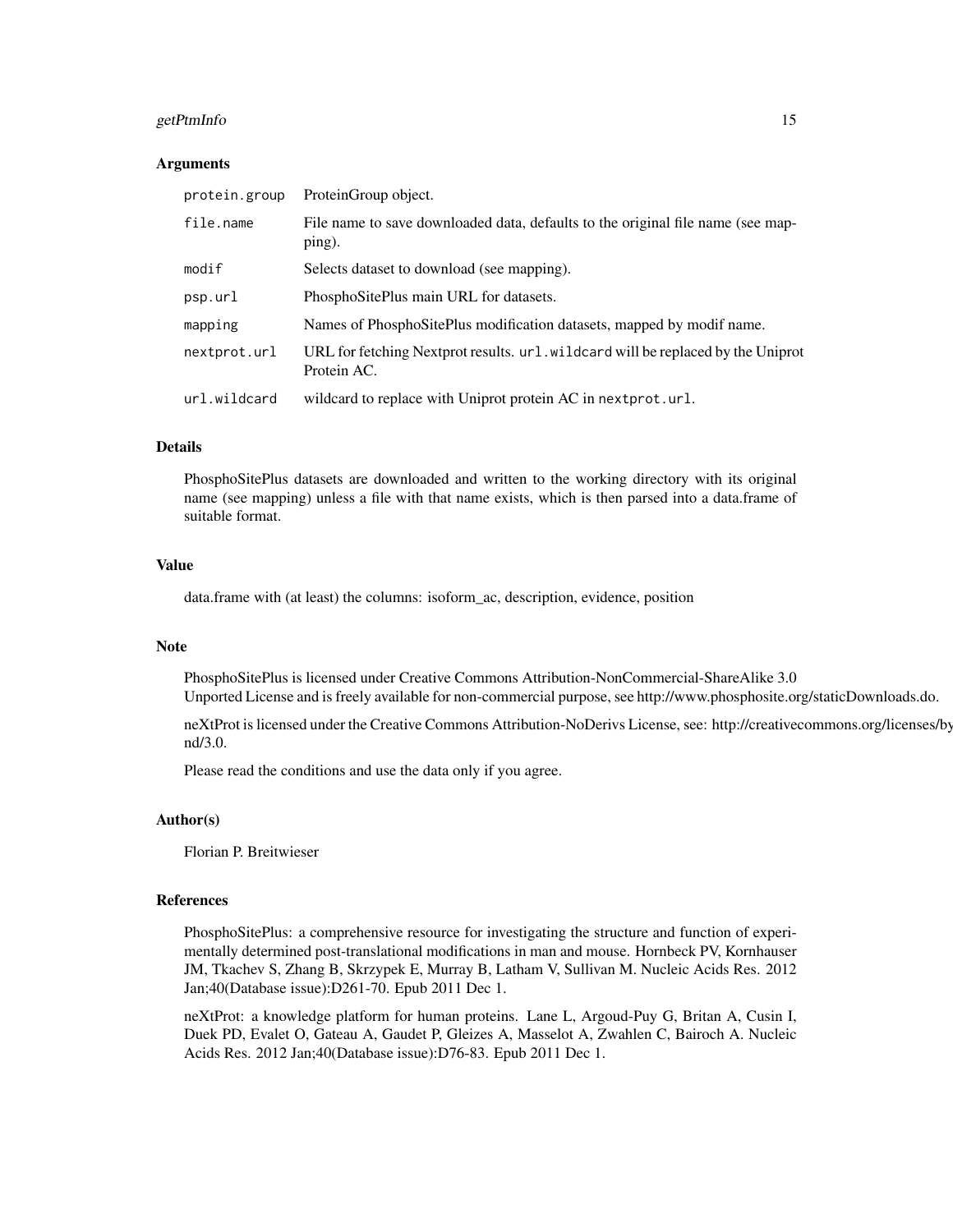## Examples

```
## Not run:
 data(ib_phospho)
 ptm.info.np <- getPtmInfoFromNextprot(proteinGroup(ib_phospho))
 ptm.info.np <- ptm.info.np[grep("Phospho",ptm.info.np$modification.name),]
 ptm.info.psp <- getPtmInfoFromPhosphoSitePlus(proteinGroup(ib_phospho),modif="PHOS")
 str(ptm.info.np)
 str(ptm.info.psp)
## End(Not run)
```
groupMemberPeptides *Peptide info for protein group members*

## Description

For a given reporter protein group identifier, information on its peptides is returned. It contains information on how the peptides are shared and in which member they occur.

#### Usage

```
groupMemberPeptides(x, reporter.protein.g, ordered.by.pos = TRUE, only.first.pos = TRUE)
```
## Arguments

| $\mathsf{x}$       | ProteinGroup object                                                                               |
|--------------------|---------------------------------------------------------------------------------------------------|
| reporter.protein.g |                                                                                                   |
|                    | group reporter protein                                                                            |
|                    | ordered by position of peptides in proteins is exported and peptides are or-<br>dered by position |
|                    | only.first.pos if TRUE, only first occurence of peptide in protein is reported                    |

## Value

list of two: [1] peptide.info: data.frame peptide specificity n.shared.groups n.shared.proteins start.pos [2] group.member.peptides: data.frame each column corresponds to a group member, and each row to a peptide

#### Author(s)

Florian P Breitwieser

<span id="page-15-0"></span>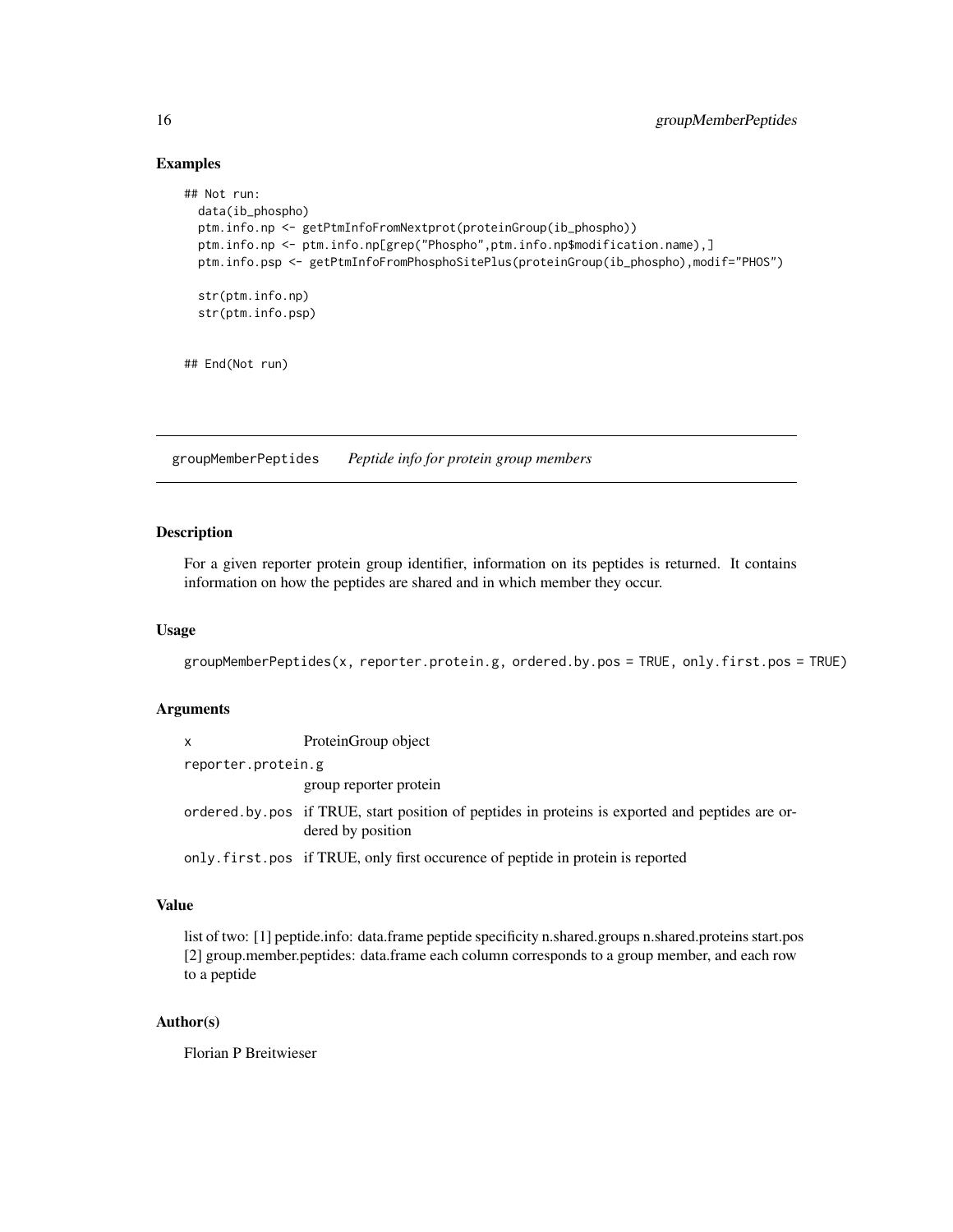## <span id="page-16-0"></span>human.protein.names 17

## Examples

```
data(ibspiked_set1)
   protein.group <- proteinGroup(ibspiked_set1)
   ceru.rat <- protein.g(protein.group,"CERU_RAT")
   groupMemberPeptides(protein.group,ceru.rat)
## find protein groups with members
   t <- table(proteinGroupTable(protein.group)$reporter.protein)
   t[t>2]
   protein.g < - names(t)[t>2][1]groupMemberPeptides(protein.group,protein.g)
```
human.protein.names *Info on proteins*

## Description

Gather human readable information from protein group codes.

#### Usage

```
my.protein.info(x, protein.g)
```
human.protein.names(my.protein.info)

#### Arguments

x ProteinGroup object

protein.g protein

my.protein.info

Return value of function my.protein.info

#### Author(s)

Florian P Breitwieser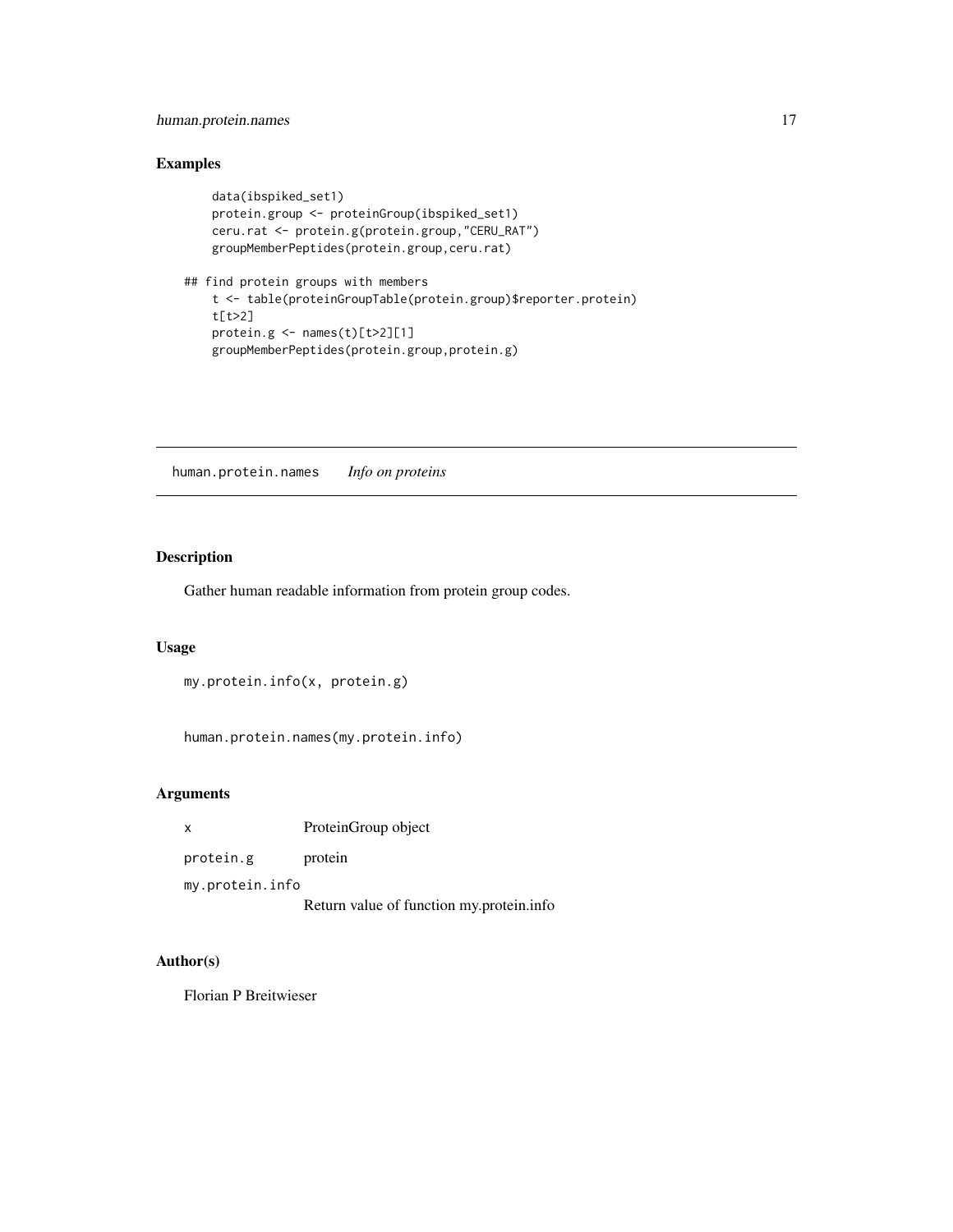<span id="page-17-1"></span><span id="page-17-0"></span>

This class represents a quantitative MS proteomics experiment labeled using Isobaric tags (iTRAQ, TMT). IBSpectra is a abstract class which is implemented in the [IBSpectraTypes](#page-17-1) classes iTRAQ4plexSpectra, iTRAQ8plexSpectra, TMT2plexSpectra, TMT6plexSpectra and TMT10plexSpectra.

It contains per-spectrum meassurements of the reporter tag intensity and m/z in assayData, and protein grouping in proteinGroup.

#### Objects from the Class

IBSpectra objects are typically created using the [readIBSpectra](#page-24-1) method or by calls of the form new("iTRAQ4plexSpectra",data=NULL,data.ions=NULL,...).

## **Slots**

IBSpectra extends [eSet](#page-0-0) which is a container for high-throughput assays and experimental metadata. Slots introduced in eSet (for more details on slots and methods refer to [eSet](#page-0-0) help):

- assayData: Contains matrices 'ions' and 'mass storing reporter tag intensities and m/z values for each tag and spectrum. Can be accessed by [reporterIntensities](#page-17-1) and [reporterMasses](#page-17-1). Class: [AssayData](#page-0-0)
- phenoData: Contains experimenter-supplied variables describing phenotypes behind reporter tags. Class: [AnnotatedDataFrame-class](#page-0-0)
- featureData: Describes the spectra's retention time, charge, peptide sequence, etc and can be accessed by [fData](#page-0-0). Class: [AnnotatedDataFrame](#page-0-0)
- experimentData: Contains details of experimental methods. Class: [MIAME](#page-0-0)
- annotation: UNUSED. Label associated with the annotation package used in the experiment. Class: character
- protocolData: UNUSED. Contains equipment-generated variables describing reporter tags. Class: [AnnotatedDataFrame](#page-0-0)
- log: character matrix logging isotope impurity correction, normalization, etc.
- Slots introduced in IBSpectra:
- proteinGroup: A [ProteinGroup](#page-39-1) object describing peptide and protein identifications grouped by shared peptides.
- reporterTagNames: A character vector denoting the reporter tag labels.
- reporterMasses: The 'true' m/z of the reporter tags in the MS/MS spectrum, used to isolate m/zintensity pairs from peaklist.
- isotopeImpurities: Manufacturer supplied isotope impurities, need to be set per batch and used for correction by [correctIsotopeImpurities](#page-27-1).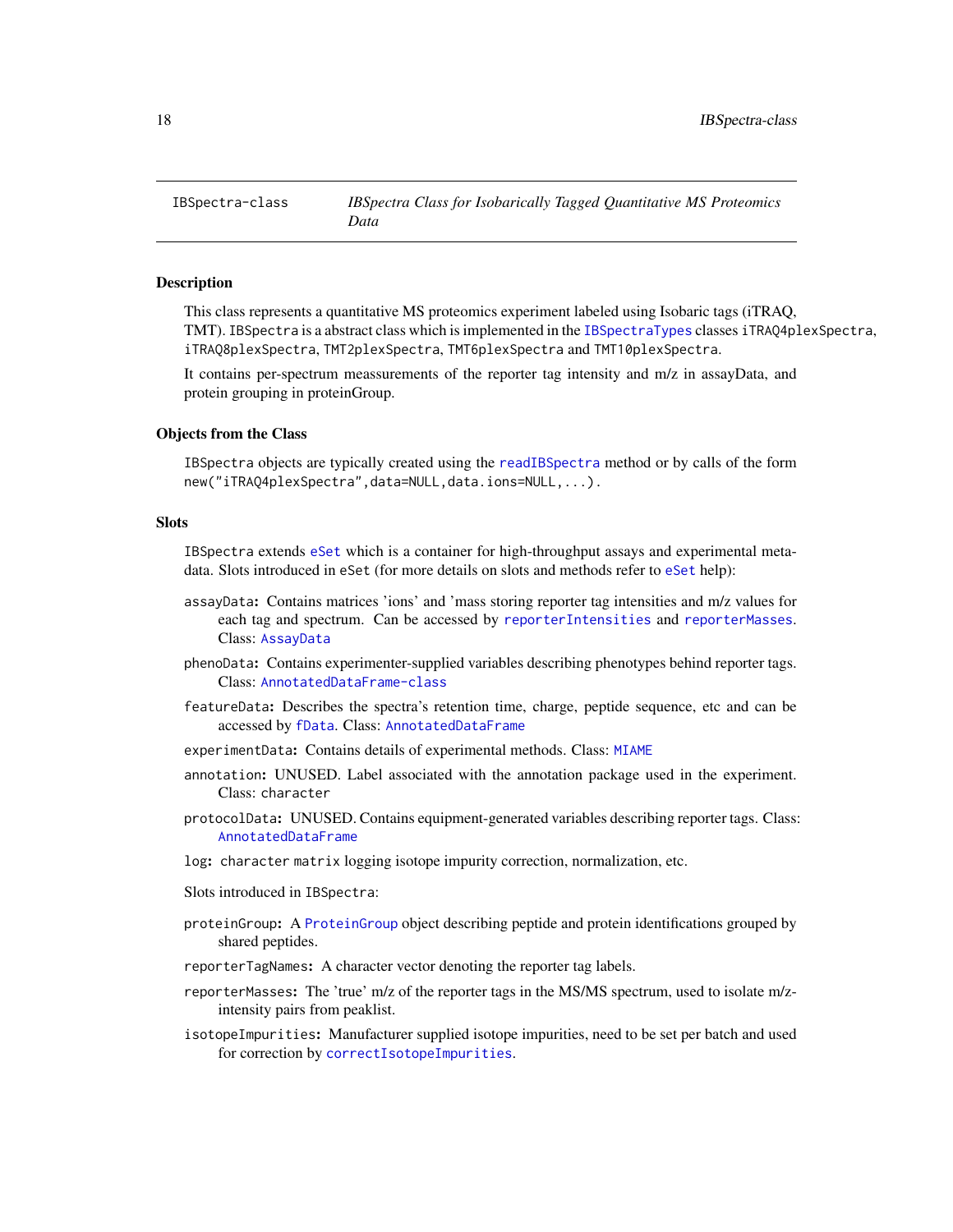## <span id="page-18-0"></span>IBSpectra-class 19

#### **Constructor**

See [readIBSpectra](#page-24-1) for creation based on peaklist (e.g. MGF format) and identification files (Mascot and Phenyx output).

new(type,data): Creates a IBSpectra object.

- type Denotes the type of IBSpectra, either 'iTRAQ4plexSpectra','iTRAQ8plexSpectra','TMT2plexSpectra', 'TMT6plexSpectra' or 'TMT10plexSpectra'. Call IBSpectraTypes() to see a list of the implemented types.
- data A 'data.frame' in a ibspectra-csv format.

#### Coercion

In the code snippets below, x is a IBSpectra object. IBSpectra object can be coerced to

- as(x, "data.frame"): Creates a data.frame containing all identification and quantitation information. Peptide matching to multiple proteins produce multiple lines.
- ibSpectra.as.concise.data.frame(x): Creates a data.frame containing all identification and quantitation information. Proteins are concatenated - so the resulting data.frame has one line per spectrum.

as(x, "[MSnSet](#page-0-0)"): Coerces to a MSnSet object (package [MSnbase](#page-0-0)).

as(msnset,"IBSpectra"): Coerces a [MSnSet](#page-0-0) to IBSpectra object.

#### **Accessors**

In the following code snippets, x is a IBSpectra object.

proteinGroup(x): Gets and sets the ProteinGroup.

- isotopeImpurities $(x)$ : Gets and sets the isotope impurities of the isobaric tags as defined by the manufacturers per batch.
- reporterData(x,element="ions",na.rm=FALSE,na.rm.f='any',...): Gets and sets the element ('ions' or 'mass') for each tag and spectrum. '...' is handed down to spectrumSel, so it is possible to select for peptides or proteins. If na.rm is TRUE, than spectra missing quantitative information in 'any' or 'all' channels (parameter na.rm.f) are removed.
- reporterIntensities(x,...): Convenience function, calls reporterData(...,element="ions")
- reporterMasses(x,...): Convenience function, calls reporterData(...,element="mass")
- spectrum Titles $(x, \ldots)$ : Gets the spectrum titles. '...' is passed down to spectrum Sel.
- classLabels(x): Gets and sets the class labels in phenoData. Used for summarization, see also [estimateRatio](#page-21-1) and [phenoData](#page-0-0).

#### Methods

In the following code snippets, x is a IBSpectra object.

subsetIBSpectra(x, protein=NULL, peptide=NULL, direction="exclude",specificity): Get a 'subset' of IBSpectra: include or exclude proteins or peptides. When selection is based on proteins, it can be defined to exclude only peptides which are specific to the protein ('reporter-specific'), specific to the group ('group-specific') or which are shared with other proteins ('unspecific'). See [subsetIBSpectra](#page-48-1).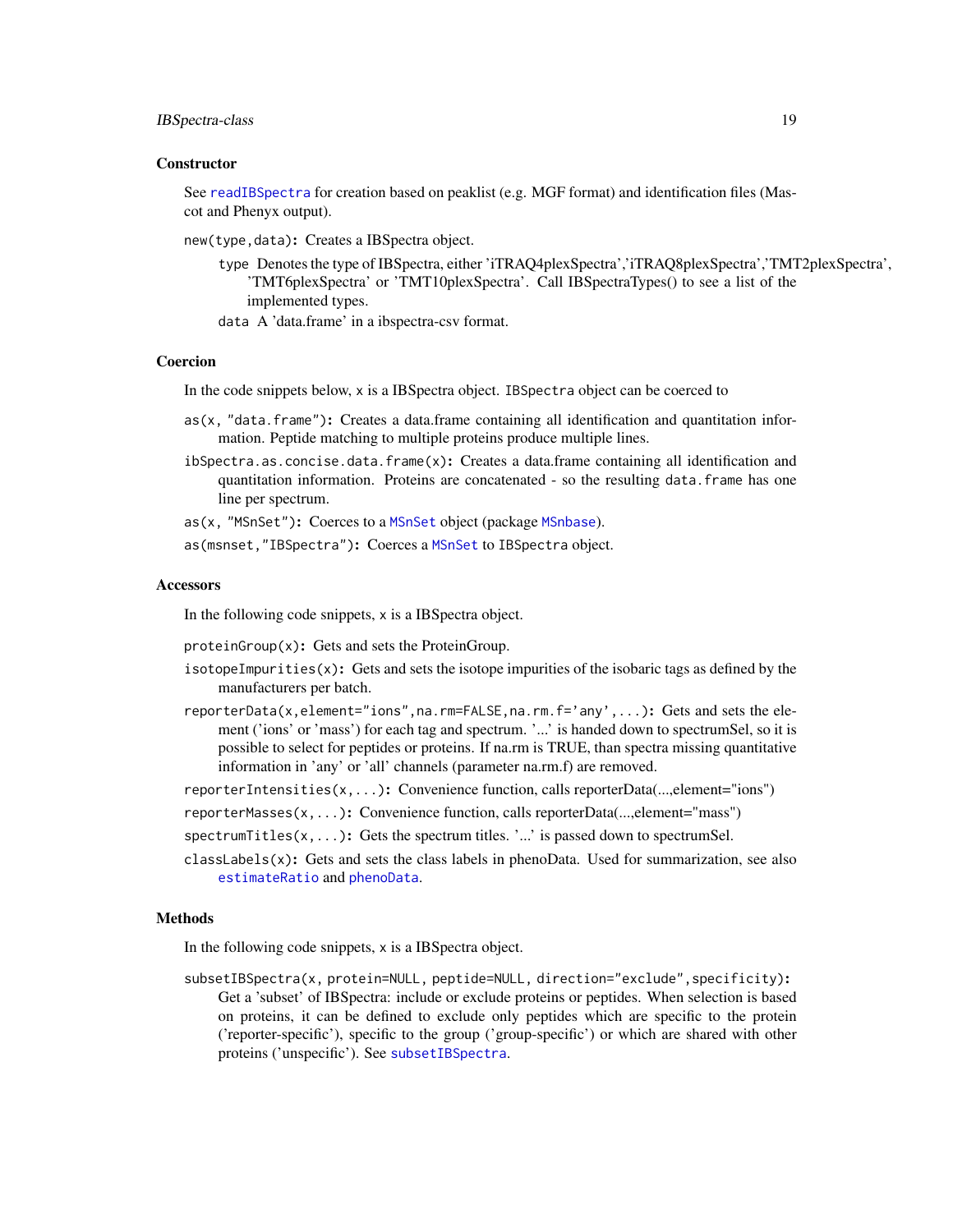<span id="page-19-0"></span>spectrumSel(x,peptide,protein,specificity="reporter-specific"): Gets a boolean vector selecting the corresponding spectra: If peptide is given, all spectra assigned to this peptide. If protein is given, all spectra assigned to peptides of this protein with specificity 'specificity'. See also [ProteinGroup](#page-39-1).

#### Author(s)

Florian P. Breitwieser

#### See Also

[ProteinGroup,](#page-39-1) [isobar-preprocessing,](#page-27-2) [isobar-analysis,](#page-21-2) [isobar-plots](#page-26-1)

#### Examples

```
data(ibspiked_set1)
ibspiked_set1
head(reporterIntensities(ibspiked_set1))
head(reporterMasses(ibspiked_set1))
proteinGroup(ibspiked_set1)
isotopeImpurities(ibspiked_set1)
# create new object
set.seed(123)
data <- data.frame(spectrum=letters,
                   peptide=sample(c("pepA","pepB","pepC"),26,TRUE),
                   start.pos=1,
                   modif=sample(c("::X:::",":Y::::","::Z:::"),26,TRUE),
                   accession=c("protein1","protein2"))
data.ions <- matrix(rnorm(26*2,1000,50),
                    ncol=2,dimnames=list(letters,NULL))
data.mass <- matrix(rep(c(126.1,127.1),26),
                    ncol=2,byrow=TRUE,dimnames=list(letters,NULL))
ib <- new("TMT2plexSpectra",data,data.ions,data.mass)
ib
reporterIntensities(ib)
isotopeImpurities(ib) < - matrix(c(0.8, 0.1, 0.2, 0.9), nrow=2)reporterIntensities(correctIsotopeImpurities(ib))
```
IBSpectra.log *Log functions for IBSpectra objects*

#### Description

The slot log of IBSpectra objects contains a matrix with two columns which contain a timestamp and message. Rownames relate to the item logged.

Used by [correctIsotopeImpurities](#page-27-1) and [normalize](#page-27-1).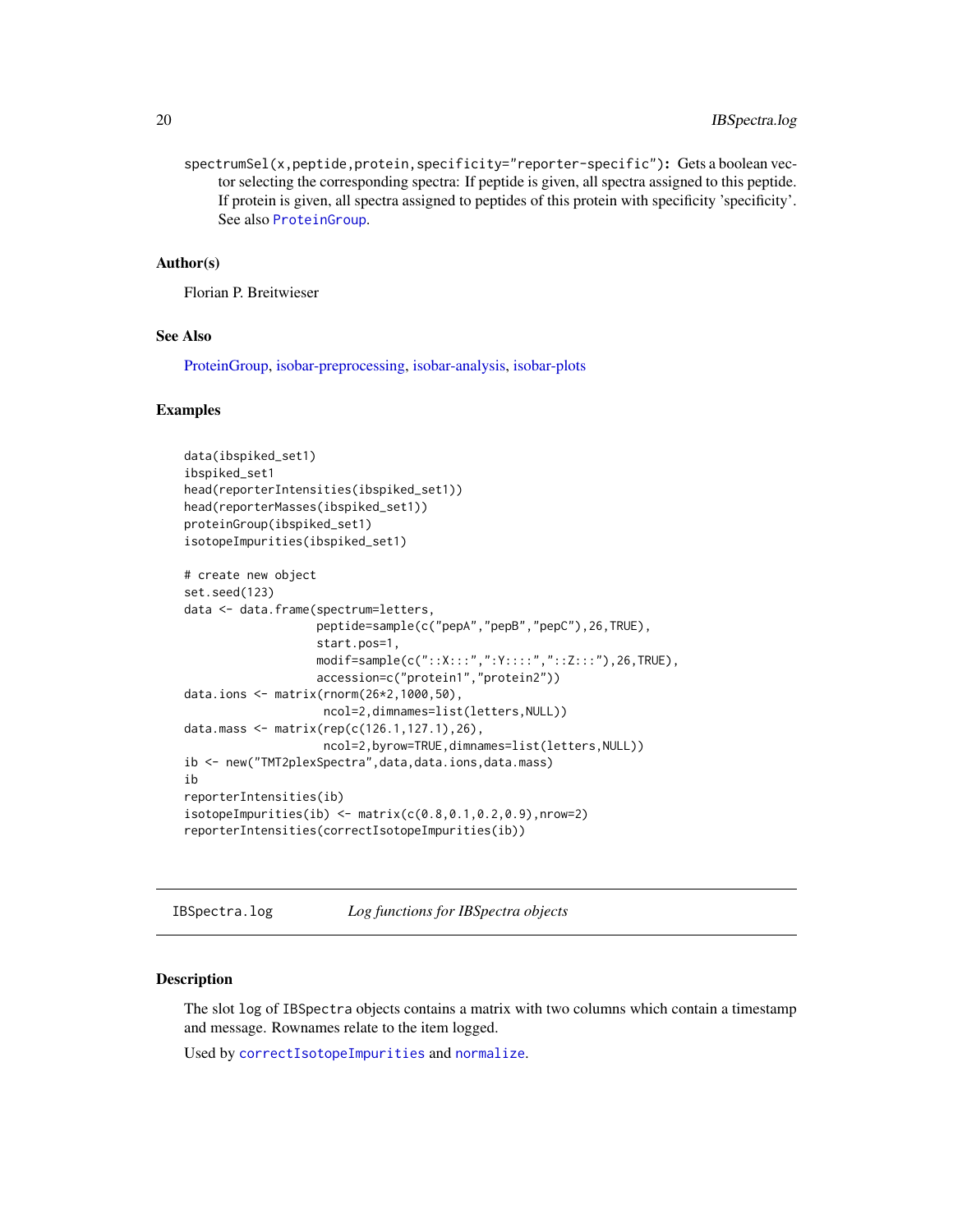## <span id="page-20-0"></span>Isobar util functions 21

## Usage

do.log(x, name, msg) get.log(x, name) is.logged(x, name)

## Arguments

| $\boldsymbol{\mathsf{x}}$ | <b>IBS</b> pectra object                                |
|---------------------------|---------------------------------------------------------|
| name                      | Name of property to be logged (translates to row name). |
| msg                       | Message to be logged for name.                          |

## Details

A warning message will be displayed if a already logged property is logged again.

## Value

do.log: IBSpectra object with updated log. get.log:

## Author(s)

Florian P Breitwieser

## See Also

IBSpectra-class

## Examples

```
data(ibspiked_set1)
ib <- normalize(correctIsotopeImpurities(ibspiked_set1))
ib@log
```
Isobar util functions *Isobar util functions*

## Description

Utility functions. paste0 as a shorthand to paste(...,sep="") in versions of R pre 2.14.

#### Usage

```
past<sup>0</sup>(..., sep = "")a %inrange% b
```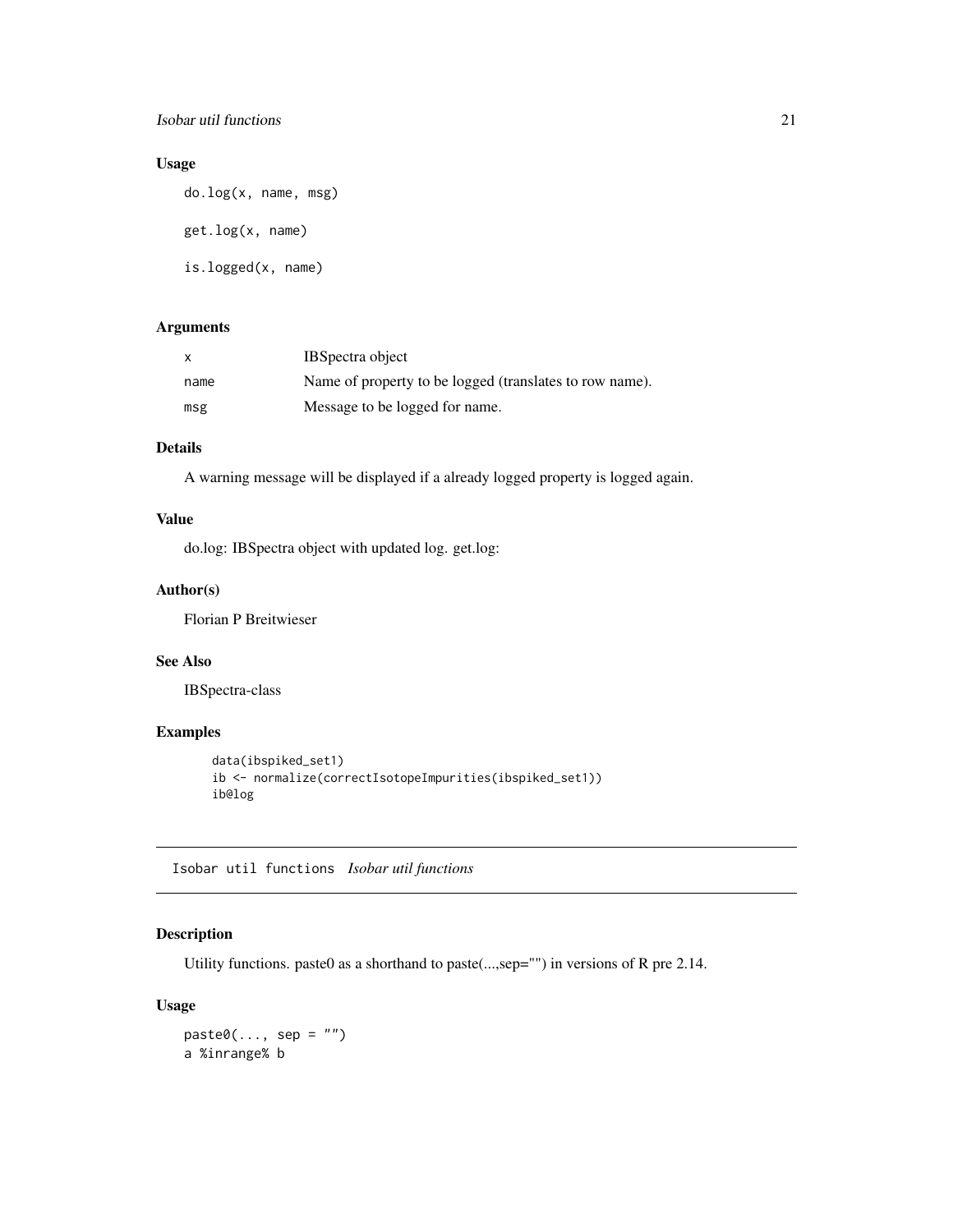#### <span id="page-21-0"></span>Arguments

| .   | Arguments to paste. |
|-----|---------------------|
| sep | Separator.          |
| a   | values.             |
| b   | range.              |

### Author(s)

Florian P Breitwieser

#### Examples

1:10

<span id="page-21-2"></span>isobar-analysis *IBSpectra analysis: Protein and peptide ratio calculation*

#### <span id="page-21-1"></span>Description

Calculates the relative abundance of a peptide or protein in one tag compared to another.

#### Usage

```
estimateRatio(ibspectra, noise.model = NULL, channel1, channel2, protein, peptide, ...)
estimateRatioForPeptide(peptide, ibspectra, noise.model, channel1, channel2, combine = TRUE, ...)
estimateRatioForProtein(protein, ibspectra, noise.model, channel1, channel2, combine = TRUE, method = P## S4 method for signature 'numeric,numeric,missing'
estimateRatioNumeric(channel1,channel2,summarize.f=median, ...)
## S4 method for signature 'numeric,numeric,NoiseModel'
estimateRatioNumeric(channel1,channel2,noise.model,ratiodistr=NULL,variance.function="maxi",
                                        sign.level=0.05,sign.level.rat=sign.level,sign.level.sample
                                        remove.outliers=TRUE, outliers.args=list(method = "iqr", outl
                                              method="isobar",fc.threshold=1.3,
                                        channel1.raw=NULL,channel2.raw=NULL,use.na=FALSE,preweights
## S4 method for signature
## 'IBSpectra,ANY,character,character,character,missing'
estimateRatio(ibspectra,noise.model,channel1,channel2,
                                                            protein,peptide,...)
## S4 method for signature 'IBSpectra,ANY,character,character,character,NULL'
estimateRatio(ibspectra,noise.model,channel1,channel2,
                                                       protein,peptide=NULL,...)
```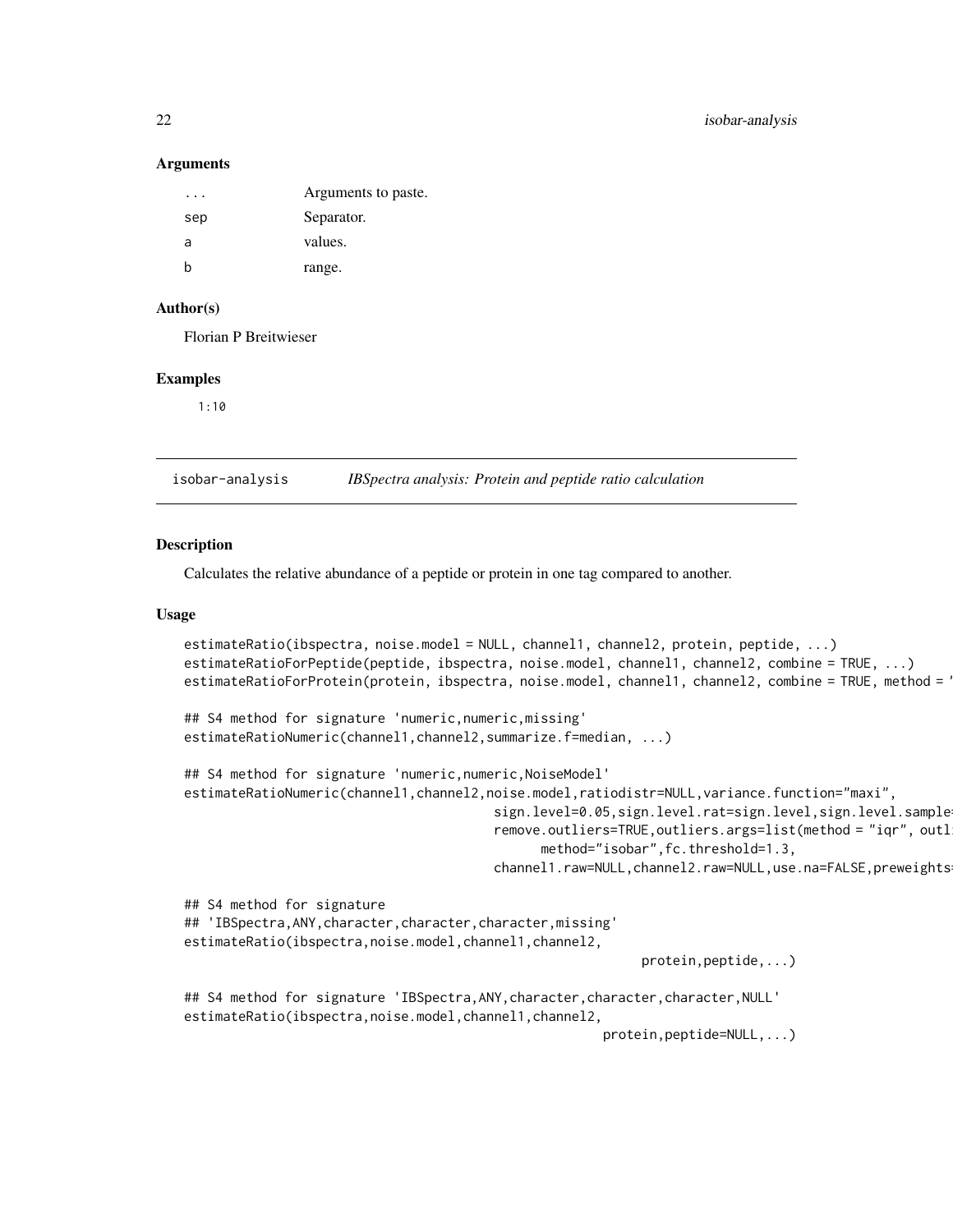```
## S4 method for signature
## 'IBSpectra, ANY, character, character, missing, character'
estimateRatio(ibspectra,noise.model,channel1,channel2,protein,peptide,...)
## S4 method for signature 'IBSpectra, ANY, character, character, NULL, character'
estimateRatio(ibspectra,noise.model,channel1,channel2,protein=NULL,peptide,...)
```
## Arguments

| ibspectra             | IBSpectra object.                                                                                                                                                                                                       |
|-----------------------|-------------------------------------------------------------------------------------------------------------------------------------------------------------------------------------------------------------------------|
| noise.model           | NoiseModel object.                                                                                                                                                                                                      |
| channel1              | Tag channel 1. Can either be a character denoting a 'reporter name' or a nu-<br>meric vector whose value should be summarized.Ratio is calculated as chan-<br>nel2/channel1.                                            |
| channel2              | Tag channel 2. Can either be a character denoting a 'reporter name' or a nu-<br>meric vector whose value should be summarized. Ratio is calculated as chan-<br>nel2/channel1.                                           |
| protein               | Protein(s) of interest. If present, channel1 and channel2 must be reporter names.<br>Provide either proteins or peptides.                                                                                               |
| peptide               | Peptide(s) of interest. If present, channell and channel2 must be reporter names.<br>Provide either proteins or peptides.                                                                                               |
| combine               | If true, a single ratio is returned even for multiple peptides/spectra. If false, a<br>data.frame with a row for each peptide/protein is returned.                                                                      |
| specificity           | See specificities.                                                                                                                                                                                                      |
| quant.w.grouppeptides |                                                                                                                                                                                                                         |
|                       | Proteins which should be quantified with group specific peptides. Normally,<br>only reporter specific peptides are used.                                                                                                |
| ratiodistr            | distr object of ratio distribution.                                                                                                                                                                                     |
| variance.function     |                                                                                                                                                                                                                         |
|                       | Defines how the variance for ratio is calculated. 'ev' is the estimator variance<br>and thus 1/sum(1/variances). 'wsv' is the weighted sample variance. 'maxi'<br>method takes the maximum of the former two variances. |
| sign.level            | Significiance level.                                                                                                                                                                                                    |
|                       | sign.level.rat Signal p-value significiance level.                                                                                                                                                                      |
| sign.level.sample     |                                                                                                                                                                                                                         |
|                       | Sample p-value significiance level.                                                                                                                                                                                     |
| remove.outliers       |                                                                                                                                                                                                                         |
|                       | Should outliers be removed?                                                                                                                                                                                             |
| outliers.args         | Arguments for outlier removal, see OUTLIERS function (TODO).                                                                                                                                                            |
| method                | method taken for ratio computation and selection: one of 'isobar','libra','multiq','pep','ttest'<br>and 'compare.all'.                                                                                                  |
| fc.threshold          | When method equals fc, takes this as fold change threshold.                                                                                                                                                             |
| summarize.f           | A method for summarizing spectrum ratios when no other information is avail-<br>able. For example median or mean.                                                                                                       |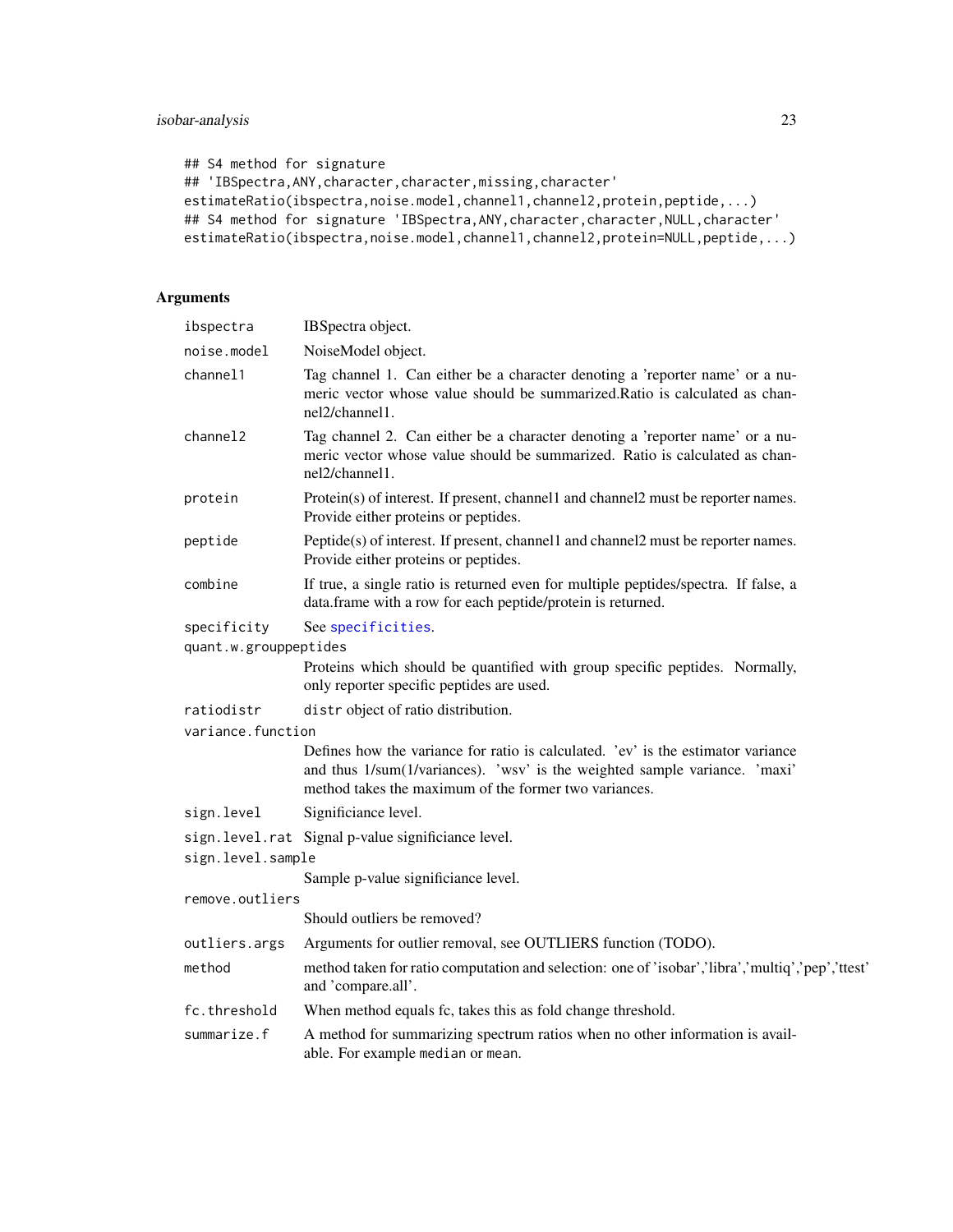<span id="page-23-0"></span>

| channel1.raw | When given, noise estimation is based on channel1.raw and channel2.raw. These<br>are the intensities of the channels before normalization. |
|--------------|--------------------------------------------------------------------------------------------------------------------------------------------|
| channel2.raw | See channel 1. raw.                                                                                                                        |
| use.na       | Use NA values to calculate ratio. Experimental feature - use with caution.                                                                 |
| preweights   | Specifies weigths for each spectrum. Experimental feature - use with caution.                                                              |
| .            | Passed down to estimate Ration Numeric methods.                                                                                            |

#### Value

In general, a named character vector with the following elements: - lratio: log ratio - variance n.spectra: number of spectra available in the ratio calculation - p.value.rat: Signal p-value. NA if called w/o ratiodistr - p.value.sample: Sample p-value. NA if called w/o ratiodistr - is.significant: NA if called w/o ratiodistr

If combine=FALSE, estimateRatio returns a data.frame, with columns as described above.

#### Author(s)

Florian P. Breitwieser, Jacques Colinge

#### See Also

[ProteinGroup,](#page-39-1) [IBSpectra,](#page-17-1) [isobar-preprocessing,](#page-27-2) [isobar-plots](#page-26-1) [proteinRatios](#page-36-1)

```
data(ibspiked_set1)
 data(noise.model.hcd)
 ceru.human <- protein.g(proteinGroup(ibspiked_set1),"CERU_HUMAN")
 ceru.rat <- protein.g(proteinGroup(ibspiked_set1),"CERU_RAT")
 ceru.mouse <- protein.g(proteinGroup(ibspiked_set1),"CERU_MOUSE")
 ceru.proteins <- c(ceru.human,ceru.rat,ceru.mouse)
## Calculate ratio based on all spectra of peptides specific
## to CERU_HUMAN, CERU_RAT or CERU_MOUSE. Returns a named
## numeric vector.
10^estimateRatio(ibspiked_set1,noise.model.hcd,
                channel1="114", channel2="115"
                protein=ceru.proteins)['lratio']
## If argument 'combine=FALSE', estimateRatio returns a data.frame
## with one row per protein
10^estimateRatio(ibspiked_set1,noise.model.hcd,
                channel1="114",channel2="115",
                protein=ceru.proteins,combine=FALSE)[,'lratio']
## spiked material channel 115 vs 114:
## CERU_HUMAN (P00450): 1
## CERU_RAT (P13635): 2
## CERU_MOUSE (Q61147): 0.5
```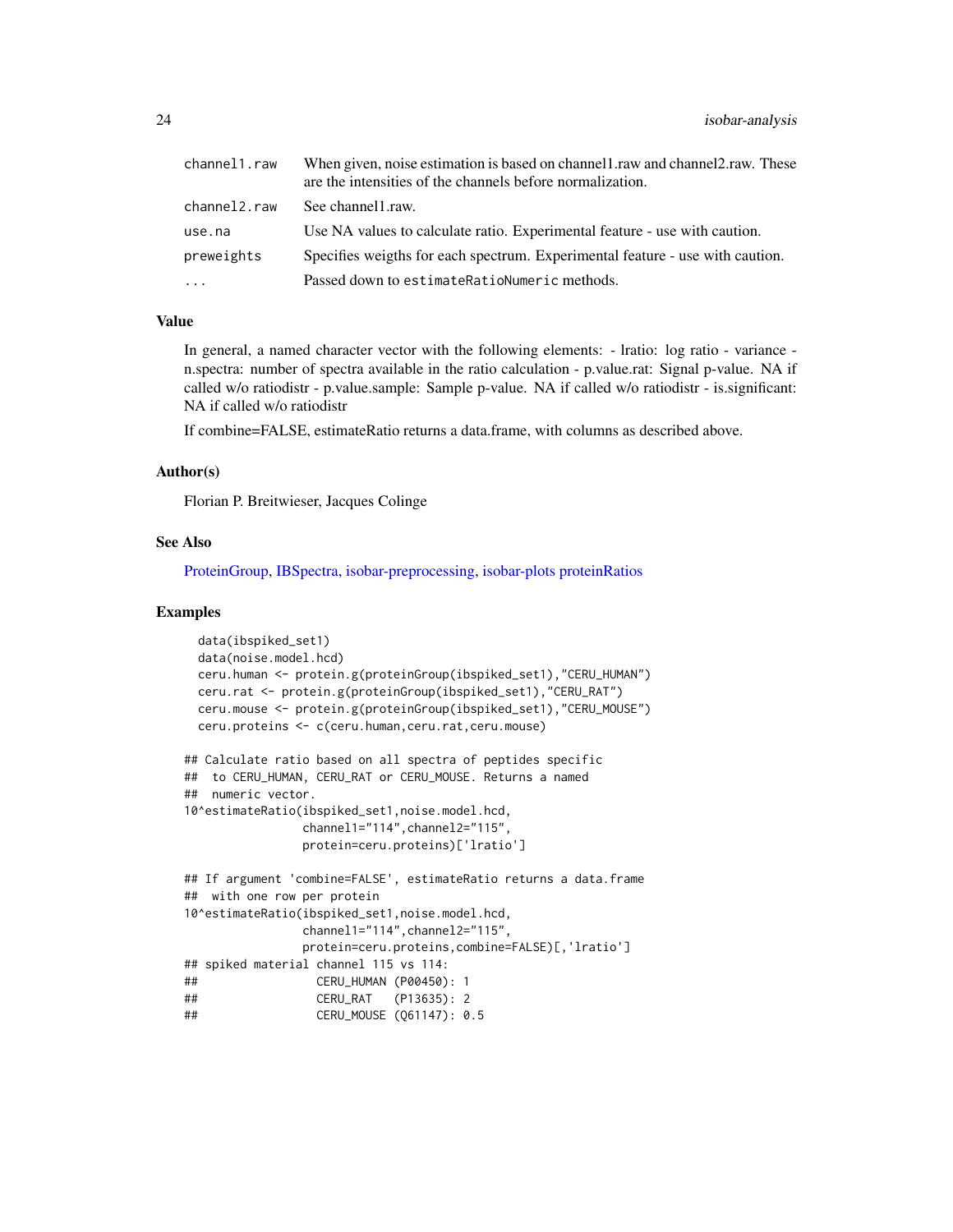<span id="page-24-1"></span><span id="page-24-0"></span>

Read ibspectra-csv files and peaklist files as an IBSpectra object of type 'type' (see [IBSpectra](#page-17-1), e.g. iTRAQ4plexSpectra or TMT6plexSpectra). If peaklist.file is missing, it is assumed that id.file contains intensity and m/z columns for the reporter tags.

#### Usage

```
## S4 method for signature 'character,character'
readIBSpectra(type,id.file)
# reads id file
## S4 method for signature 'character,character,character'
readIBSpectra(
                 type, id.file, peaklist.file, sep = "\t", mapping.file
                 = NULL, mapping = c(quantification.spectrum = "hcd",
                 identification.spectrum = "cid"), id.file.domap =
                 NULL, identifications.format = NULL, decode.titles =
                 FALSE, ...)
# reads peaklist file
## S4 method for signature 'character, data.frame, character'
readIBSpectra(
                 type, id.file, peaklist.file, annotate.spectra.f =
                 NULL, peaklist.format = NULL, scan.lines = 0,
                 fragment.precision = NULL, fragment.outlier.prob =
                 NULL, \ldots)
```
## Arguments

| type          | Name of class of new IBSpectra object: iTRAQ4p1exSpectra, iTRAQ8p1exSpectra,<br>TMT2plexSpectra, TMT6plexSpectra, or TMT10plexSpectra                                                                                                     |
|---------------|-------------------------------------------------------------------------------------------------------------------------------------------------------------------------------------------------------------------------------------------|
| id.file       | Database search results file in ibspectra.csv or mzIdentML format. See identifications.format.<br>See the vignette for information on converting Mascot dat and Phenyx pidres<br>files into ibspectra format.                             |
| peaklist.file | Peaklist file, typically in MGF format, see peaklist. format. MGF must be<br>centroid!                                                                                                                                                    |
| mapping.file  | If defined, spectum titles from the peaklist file are linked to the identifications<br>via this file. This can be used when running HCD runs for quantification and<br>CID runs for identification. See Koecher et al., 2009 for details. |
| mapping       | Named character vector defining the names of columns in mapping. file. The<br>names must be 'peaklist' and 'id', and the values must correspond to colnames<br>of the mapping files.                                                      |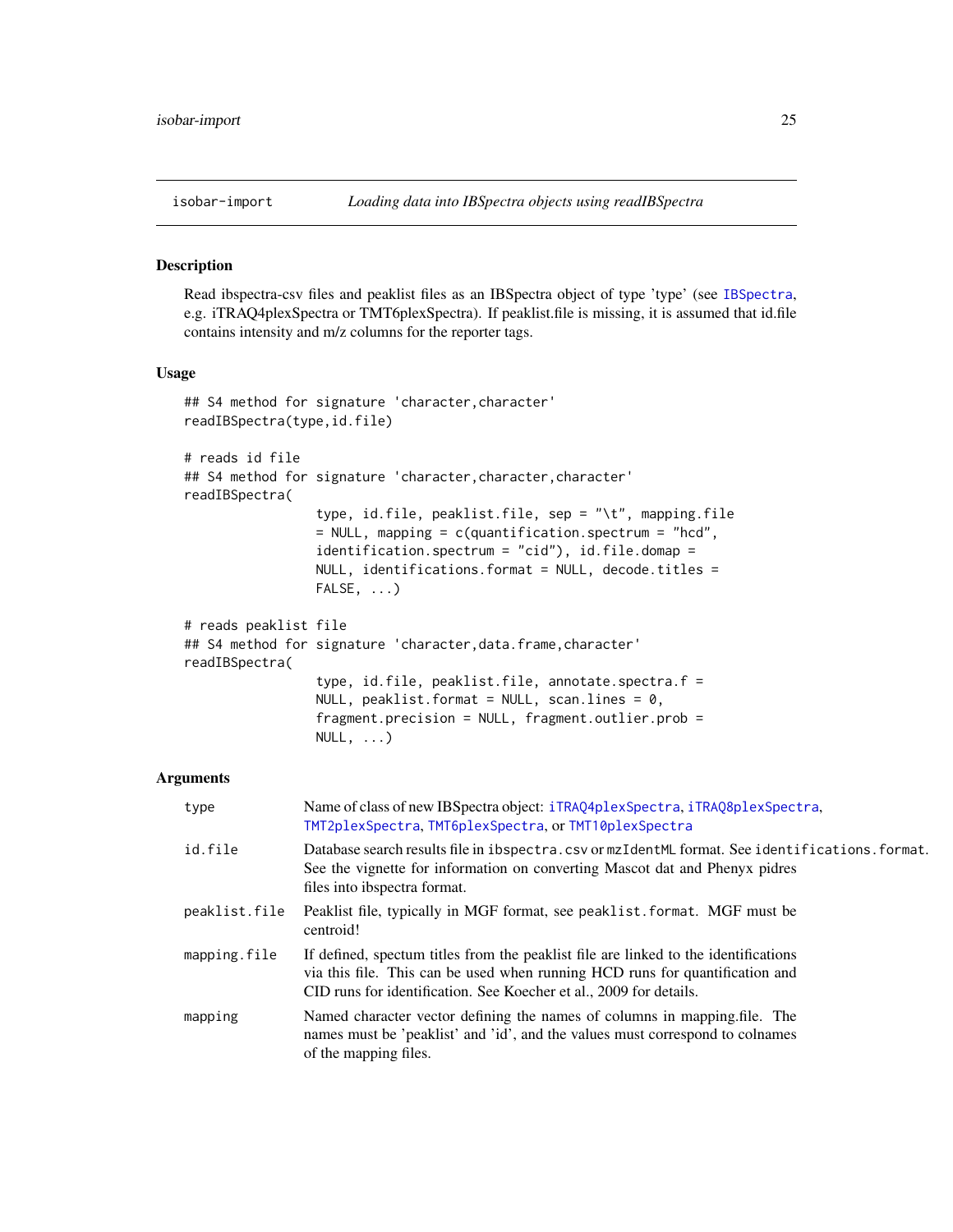<span id="page-25-0"></span>id. file. domap When using HCD-CID or a method akin and every spectrum is used for identification, the ID result files of the HCD run can be specfied in id.file.domap. Then, the results are merged after mapping the identification results.

#### annotate.spectra.f

Function which changes or annotates the spectra feature data before it is written to IBpectra object. This can be used to calculate and threshold additional scores, for example localization scores of post- translational modifications such as Delta Score (filterSpectraDeltaScore) or PhosphoRS site localization probabilities (annotateSpectraPhosphoRS).

#### peaklist.format

"mgf" (Mascot Generic format) or "mcn" (iTracker Machine Readable output). When NULL, it detects the format on file name extension.

#### identifications.format

"ibspectra.csv" or "mzid" (PSI MzIdentML format). When NULL, file format is guessed based on extension.

#### fragment.precision

Fragment precision for extraction of reporter tags: for each tag and spectrum the m/z-intensity pair with it's mass closest to the known reporter tag mass is extracted within the window true\_mass +/- fragment.precision/2.

## fragment.outlier.prob

Fragment outlier probability filter: After all m/z-intensity pairs have been extracted, those pairs with the fragment.outlier.prob/2 most unprecise m/z values are filtered out.

- decode.titles Boolean. Decode spectrum titles in identification file using [URLdecode](#page-0-0). When extracting the DAT file from Mascot web interface, the spectrum titles are encoded - %20 instead of space, etc. Set decode.titles to TRUE to map these titles to the unescaped MGF titles.
- scan. lines Read files sequentially scan. lines lines at a time. Can help in case of memory issues, set to 10000 or higher, for example.
- sep sep argument of read.table
- ... Further arguments handed down to initialize.

#### Author(s)

Florian P. Breitwieser, Jacques Colinge

#### See Also

[ProteinGroup,](#page-39-1) [IBSpectra,](#page-17-1) [isobar-preprocessing,](#page-27-2) [isobar-analysis,](#page-21-2) [isobar-plots](#page-26-1)

## Examples

data(ibspiked\_set1)

# get identifier for Ceruplasmin proteins ceru.acs <- protein.g(proteinGroup(ibspiked\_set1),"CERU") # create a smaller ibspectra w/ only Ceruplasmins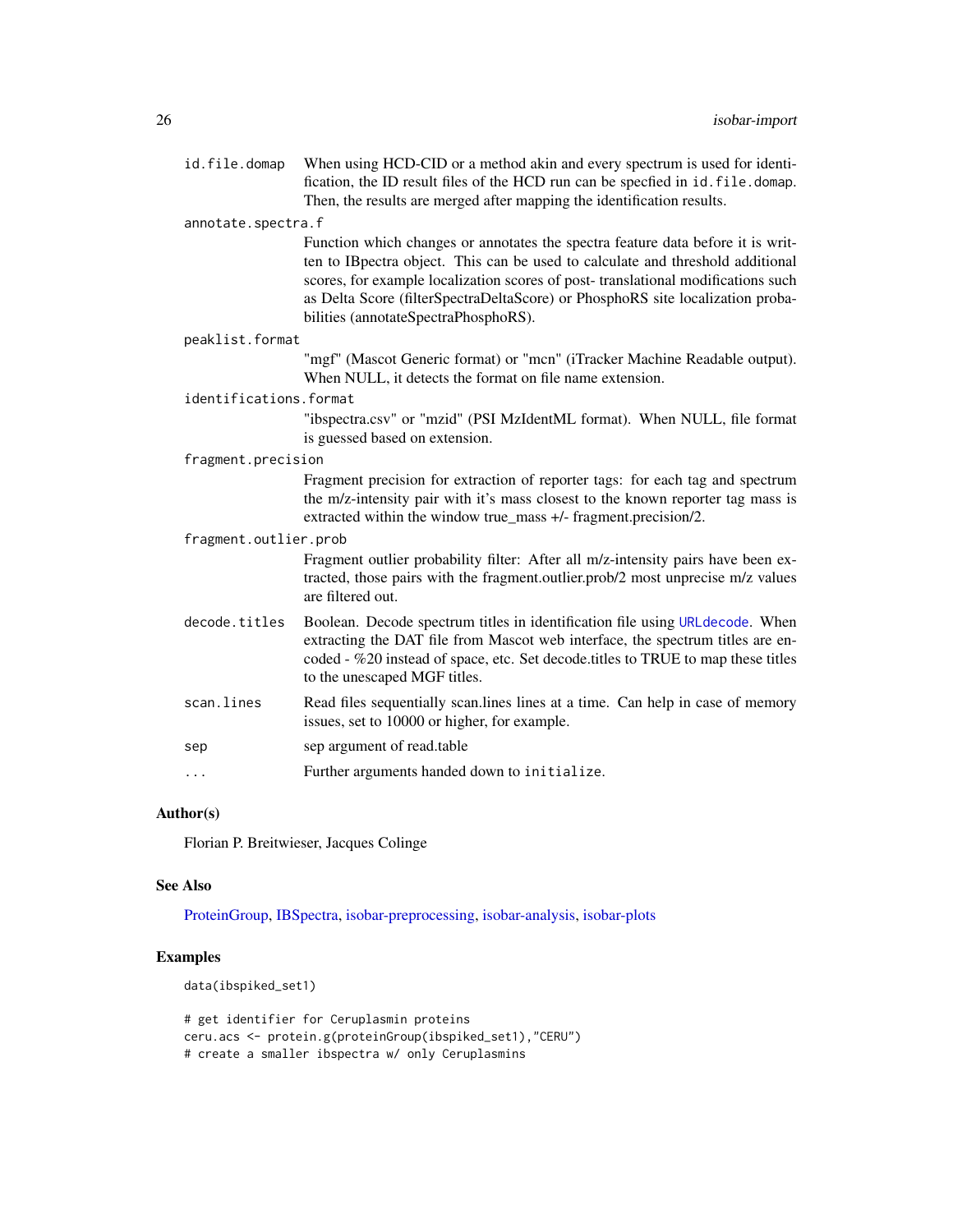## <span id="page-26-0"></span>isobar-plots 27

```
ib.ceru <- subsetIBSpectra(ibspiked_set1,protein=ceru.acs,direction="include")
# write it to a file
tf <- tempfile("isobar")
write.table(as.data.frame(ib.ceru),sep="\t",file=tf,quote=FALSE)
# read it again into an IBSpectra object
ib.ceru2 <- readIBSpectra("iTRAQ4plexSpectra",tf,identifications.format="ibspectra")
ib.ceru2
unlink(tf)
```
<span id="page-26-1"></span>isobar-plots *IBSpectra plots*

#### **Description**

Various plots are implement to assure data quality, and accompany preprocessing and analysis.

#### reporterMassPrecision

reporterMassPrecision(x): Calculates and displays the deviation from the 'true' tag mass - as specified in the IBSpectra object - of each channel.

#### reporterIntensityPlot

reporterIntensityPlot(x): Displays boxplots of intensity of channels before and after normalization - useful to check the result of normalization.

#### raplot

raplot( $x$ ,...): Ratio-Absolute intensity plot - will be deprecated by maplot

```
x IBSpectra object
```
... Parameters to plot function.

## plotRatio

plotRatio(x, channel1, channel2, protein, ...): Plots abundances of one protein

x IBSpectra object channel1 channel2 protein ... Parameters to plot function.

### maplot

maplot(x, channel1, channel2, ...): Creates a ratio-versus-intensity plot. x IBSpectra object.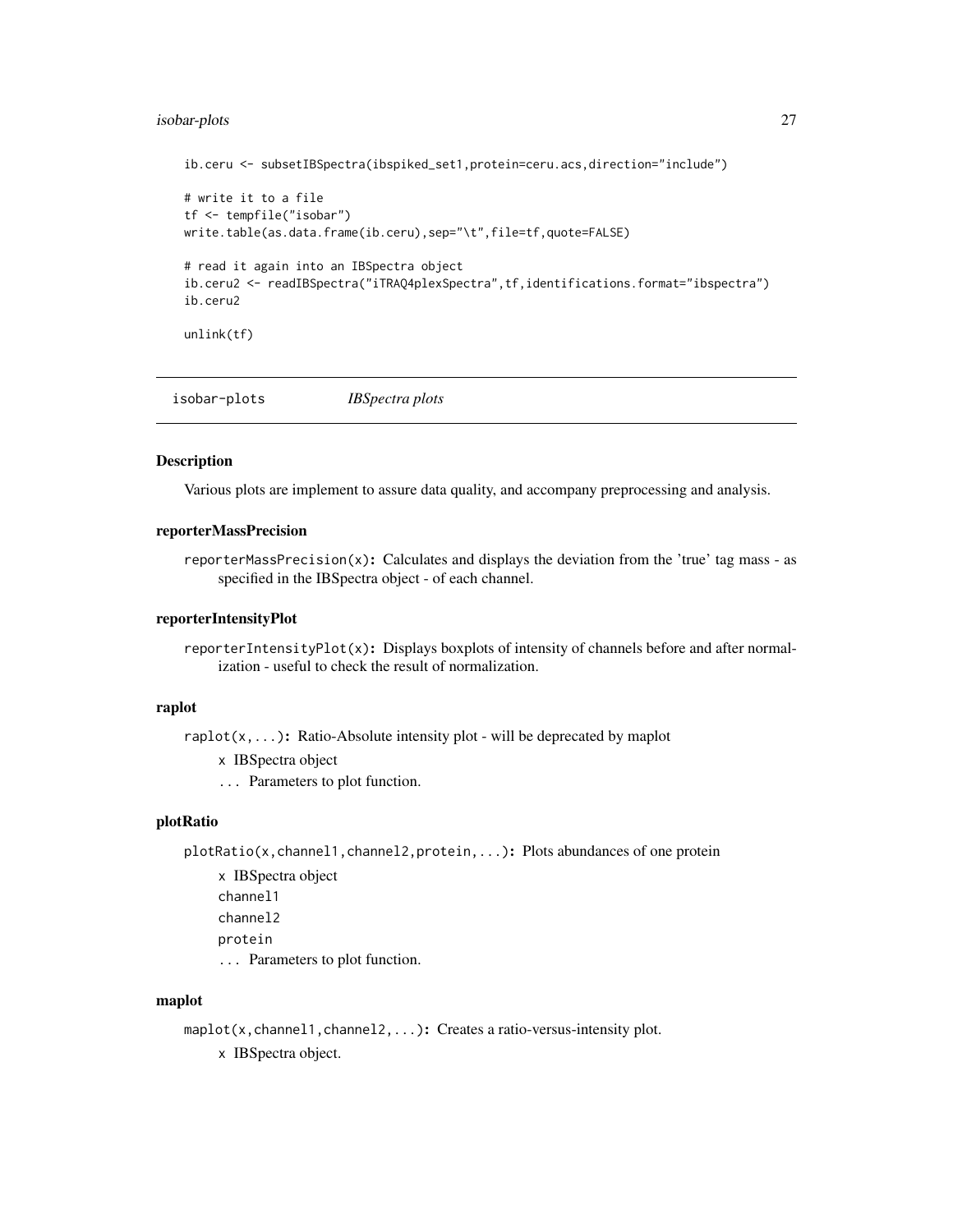#### maplot2

maplot2():

## Author(s)

Florian P. Breitwieser, Jacques Colinge

## See Also

[IBSpectra,](#page-17-1) [isobar-preprocessing](#page-27-2) [isobar-analysis](#page-21-2)

#### Examples

```
data(ibspiked_set1)
maplot(ibspiked_set1,main="IBSpiked, not normalized")
maplot(normalize(ibspiked_set1),main="IBSpiked, normalized")
```
<span id="page-27-2"></span>isobar-preprocessing *IBSpectra preprocessing*

#### <span id="page-27-1"></span>**Description**

Preprocessing is a necessary step prior to analysis of data. In a sequential order, it is often neccassary to correct isotope impurities, to normalize, and subtract additive noise.

#### Isotope impurity correction

correctIsotopeImpurities(x): Returns impurity corrected IBSpectra object by solving a linear system of equations. See also [isotopeImpurities.](#page-17-1)

#### Normalization

- normalize(x,f=median,target="intensity",exclude.protein=NULL,use.protein=NULL,f.doapply=TRUE,log=TR Normalizes the intensities for multiplicative errors. Those changes are most likely produced by pipetting errors, and different hybridization efficencies, but can also be due to biological reasons. By default, tag intensities are multiplied by a factor so that the median intensity is equal across tags.
	- f: f is applied to each column, unless f.doapply is FALSE. Then f is supposed to compute column-wise statistics of the matrix of intensities. E.g. colSums and colMeans.
	- target: One of "intensity" and "ratio".
	- exclude.proteins Spectra of peptides which might come from these proteins are excluded. Use for example for contaminants and proteins depleted in the experiment.
	- use.protein: If specified, only spectra coming from this protein are used. Use when a protein is spiked-in as normalization control.

<span id="page-27-0"></span>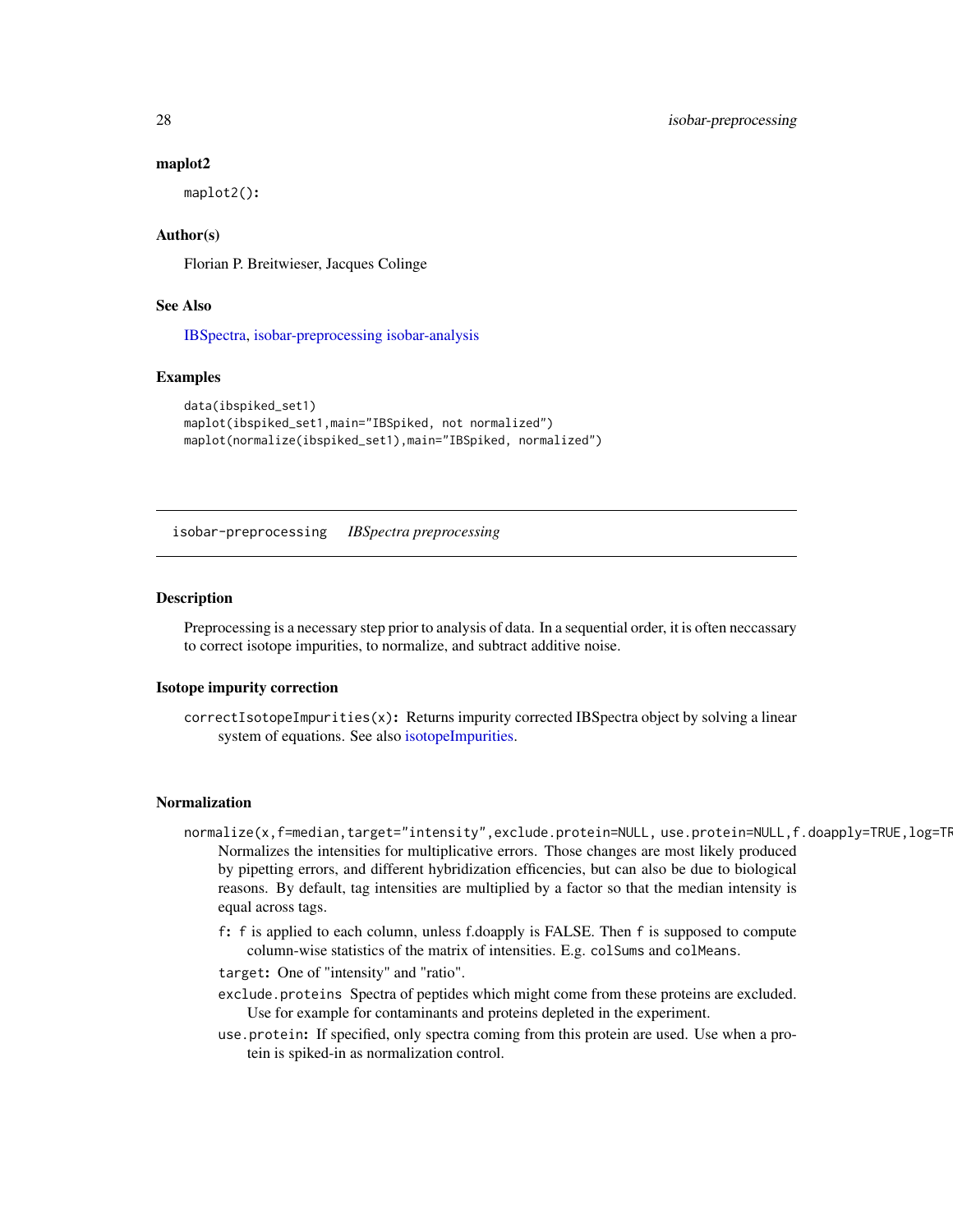## <span id="page-28-0"></span>isobar-reports 29

- f.isglobal: If true, f is applied on each column. If false, f is supposed to compute columnwise statistics of the matrix of intensities. E.g. colSums and colMeans.
- log: Used when target=ratio.

## Substract additive noise

subtractAdditiveNoise(x,method="quantile",shared=TRUE,prob=0.01): method 'quantile' method is supported for now. It take's the prob (0.01) quantile to estimate the noise level. This value is subtracted from all intensities, and all remaining intensities have to be at least that value.

prob See 'method'.

shared If channels are assumed similar in intensity and hence a shared noise level is reasonable. If not, then one level per channel is necessary.

## Exclusion of proteins

exclude(x,proteins.to.exclude): Removes spectra which are assigned to proteins in protein.to.exclude from the object. This can be useful to remove contaminants. It create a new grouping based on the data which is left.

proteins.to.exclude Proteins to exclude.

#### Author(s)

Florian P. Breitwieser, Jacques Colinge

## See Also

[ProteinGroup,](#page-39-1) [IBSpectra,](#page-17-1) [isobar-analysis,](#page-21-2) [isobar-plots](#page-26-1)

#### Examples

```
data(ibspiked_set1)
maplot(ibspiked_set1,main="IBSpiked, not normalized")
maplot(normalize(ibspiked_set1),main="IBSpiked, normalized")
```
isobar-reports *Isobar reports*

## <span id="page-28-1"></span>**Description**

Generation of LaTeX and XLS reports is helped with functions which facilitate the gathering of relevant information and creation of tikz plots. create.reports parses properties (by calling load.properties) and initialize environments and computations (by calling initialize.env) required by the reports, calls Sweave and pdflatex.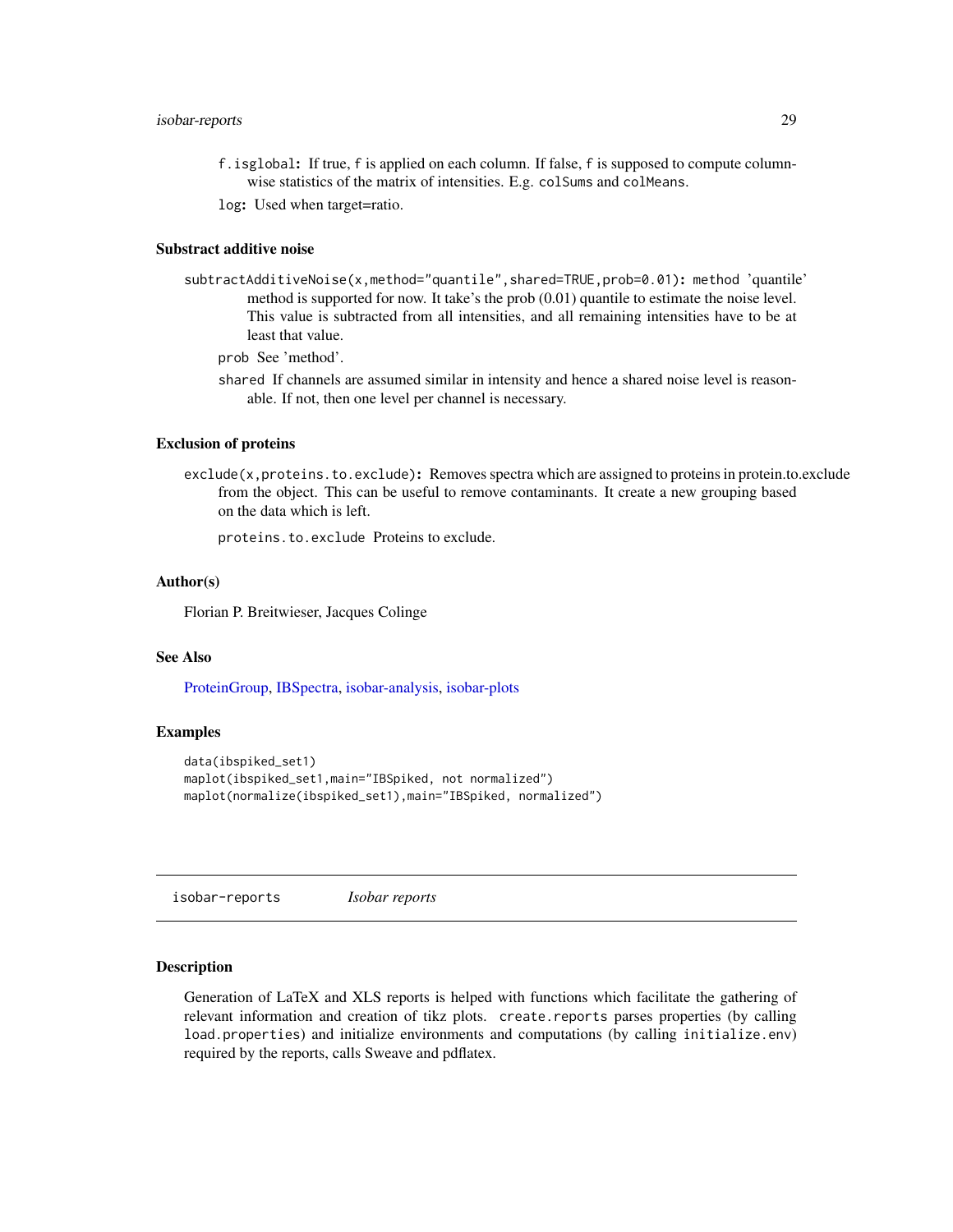#### <span id="page-29-0"></span>Usage

```
create.reports(properties.file = "properties.R",
          global.properties.file = system.file("report","properties.R", package = "isobar"),
               args = NULL, ...,recreate.properties.env = TRUE, recreate.report.env = TRUE)
load.properties(properties.file = "properties.R",
          global.properties.file = system.file("report","properties.R",package="isobar"),
                args = NULL, ...)
```
initialize.env(env, properties.env)

## Arguments

| properties.file                                                                                                                                                                                                                                                                                                         |  |  |
|-------------------------------------------------------------------------------------------------------------------------------------------------------------------------------------------------------------------------------------------------------------------------------------------------------------------------|--|--|
| File which holds the parameters for data analysis and report generation. It is<br>parsed as R code after the global report configuration file global properties. file<br>and defines peaklists, identification files, significance levels, etc. See the global<br>properties file for the available options and values. |  |  |
| global.properties.file                                                                                                                                                                                                                                                                                                  |  |  |
| system.file("report","properties.R",package="isobar")                                                                                                                                                                                                                                                                   |  |  |
| Additional (command line) arguments which overrids those in properties. file.                                                                                                                                                                                                                                           |  |  |
| Additional properties.                                                                                                                                                                                                                                                                                                  |  |  |
| recreate.properties.env                                                                                                                                                                                                                                                                                                 |  |  |
| Whether a properties env existing in the global environment should be used, or<br>it should be recreated.                                                                                                                                                                                                               |  |  |
| recreate.report.env                                                                                                                                                                                                                                                                                                     |  |  |
| Whether a report.env existing in the global environment should be used, or it<br>should be recreated.                                                                                                                                                                                                                   |  |  |
| Item to be initialized.                                                                                                                                                                                                                                                                                                 |  |  |
| properties.env Environment into which properties are read.                                                                                                                                                                                                                                                              |  |  |
|                                                                                                                                                                                                                                                                                                                         |  |  |

#### Details

The directory inst in the isobar installation directory system. file("inst", package="isobar") contains R, Sweave, and LaTeX files as examples of how to create XLS and PDF reports using isobar.

create\_reports.R Call with Rscript. It is the main file which

- 1. parses command line options. --compile and --zip are parsed directly and given as arguments to create.reports. Other arguments are given [load.properties](#page-28-1).
- 2. calls a perl script to generate a XLS report
- 3. generates a LaTeX quality control and analysis report

for the XLS report the script pl/tab2xls.pl is used, which concetenates CSV files to a XLS. See Perl requirements. Sweave is called on report/isobar-qc.Rnw and report/isobar-analysis.Rnw. All files are written the working directory.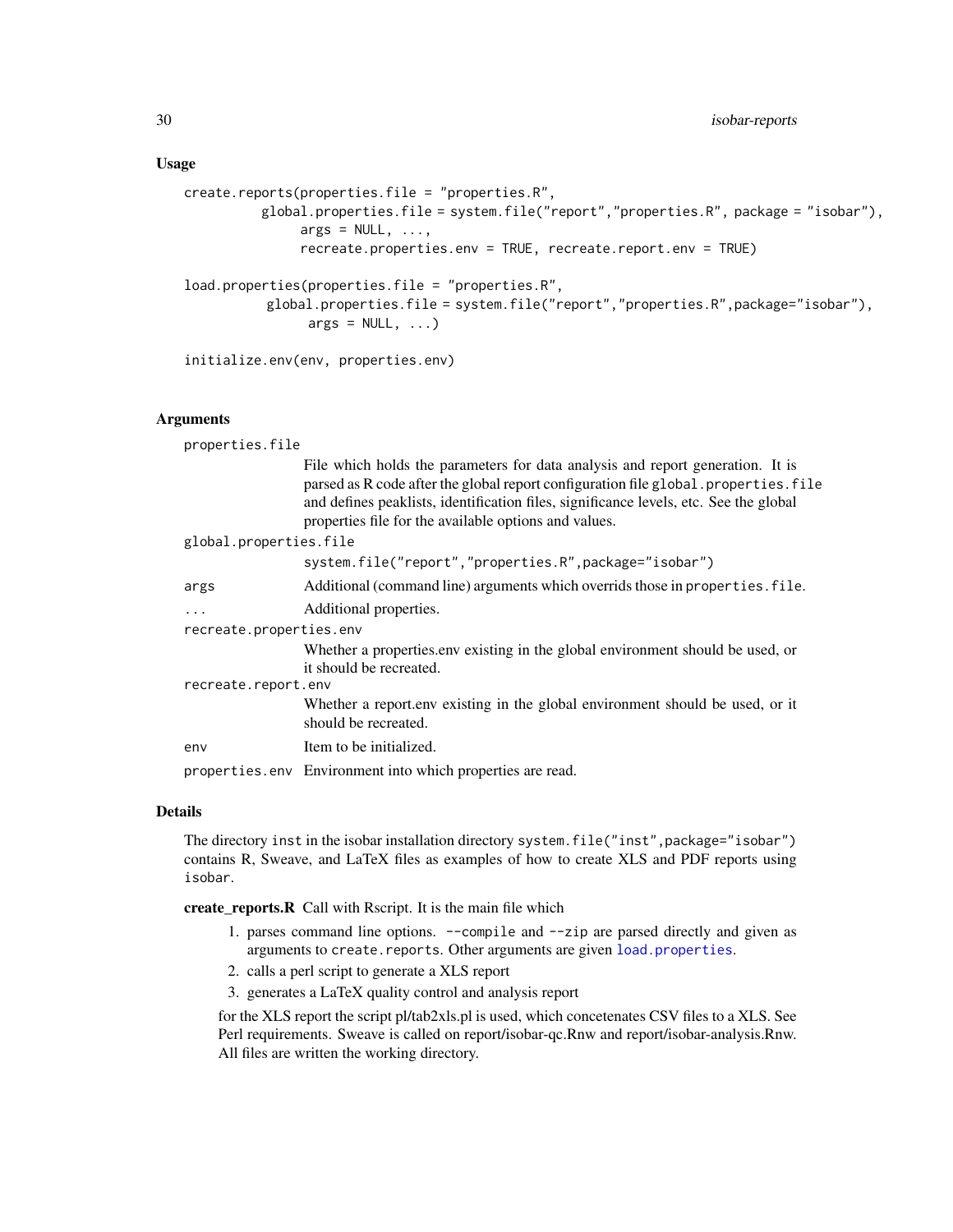#### <span id="page-30-0"></span>isobar.data 31

isobar-qc.Rnw Quality control Sweave file.

isobar-analysis.Rnw Data analysis Sweave file.

properties.R Default configuration for data analysis.

report-utils.tex LaTeX functions for plotting tikz graphics, etc.

## Author(s)

Florian P Breitwieser

## See Also

[IBSpectra,](#page-17-1) [isobar-preprocessing](#page-27-2) [isobar-analysis](#page-21-2)

isobar.data *Isobar Data packages*

## Description

ibspiked\_set1 and ibspiked\_set2 are objects of class iTRAQ4plexSpectra. It contains over 160 protein groups, over 1600 peptides from about 15,000 spectra each, mainly from background proteins and three spiked-in Ceruplasmins (CERU\_HUMAN, CERU\_MOUSE, CERU\_RAT).

## Usage

```
data(ibspiked_set1)
data(ibspiked_set2)
data(ib_phospho)
```
## Format

iTRAQ4plexSpectra objects.

## Source

isobar publication. Acquired on Orbitrap instrument w/ 20 offline-fractions and HCD fragmentation.

```
data(ibspiked_set1)
print(ibspiked_set1)
```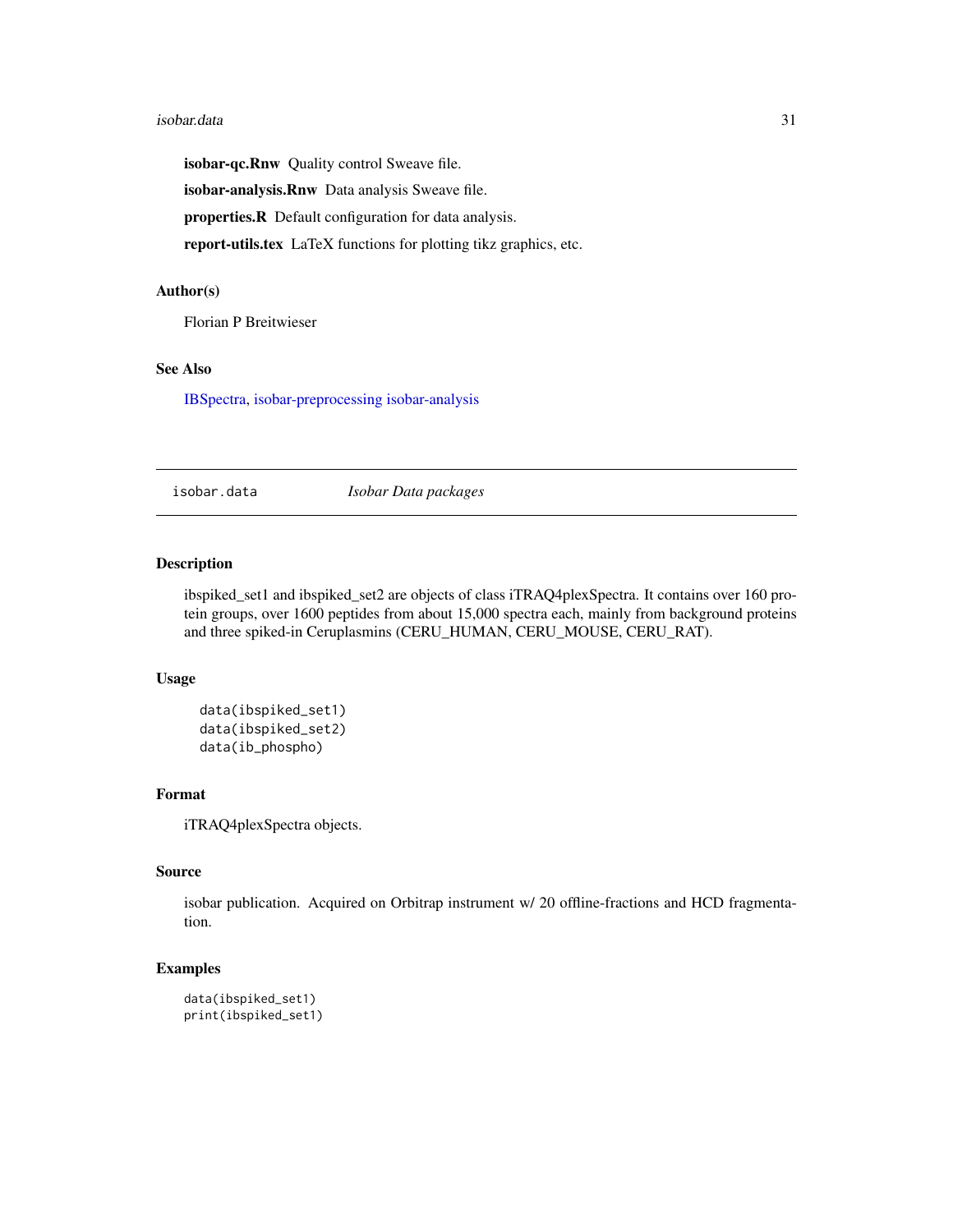<span id="page-31-0"></span>

Plots ratio-versus-intensity for a selected protein against a reference channel.

## Usage

```
maplot.protein(x, relative.to, protein, noise.model = NULL, channels = NULL,
               xlim = NULL, ylim = NULL, identify = FALSE, add = FALSE,
               pchs = NULL, log="xy", legend.pos = "topright", names = NULL,
               legend.cex = 0.8, cols = pchs, ltys = 1, main = protein,
               xlab = NULL, ylab = NULL, type="ma", show.lm = FALSE, ...)
```
## Arguments

| <b>IBSpectra</b> object                                                                                                                                          |
|------------------------------------------------------------------------------------------------------------------------------------------------------------------|
| a character vector specifying reporter tag names. Either of length 1 or same<br>length as channels.                                                              |
| Protein group identifier.                                                                                                                                        |
| NoiseModel object.                                                                                                                                               |
| Reporter tag names.                                                                                                                                              |
| See par.                                                                                                                                                         |
| See par.                                                                                                                                                         |
| boolean. If true, identify is called with peptide labels.                                                                                                        |
|                                                                                                                                                                  |
| a vector of the same length as channels. See pch in plot. default.                                                                                               |
| a character string which contains x if the x axis is to be logarithmic, y if the y<br>axis is to be logarithmic and xy or yx if both axes are to be logarithmic. |
| see pos in legend.                                                                                                                                               |
| a character string of the same length as channels, legend text.                                                                                                  |
| see cex in legend.                                                                                                                                               |
| a vector of the same length as channels. See col in plot. default.                                                                                               |
| a vector of the same length as channels. See lty in plot. default.                                                                                               |
| a main title for the plot                                                                                                                                        |
| a label for the x axis, defaults to a description of x.                                                                                                          |
| a label for the y axis, defaults to a description of y.                                                                                                          |
| type of plot                                                                                                                                                     |
| passed to plot.                                                                                                                                                  |
| show LM                                                                                                                                                          |
|                                                                                                                                                                  |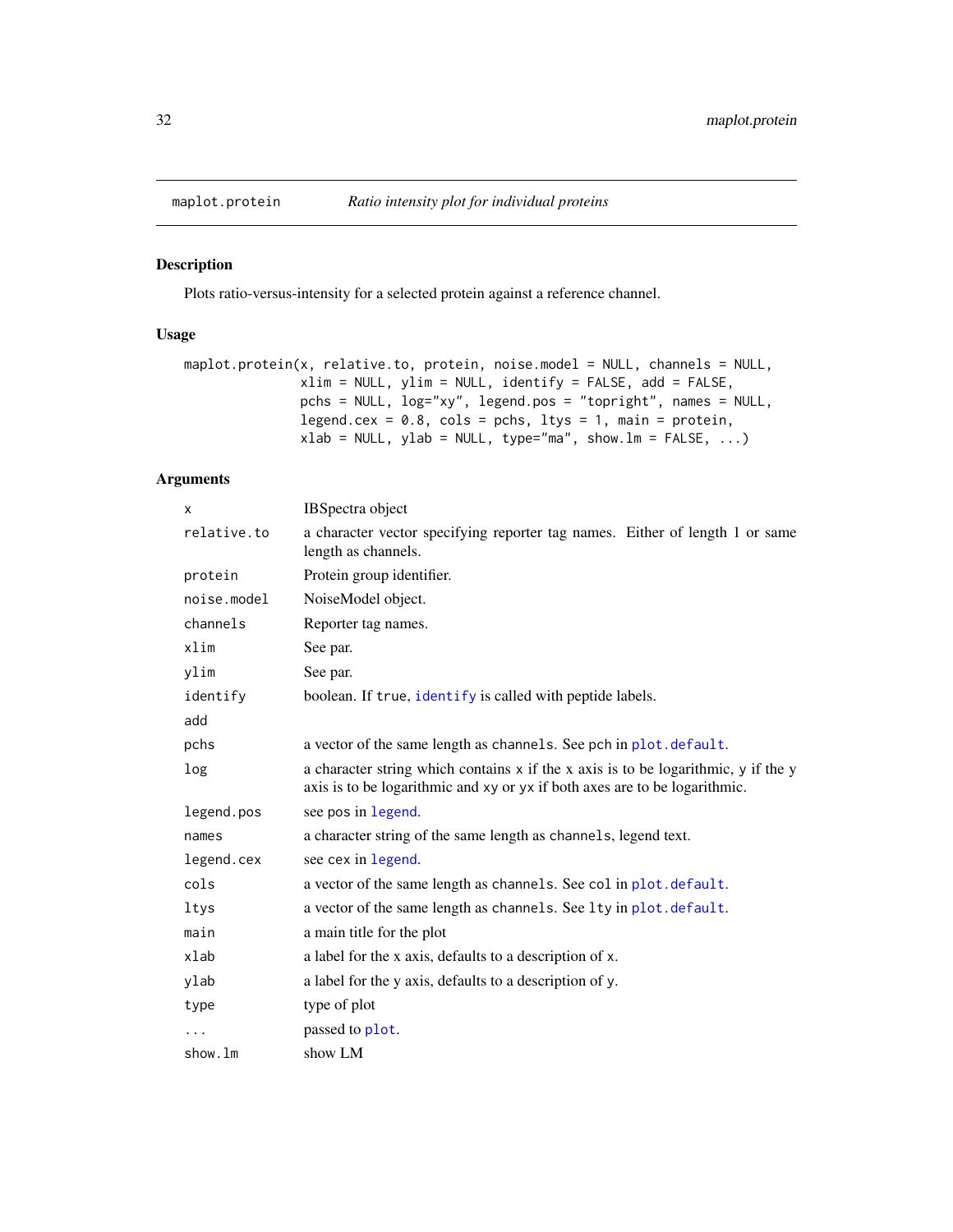<span id="page-32-0"></span>NoiseModel-class 33

#### Author(s)

Florian P. Breitwieser

NoiseModel-class *NoiseModel objects*

#### **Description**

A NoiseModel represent the technical variation which is dependent on signal intensity.

#### **Constructor**

- new(type,ibspectra,reporterTagNames=NULL,one.to.one=TRUE,min.spectra=10,plot=FALSE, pool=FALSE): Creates a new NoiseModel object based on ibspectra object.
	- type: A non-virtual class deriving from NoiseModel: ExponentialNoiseModel, ExponentialNoANoiseModel, InverseNoiseModel, InverseNoANoiseModel
	- reporterTagNames: When NULL, all channels from ibspectra are taken (i.e. sampleNames(ibspectra)). Otherwise, specify subset of names, or a matrix which defines the desireed combination of channels (nrow=2).
	- one.to.one: Set to false to learn noise model one a non one-to-one dataset
	- min.spectra: When one.to.one=FALSE, only take proteins with min.spectra to learn noise model.
	- plot: Set to true to plot data the noise model is learnt on.
	- pool: If false, a NoiseModel is estimated on each combination of channels indivdually, and then the parameters are averaged. If true, the ratios of all channels are pooled and then a NoiseModel is estimated.

#### Accessor methods

noiseFunction: Gets the noise function.

parameter: Gets and sets the parameters for the noise function.

variance: Gets the variance for data points based on the noise function and parameters.

stddev: Convenience function, sqrt(variance(...)).

lowIntensity: Gets and sets the low intensity slot, denoting the noise region.

naRegion: Gets and sets the na.region slot.

#### Examples

```
data(ibspiked_set1)
```
ceru.proteins <- protein.g(proteinGroup(ibspiked\_set1),"CERU")

# normalize

ibspiked\_set1 <- normalize(correctIsotopeImpurities(ibspiked\_set1))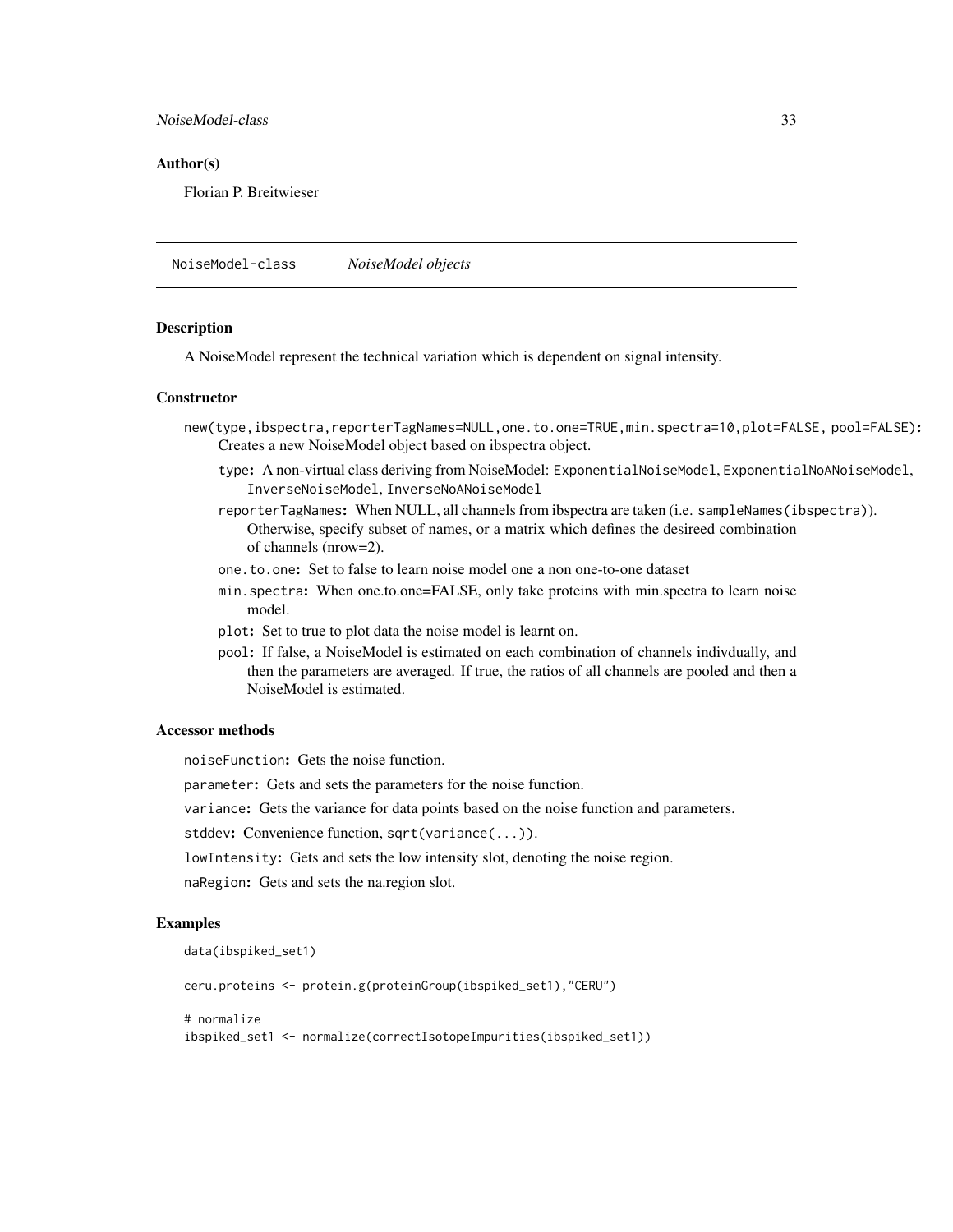```
# remove spiked proteins
ibspiked_set1.noceru <- exclude(ibspiked_set1,ceru.proteins)
ibspiked_set1.justceru <- subsetIBSpectra(ibspiked_set1,protein=ceru.proteins,direction="include")
# learn noise models
nm.i <- new("InverseNoiseModel",ibspiked_set1.noceru)
nm.e <- new("ExponentialNoiseModel",ibspiked_set1.noceru)
#learn on non-one.to.one data: not normalized, with spiked proteins
nm.n <- new("ExponentialNoiseModel",ibspiked_set1.justceru,one.to.one=FALSE)
maplot(ibspiked_set1,noise.model=c(nm.e,nm.i,nm.n),ylim=c(0.1,10))
```
number.ranges *Helper function to transform number lists to ranges*

#### Description

 $1,2,3,4,5,8,9,10 \rightarrow 1-5,8-10$ 

### Usage

number.ranges(numbers)

#### Arguments

numbers numeric

#### Value

character

## Author(s)

Florian P Breitwieser

## Examples

number.ranges(c(1,2,3,9,3,10,8,11))

<span id="page-33-0"></span>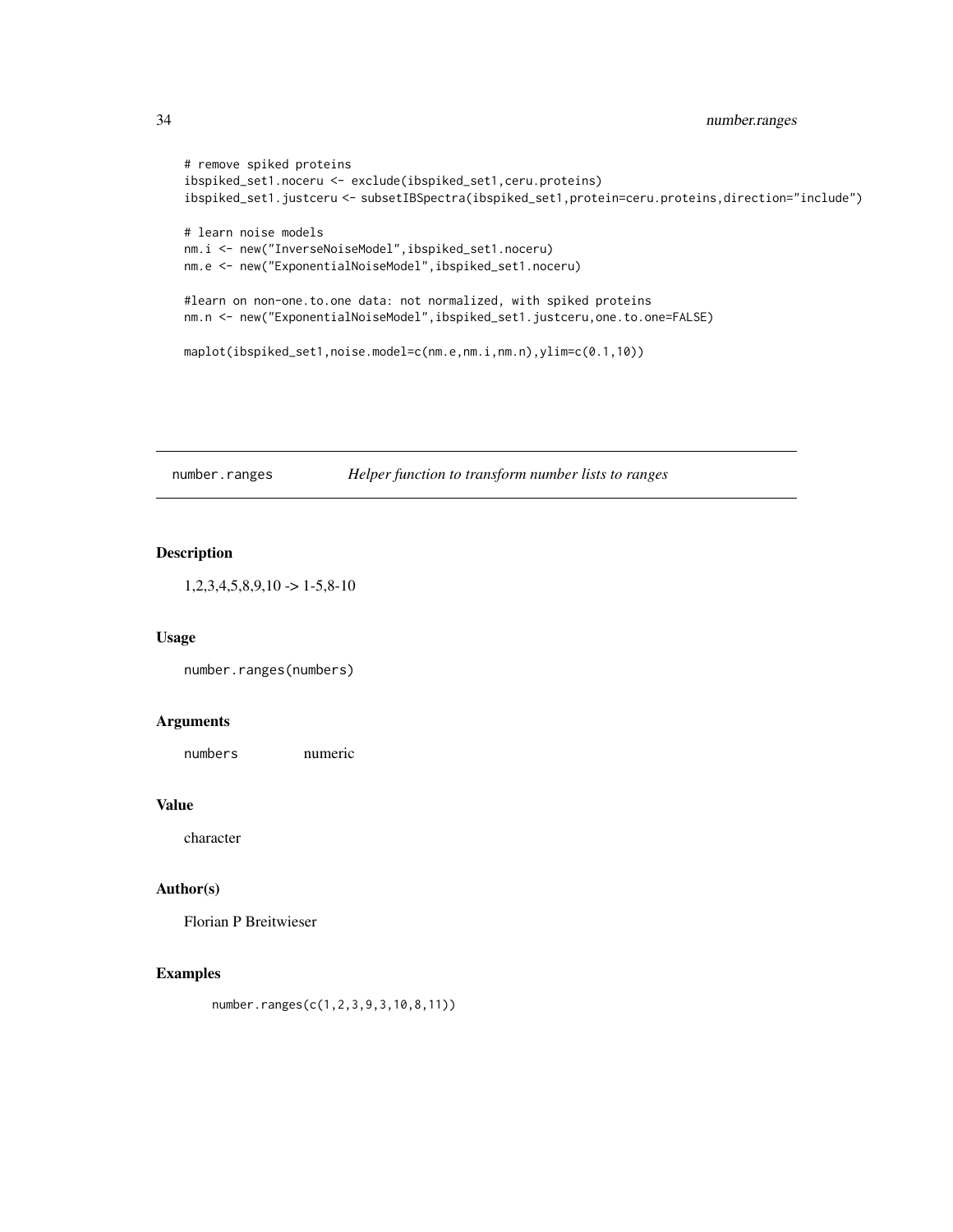<span id="page-34-0"></span>observedKnownSites *Observed modification sites.*

### Description

Functions to display the modification sites observed for each protein isoform and count the number of modified residues per protein.

#### Usage

```
observedKnownSites(protein.group, protein.g, ptm.info, modif, modification.name = NULL)
```
modif.site.count(protein.group, protein.g = reporterProteins(protein.group), modif, take = max)

```
modif.sites(protein.group, protein.g = reporterProteins(protein.group), modif)
```
#### Arguments

| protein.group     | ProteinGroupb object.                                                                                          |
|-------------------|----------------------------------------------------------------------------------------------------------------|
| protein.g         | protein group identifier.                                                                                      |
| ptm.info          | ptm information data.frame, see ?getPtmInfo.                                                                   |
| modif             | Modification to track, e.g. 'PHOS'.                                                                            |
| modification.name |                                                                                                                |
|                   | Value to filter 'modification.name' column in ptm.info.                                                        |
| take              | should be either max or min: When multiple isoforms are present, which value<br>should be taken for the count? |

## Author(s)

Florian P. Breitwieser

```
data(ib_phospho)
data(ptm.info)
# Modification sites of reporter proteins:
# a list of protein groups,
# containing sub-lists of identified sites for each isoform
protein.modif.sites <- sort(modif.site.count(proteinGroup(ib_phospho),modif="PHOS"))
# Details on modification sites of proteins
# detected with most modifications
modif.sites(proteinGroup(ib_phospho),modif="PHOS",protein.g=names(tail(protein.modif.sites)))
```

```
# How many sites are known, and how many known sites have been observed?
observedKnownSites(proteinGroup(ib_phospho),modif="PHOS",protein.g=names(tail(protein.modif.sites)),ptm.info=p
```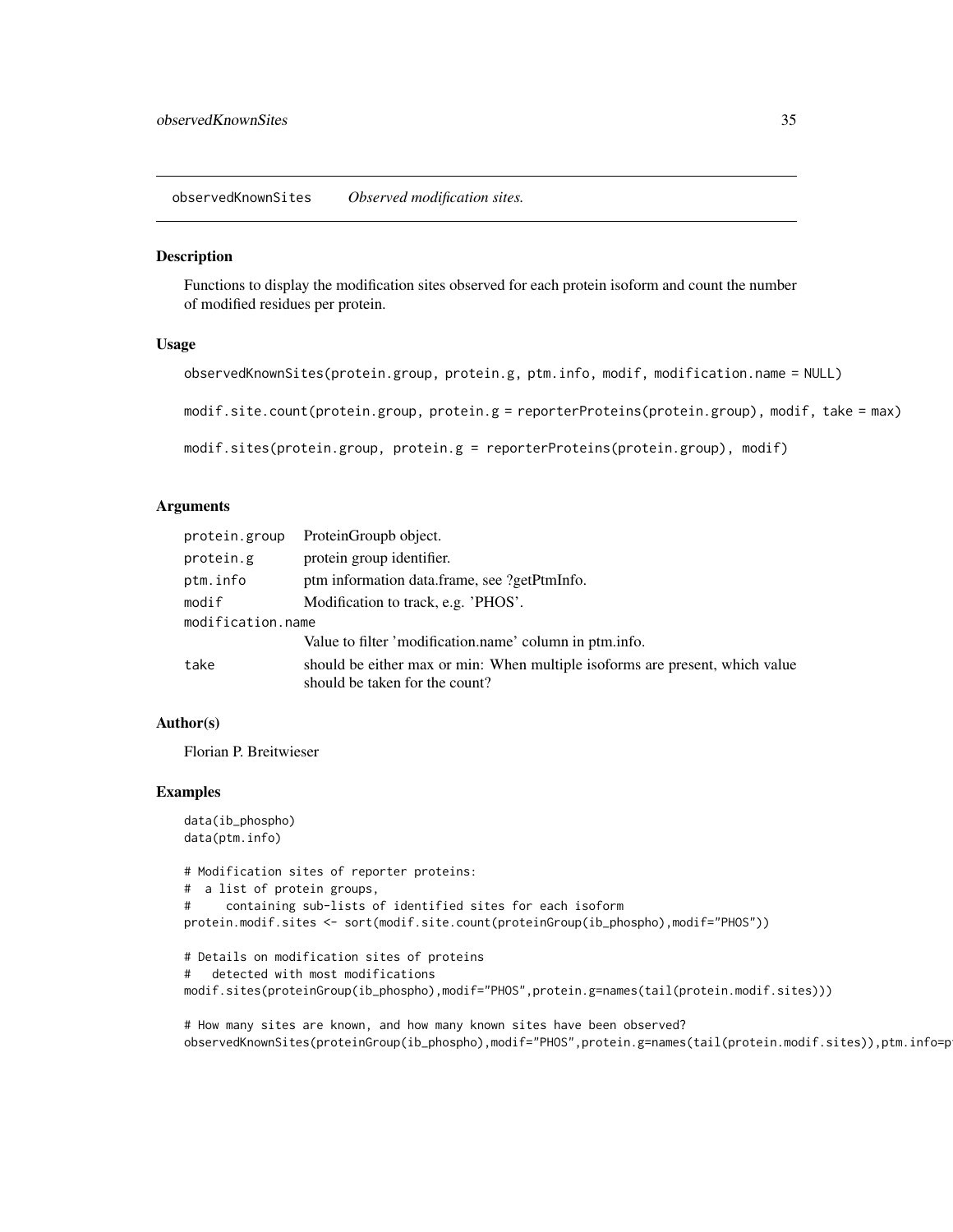<span id="page-35-1"></span><span id="page-35-0"></span>

Report the peptide count, spectral count and sequence coverage for supplied proteins.

#### Usage

```
peptide.count(protein.group, protein.g = reporterProteins(protein.group),
         specificity = c("reporter-specific", "group-specific", "unspecific"), ...)
spectra.count(protein.group, protein.g = reporterProteins(protein.group),
           specificity = c("reporter-specific", "group-specific", "unspecific"),
              modelf = NULL, ...)sequence.coverage(protein.group, protein.g = reporterProteins(protein.group),
```

```
specificity = c("reporter-specific", "group-specific", "unspecific"),
      simality = TRUE, ...
```
#### **Arguments**

| protein.group | ProteinGroup object.                                                                                                                                                                                                                       |
|---------------|--------------------------------------------------------------------------------------------------------------------------------------------------------------------------------------------------------------------------------------------|
| protein.g     | Protein group identifier.                                                                                                                                                                                                                  |
| specificity   | Specificity of peptides.                                                                                                                                                                                                                   |
| modif         | Only count peptides having a certain modification.                                                                                                                                                                                         |
| simplify      | If simplify=TRUE, a named numeric vector is returned, with the mean sequence<br>coverage of the ACs of each protein.g supplied. Else, a list with the length of<br>protein.g is returned having the sequence coverage for each protein AC. |
| $\cdots$      | Further arguments to peptides                                                                                                                                                                                                              |

#### Author(s)

Florian P Breitwieser

## See Also

[calculate.emPAI](#page-7-1), [calculate.dNSAF](#page-6-1), [ProteinGroup](#page-39-1)

```
data(ibspiked_set1)
sc <- spectra.count(proteinGroup(ibspiked_set1))
pc <- peptide.count(proteinGroup(ibspiked_set1))
plot(jitter(sc),jitter(pc),log="xy")
```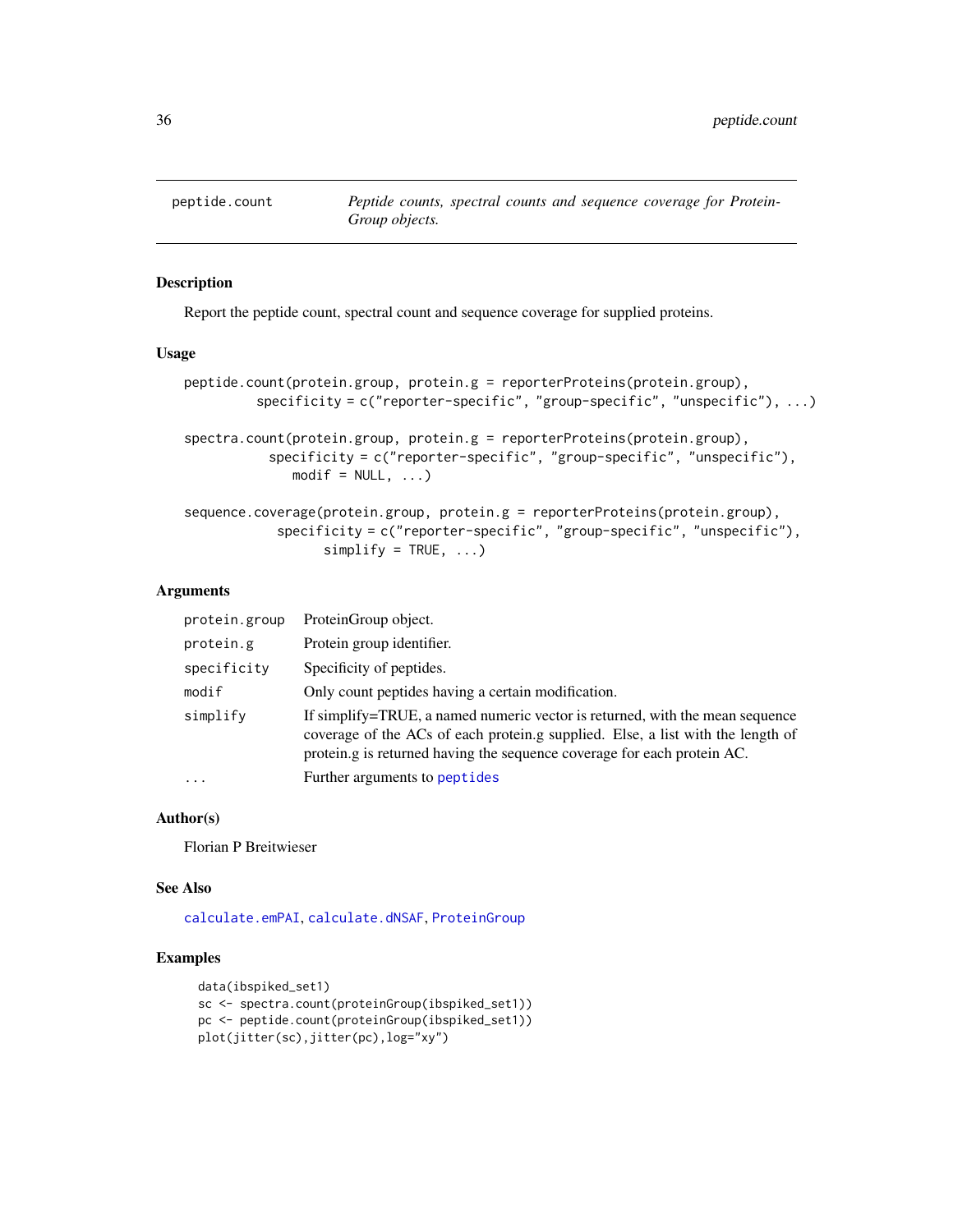<span id="page-36-0"></span>Protein and peptide ratio calculation and summarization *Calculating and Summarizing Protein and Peptide Ratios*

### <span id="page-36-1"></span>Description

A set of functions to create ratios within groups and summarize them. proteinRatios serves as hub and calls combn.matrix, combn.protein.tbl and summarize.ratios successively. It can be used to calculate intra-class and inter-class ratios, to assess ratios and variability within and over cases.

#### Usage

```
proteinRatios(ibspectra, noise.model, reporterTagNames = NULL,
                 proteins = reporterProteins(proteinGroup(ibspectra)),
                 peptide = NULL, cl = classLabels(ibspectra),
                 combn.method = "global", combn.vs = NULL,
                 symmetry = FALSE, summarize =
                 FALSE, summarize.method = "mult.pval", min.detect =
                 NULL, strict.sample.pval = TRUE, strict.ratio.pval =
                 TRUE, orient.div = 0, sign.level = 0.05,
                 sign.level.rat = sign.level, sign.level.sample =
                 sign.level, ratiodistr = NULL, zscore.threshold =
                 NULL, variance.function = "maxi", combine = FALSE,
                 p.adjust = NULL, reverse = FALSE, cmbn = NULL,
                 before.summarize.f = NULL, ...)
```
peptideRatiosNotQuant(ibspectra, ..., peptide = unique(fData(ibspectra)[!fData(ibspectra)[["use.for.o peptideRatios(ibspectra, ..., peptide = peptides(proteinGroup(ibspectra), columns = c("peptide", "modi

```
combn.matrix(x, method = "global", cl = NULL, vs = NULL)
```
combn.protein.tbl(cmbn, reverse = FALSE, ...)

```
summarize.ratios(ratios, by.column = "ac", summarize.method = "mult.pval",
                min.detect = NULL, n.combination = NULL,
                 strict.sample.pval = TRUE, strict.ratio.pval = TRUE,
                orient.div = 0, sign.level = 0.05, sign.level.rat =
                 sign.level, sign.level.sample = sign.level,
                variance.function = "maxi", ratiodistr = NULL)
```
#### Arguments

|  | ibspectra | <b>IBS</b> bectra object                                                                |
|--|-----------|-----------------------------------------------------------------------------------------|
|  |           | for combn.matrix: reporter names. See reporterTagNames. argument of pro-<br>teinRatios. |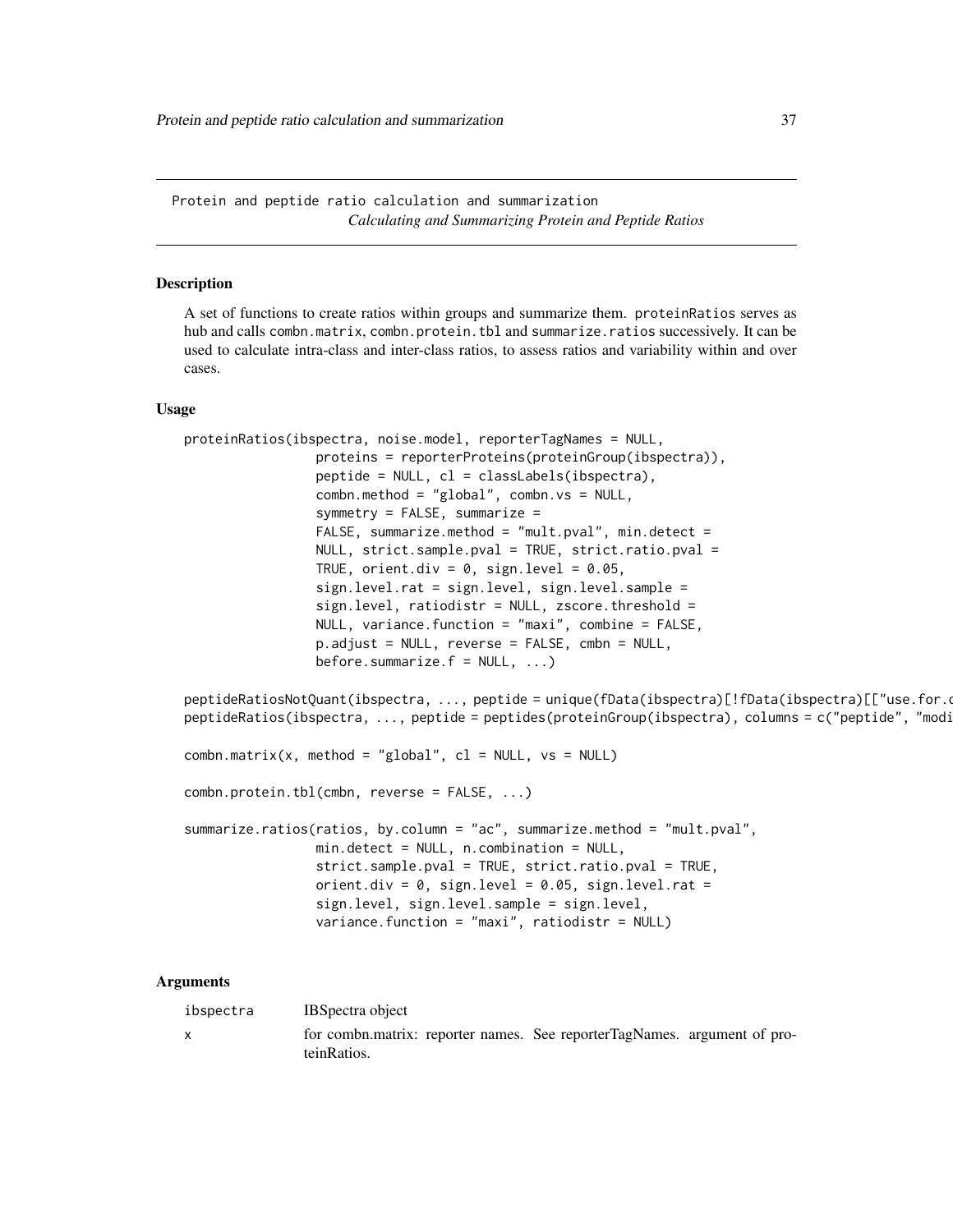| result of combn.protein.tbl                                                                                                                                                                             |  |
|---------------------------------------------------------------------------------------------------------------------------------------------------------------------------------------------------------|--|
| Column(s) which are the identifiers. Usually 'ac', 'peptide' or c('peptide','modif')                                                                                                                    |  |
| result of combn.matrix                                                                                                                                                                                  |  |
| before.summarize.f                                                                                                                                                                                      |  |
| Function which is called after calculating ratios before summarizing them.                                                                                                                              |  |
| NoiseModel for spectra variances<br>reporterTagNames                                                                                                                                                    |  |
| Reporter tags to use. By default all reporterTagNames of ibspectra object.                                                                                                                              |  |
| proteins for which ratios are calculated - defaults to all proteins with peptides<br>specific to them.                                                                                                  |  |
| peptides for which ratios are calculated.                                                                                                                                                               |  |
| Class labels. See also ?classLabels.                                                                                                                                                                    |  |
| Class label or reporter tag name. When combn.method is "versus.class", all<br>combinations against class vs are computed, when combn.method is "verus.channel",<br>all combinations against channel vs. |  |
| "global", "interclass", "intra-class", "versus.class" or "versus.channel". Defines<br>which ratios are computed, based on class labels cl                                                               |  |
| See combn.method                                                                                                                                                                                        |  |
| vs argument for combn, if combn.method is "versus.class" or "versus.channel".                                                                                                                           |  |
| If true, reports also the inverse ratio                                                                                                                                                                 |  |
| If true, ratios for each protein are summarized.                                                                                                                                                        |  |
| summarize.method                                                                                                                                                                                        |  |
| "isobar", for now.                                                                                                                                                                                      |  |
| How many times must a ratio for a protein be present when summarizing? When<br>NULL, defaults to the maximum number of combinations.                                                                    |  |
| strict.sample.pval                                                                                                                                                                                      |  |
| If true, missing ratios are penalized by giving them a sample pval of 0.5.                                                                                                                              |  |
| strict.ratio.pval                                                                                                                                                                                       |  |
| If true, take all ratios into account. If false, only take ratios into account which<br>are in the same direction as the majority of ratios                                                             |  |
| Number of ratios which might go in the wrong direction.                                                                                                                                                 |  |
| Significance level                                                                                                                                                                                      |  |
| sign. level.rat Significance level on ratio p-value                                                                                                                                                     |  |
| sign.level.sample                                                                                                                                                                                       |  |
| Significance level on sample p-value                                                                                                                                                                    |  |
| Protein ratio distribution                                                                                                                                                                              |  |
| variance.function<br>Variance function                                                                                                                                                                  |  |
| zscore.threshold                                                                                                                                                                                        |  |
| z-score threshold to apply                                                                                                                                                                              |  |
| Passed to estimateRatio()                                                                                                                                                                               |  |
|                                                                                                                                                                                                         |  |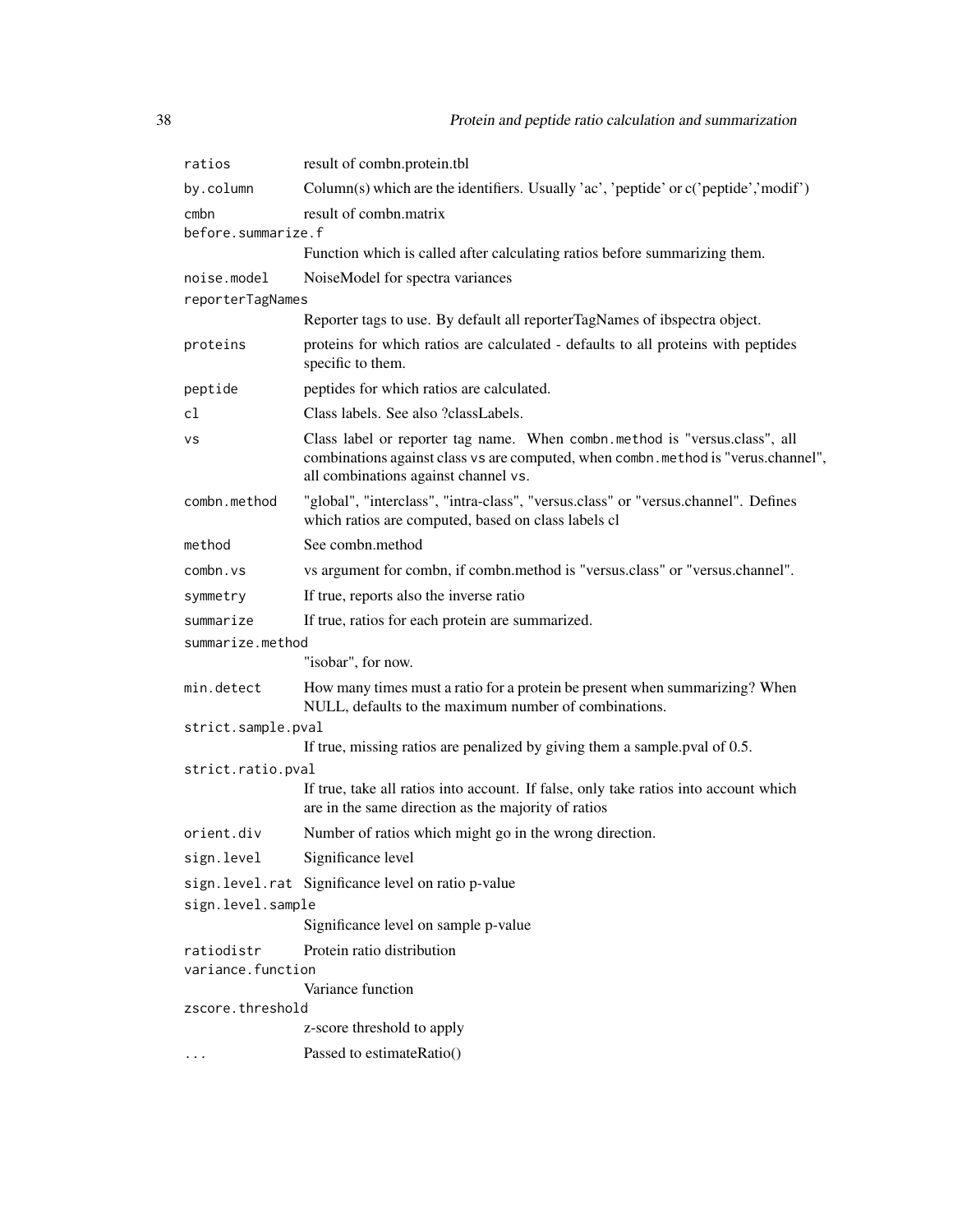<span id="page-38-0"></span>

| combine       | If true, a single ratio for all proteins and peptides, resp., is calculated. See<br>estimateRatio.   |
|---------------|------------------------------------------------------------------------------------------------------|
| p.adjust      | Set to one of p.adjust.methods to adjust ratio p-values for multiple comparisions.<br>See p. adjust. |
| reverse       | reverse                                                                                              |
| n.combination | number of combinations possible                                                                      |

## Value

'data.frame': 11 variables:

| lratio         | log ratio                                               |
|----------------|---------------------------------------------------------|
| variance       | variance                                                |
| n.spectra      | Number of spectra used for quantification               |
| p.value.rat    | Signal p-value (NA if ratiodistr is missing)            |
| p.value.sample |                                                         |
|                | Sample p-value (NA if ratiodistr is missing)            |
| is.significant |                                                         |
|                | Is the ratio significant? (NA if ratiodistr is missing) |
| protein        | Protein quantified                                      |
| r1             | r1                                                      |
| r2             | r2                                                      |

## Author(s)

Florian P Breitwieser, Jacques Colinge

## See Also

[IBSpectra,](#page-17-1) [isobar-preprocessing](#page-27-2) [isobar-analysis](#page-21-2)

## Examples

```
combn.matrix(114:117,method="interclass",cl=as.character(c(1,1,2,2)))
combn.matrix(114:117,method="interclass",cl=as.character(c(1,1,2,2)))
combn.matrix(114:117,method="global")
```
data(ibspiked\_set1) data(noise.model.hcd)

```
ceru.proteins <- c("P13635","Q61147")
proteinRatios(ibspiked_set1,noise.model=noise.model.hcd,proteins=ceru.proteins,cl=c("T","T","C","C"),combn.met
```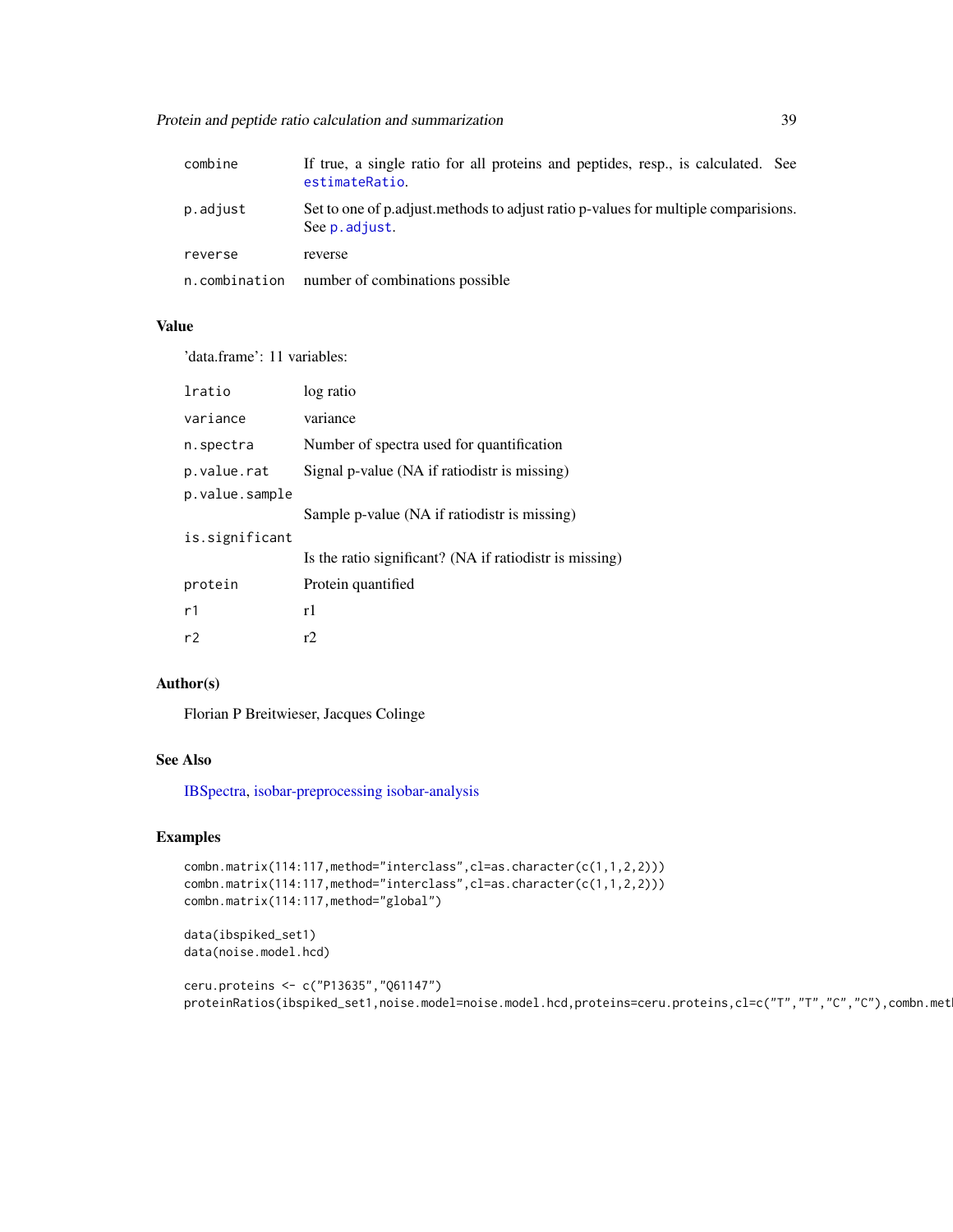<span id="page-39-0"></span>ProteinGroup-class *ProteinGroup objects*

## <span id="page-39-1"></span>Description

The ProteinGroup class is a container for identified peptides and proteins, and groups them to distinguish proteins with specific peptides.

#### Usage

```
ProteinGroup(from,template=NULL,proteinInfo=data.frame())
```
protein.ac(x, protein.g) protein.g(x, pattern, variables=c("AC","name"), ...)

## Arguments

| data. frame object to create a ProteinGroup from. See Details from column<br>specifications                   |
|---------------------------------------------------------------------------------------------------------------|
| 'template' ProteinGroup object for grouping.                                                                  |
| ProteinGroup object                                                                                           |
| character string                                                                                              |
| data.frame for proteinInfo slot                                                                               |
| character string, denoting a 'protein group'.                                                                 |
| character string, see grep for details.                                                                       |
| AC maps a protein accession code to a protein group. name maps using protein<br>information from proteinInfo. |
| Passed on to grep.                                                                                            |
|                                                                                                               |

## Details

The ProteinGroup class stores spectrum to peptide to protein mapping.

The proteins are grouped by their evidence, i. e. peptides:

- Peptides with changes only from Leucin to Isoleucin are considered the same, as they cannot be distinguished by MS.
- Proteins which are detected with the same peptides are grouped together to a 'indistinguishable protein'- normally these are splice variants.
- Proteins with specific peptides are 'reporters'.
- Proteins with no specific peptides are grouped under these 'reporters.

This information is stored in six slots:

spectra.n.peptides a named 'character' vector, names being spectrum identifier and values are peptides.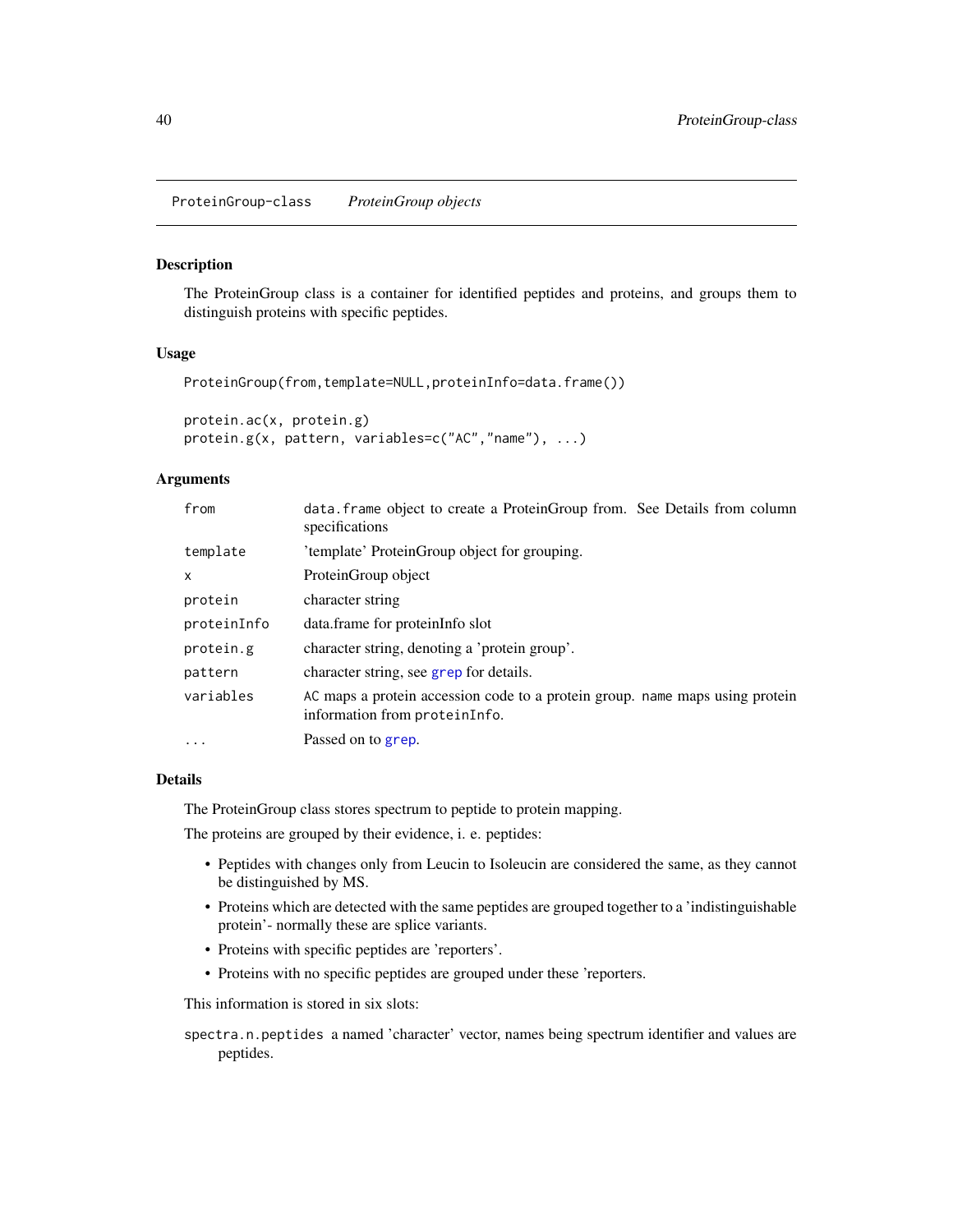#### <span id="page-40-0"></span>ProteinGroup-class 41

peptide.n.proteins a 'data.frame' containing the number of proteins the peptides could derive from.

peptide.n.protein a character 'matrix' linking peptides to proteins.

indistinguishable.proteins a 'matrix' contain.

## **Constructor**

ProteinGroup(tbl.prot.pep,template=NULL): Creates a ProteinGroup object.

tbl.prot.pep A 'data.frame' with three columns: 1. Protein, 2. Peptide, 3. Spectrum. template Optional ProteinGroup object the grouping is based upon.

#### Coercion

In the code snippets below, x is a ProteinGroup object.

- as(from, "ProteinGroup"): Creates a ProteinGroup object from a data.frame.
- as.data.frame(x, row.names = NULL, optional = FALSE): Creates a data.frame with columns protein (character), peptide (character), spectrum.
- as.concise.data.frame(from): Creates a 'concise' data.frame with one spectrum per row, and protein ACs combined

#### **Accessors**

In the following code snippets, x is a ProteinGroup object.

- spectrumToPeptide(x): Gets spectrum to peptide assignment.
- peptideInfo(x): Peptide information such as protein start position.
- peptideSpecificity( $x$ ): Gets a 'data.frame' containing the peptide specificity: they can be reporterspecific, group-specific, or non-specific.
- peptideNProtein(x): Gets peptide to protein assignment.
- indistinguishableProteins $(x)$ : Gets the proteins which cannot be distinguished based on peptide evidence.
- proteinGroupTable: Gets the protein grouping, listing reporters and group members.
- peptides(x,protein=NULL,specificity=c("reporter-specific", "group-specific","unspecific"),columns="p Gets all peptides detected, or just those for a protein with the defined specificity. columns might define multiple columns of peptideSpecificity(x). set=union returns the union of peptides of all proteins defined, set=intersect returns the intersection.

#### Author(s)

Florian P. Breitwieser

## See Also

**[IBSpectra](#page-17-1)**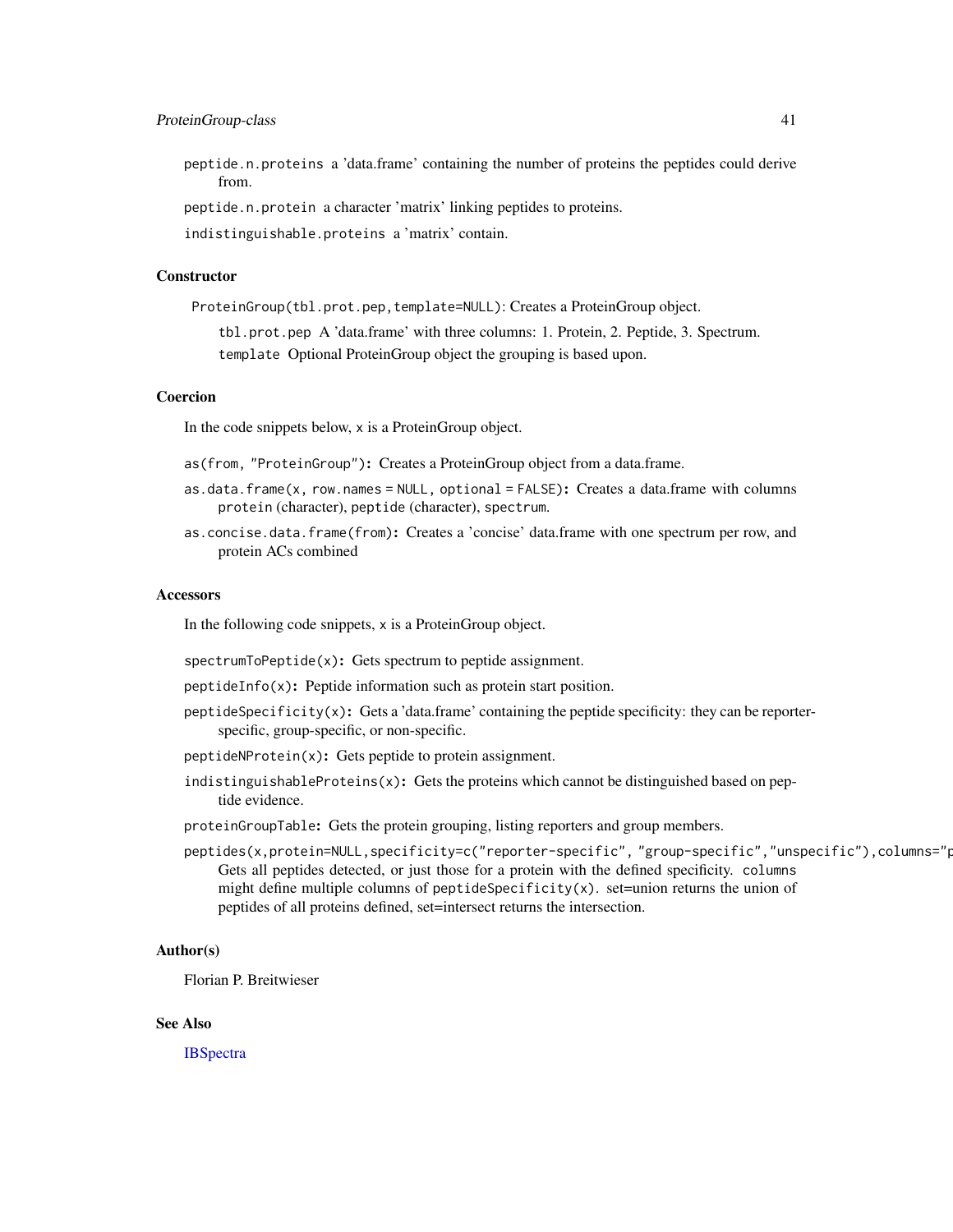#### Examples

```
tbl <- data.frame(spectrum=1:14,peptide=c(rep(letters[1:3],4),"a","x"),
                  modif=":",start.pos=1,
                  protein=c(rep(c("A","B"),each=6),"C","D"))
pg <- ProteinGroup(tbl)
pg
proteinGroupTable(pg)
data(ibspiked_set1)
pg <- proteinGroup(ibspiked_set1)
ceru.proteins <- protein.g(pg,"CERU")
## all ceru peptides
peptides(pg,ceru.proteins)
## peptides shared by all ceru proteins
peptides(pg,ceru.proteins, set=intersect)
```
proteinInfo-methods *Methods for Function proteinInfo*

#### <span id="page-41-1"></span>Description

proteinInfo slot in Proteingroup objects contains information about proteins. proteinInfo method allows to get and set it.

getProteinInfoFromUniprot downloads information of contained proteins from Uniprot, getProteinInfoFromBiomart from Biomart.

#### Usage

```
## S4 method for signature 'ProteinGroup'
proteinInfo(x)
  ## S4 method for signature 'ProteinGroup,character,missing'
proteinInfo(x, protein.g, select="name", collapse=", ",
                                               simplify = TRUE, do. warn = TRUE## S4 method for signature 'ProteinGroup,missing,character'
proteinInfo(x, protein.ac, select="name", collapse=", ",
                                               simplify = TRUE, do.warn = TRUE)
```
proteinInfoIsOnSpliceVariants(protein.info)

```
# getProteinInfoFromUniprot(x, splice.by = 200, fields = c(accession = "id", name
# = "entry%20name", protein_name = "protein%20names",
# gene_name = "genes", organism = "organism", length =
```
<span id="page-41-0"></span>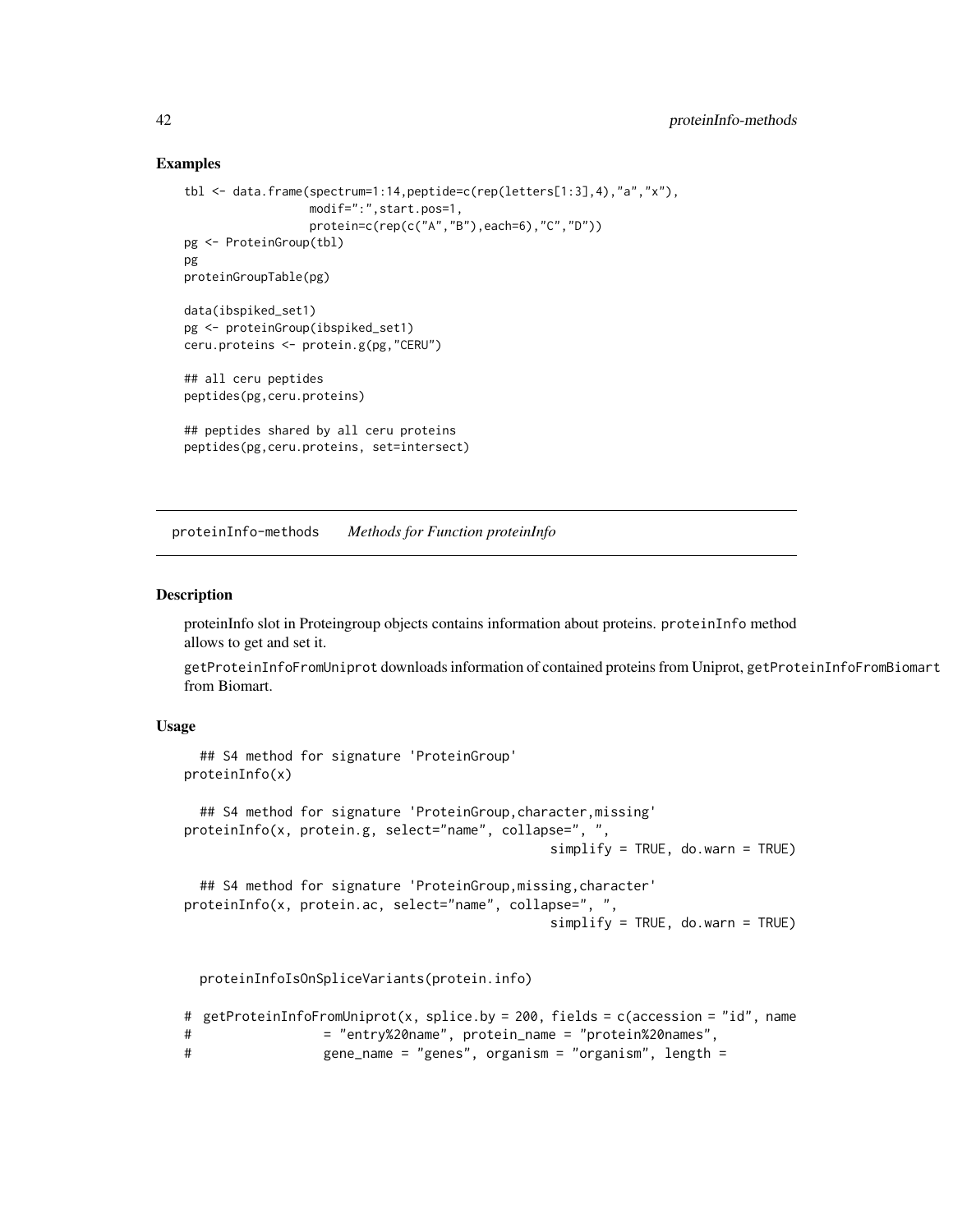```
# "length", sequence = "sequence"))
```

```
getProteinInfoFromTheInternet(x)
```
getProteinInfoFromNextProt(x)

 $getProteinInfoFromBiomart(x, database = "Uniprot")$ 

```
getProteinInfoFromBioDb(x, ..., con = NULL)
```

```
getProteinInfoFromEntrez(x, splice.by = 200)
```
## Arguments

| X            | ProteinGroup object                                                                                            |
|--------------|----------------------------------------------------------------------------------------------------------------|
| protein.g    | Protein group identifier. If supplied, only information for these proteins is re-<br>turned.                   |
| protein.ac   | Protein ACs. If supplied, only information for these proteins is returned.                                     |
| select       | indicating columns to select. See Details.                                                                     |
| collapse     | passed to paste to concatenate information of multiple protein in one protein<br>group.                        |
| simplify     | If true, a vector or matrix is returned, with the pasted protein information. If<br>false, a list is returned. |
| do.warn      | If true, report diagnostic warning messages.                                                                   |
| splice.by    | Chunk size for query of Uniprot database.                                                                      |
| database     | database from which the ACs stem from. Only Uniprot is supported for now.                                      |
| con          | database connection                                                                                            |
| fields       | mapping of CSV field names to proteinInfo field names                                                          |
| $\cdots$     | arguments to build database connection.                                                                        |
| protein.info | protein info data.frame                                                                                        |

## Details

proteinInfo contains columns accession, name, gene\_name, protein\_name, and possibly length and sequence. accession is mapped with the entry AC is mapped to the entry AC in the database. getProteinInfoFromUniprot is the preferred methods to get the information. getProteinInfoFromBioDb is an example how to implement the query on a local database. Depending on the database, protein information might be available on protein ACs or also on the specific splice variants. This can be queried with the proteinInfoIsOnSpliceVariants function.

## See Also

[protein.g](#page-39-1)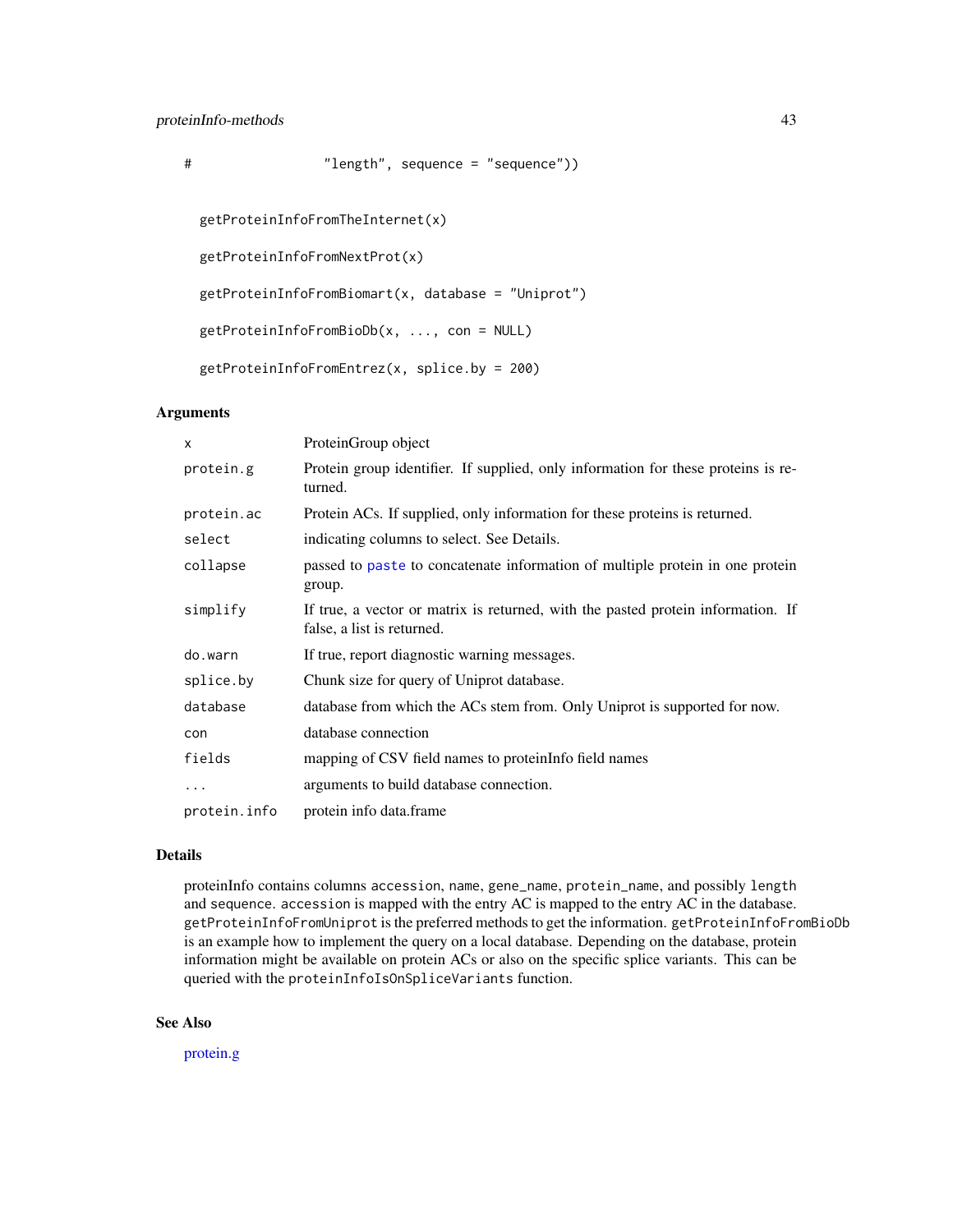#### Examples

```
data(ibspiked_set1)
pg <- proteinGroup(ibspiked_set1)
## Not run:
  proteinInfo(pg) <- getProteinInfoFromUniprot(pg)
  proteinInfo(pg) <- getProteinInfoFromBiomart(pg)
## End(Not run)
proteinInfo(pg,protein.g="P13635")
protein.g(pg,"CERU")
```

```
proteinNameAndDescription
```
*Get protein gene names and description from protein info of protein group.*

## Description

Convenience functions to retrieve protein gene names and description for a list of protein group identifiers.

## Usage

```
proteinNameAndDescription(protein.group, protein.g = reporterProteins(protein.group), collapse = FALS
proteinGeneName(protein.group, protein.g = reporterProteins(protein.group))
proteinDescription(protein.group, protein.g = reporterProteins(protein.group))
proteinID(protein.group, protein.g = reporterProteins(protein.group))
```
### Arguments

|           | protein.group ProteinGroup object.                       |
|-----------|----------------------------------------------------------|
| protein.g | protein group identifier.                                |
| collapse  | If TRUE, the information for all protein.gs is combined. |

#### Author(s)

Florian P Breitwieser

```
data(ibspiked_set1)
pg <- proteinGroup(ibspiked_set1)
protein.gs <- protein.g(pg,"CERU")
protein.gs
proteinNameAndDescription(pg,protein.gs)
proteinNameAndDescription(pg,protein.gs,collapse=TRUE)
```
<span id="page-43-0"></span>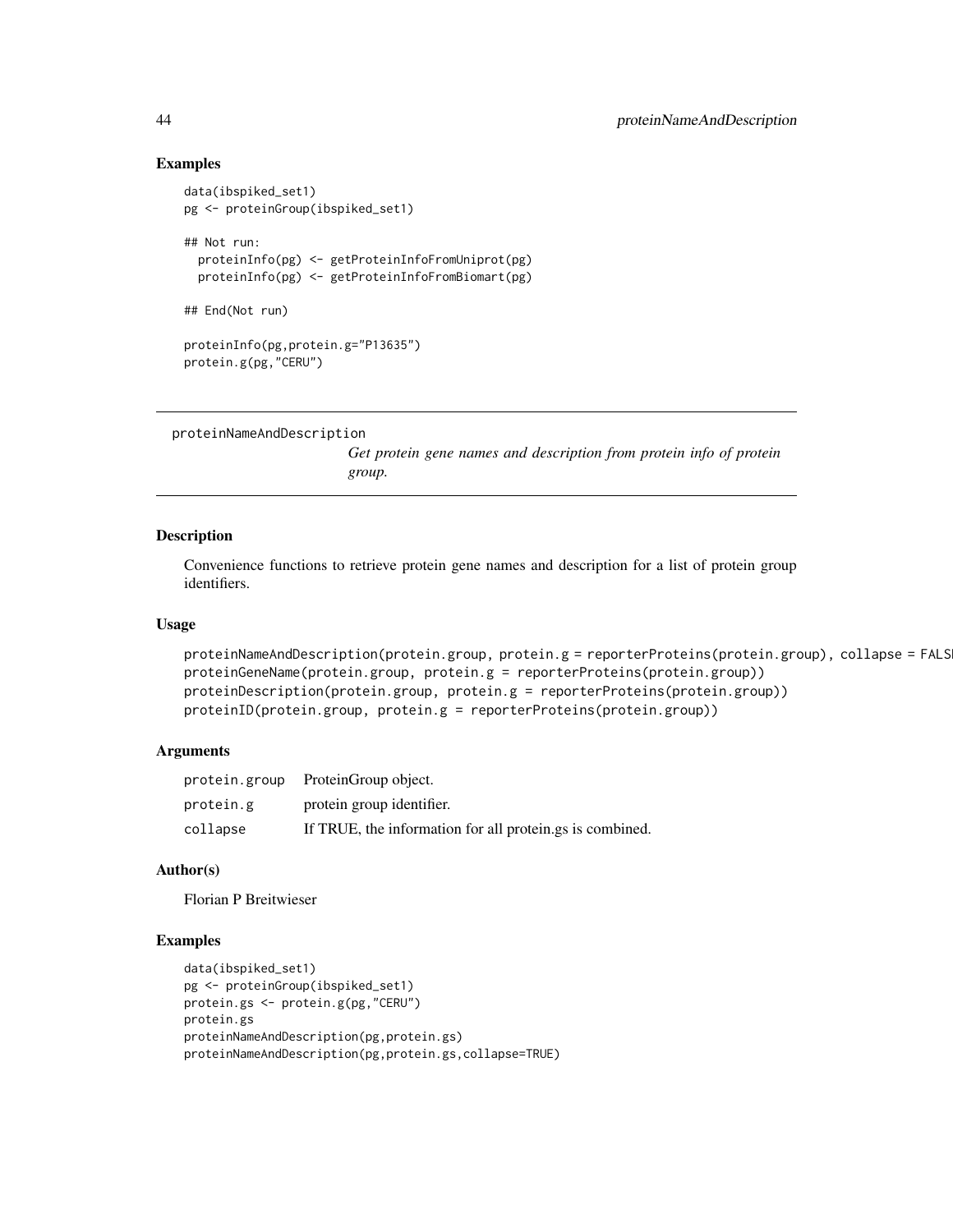```
proteinGeneName(pg,protein.gs)
proteinDescription(pg,protein.gs)
proteinID(pg,protein.gs)
```
ratiosReshapeWide *Reshape output of proteinRatios into wide format*

## Description

Reshape output of proteinRatios into wide format

## Usage

```
ratiosReshapeWide(quant.tbl, vs.class = NULL, sep = ".", cmbn = NULL,
                  short.names = FALSE)
```
## Arguments

| quant.tbl   | Output of proteinRatios or peptideRatios.                                                                               |
|-------------|-------------------------------------------------------------------------------------------------------------------------|
| vs.class    | Only return ratios where class1 is vs.class                                                                             |
| sep         | Separator for column names in the reshape.                                                                              |
| cmbn        | Not functional.                                                                                                         |
| short.names | If vs. class is set and short names=TRUE, then the comparison name will be i.e.<br>'class2' instead of 'class2/class1'. |

## Author(s)

Florian P. Breitwieser

reporter.protein-methods

*Get reporter protein group identifier for protein group identifier*

## Description

Methods for function reporter.protein in package isobar

## Methods:

signature(x = "ProteinGroup", protein.g = "character") Get reporter protein for protein group identifier.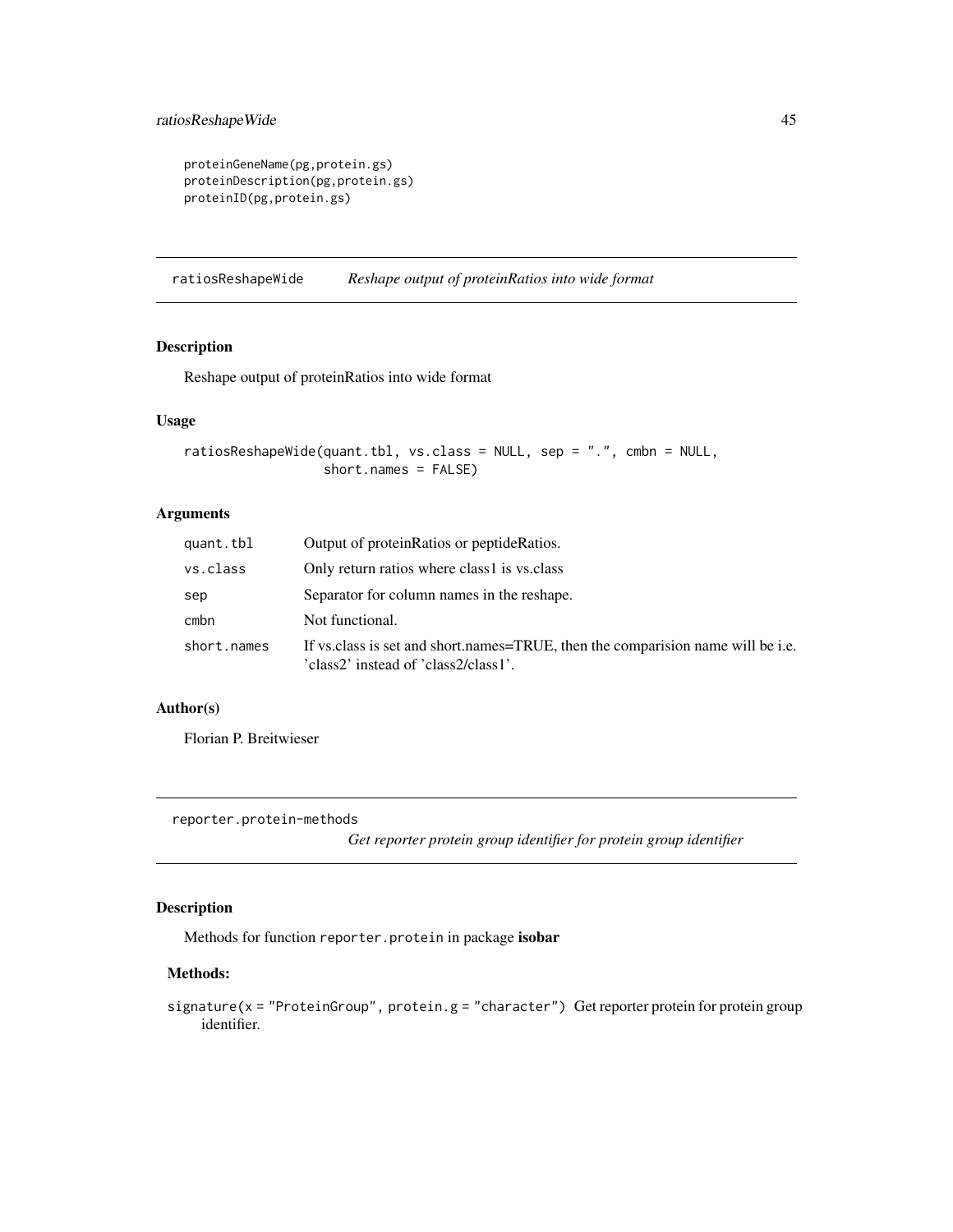<span id="page-45-0"></span>

Sanitizes strings for LaTeX

## Usage

sanitize(str, dash = TRUE)

## Arguments

| str  | character string to be escaped                             |
|------|------------------------------------------------------------|
| dash | shoud a dash ('-') should be escaped to a '\nobreakdash-'? |

## Value

escaped character

## Author(s)

iQuantitator,Florian P Breitwieser

## Examples

```
sanitize("\textbf{123-123}")
```
<span id="page-45-1"></span>shared.ratios *Shared ratio calculation*

## Description

Calculate ratios of reporter proteins and subset proteins with shared peptides.

## Usage

```
shared.ratios(ibspectra, noise.model, channel1, channel2, protein = reporterProteins(proteinGroup(ib
```
## Arguments

| ibspectra   | IB spectra object.                                 |
|-------------|----------------------------------------------------|
| noise.model | NoiseModel object.                                 |
| channel1    | channel to compare.                                |
| channel2    | channel to compare.                                |
| protein     | proteins for which the calculation should be made. |
|             | Additional arguments passed to estimteRatio.       |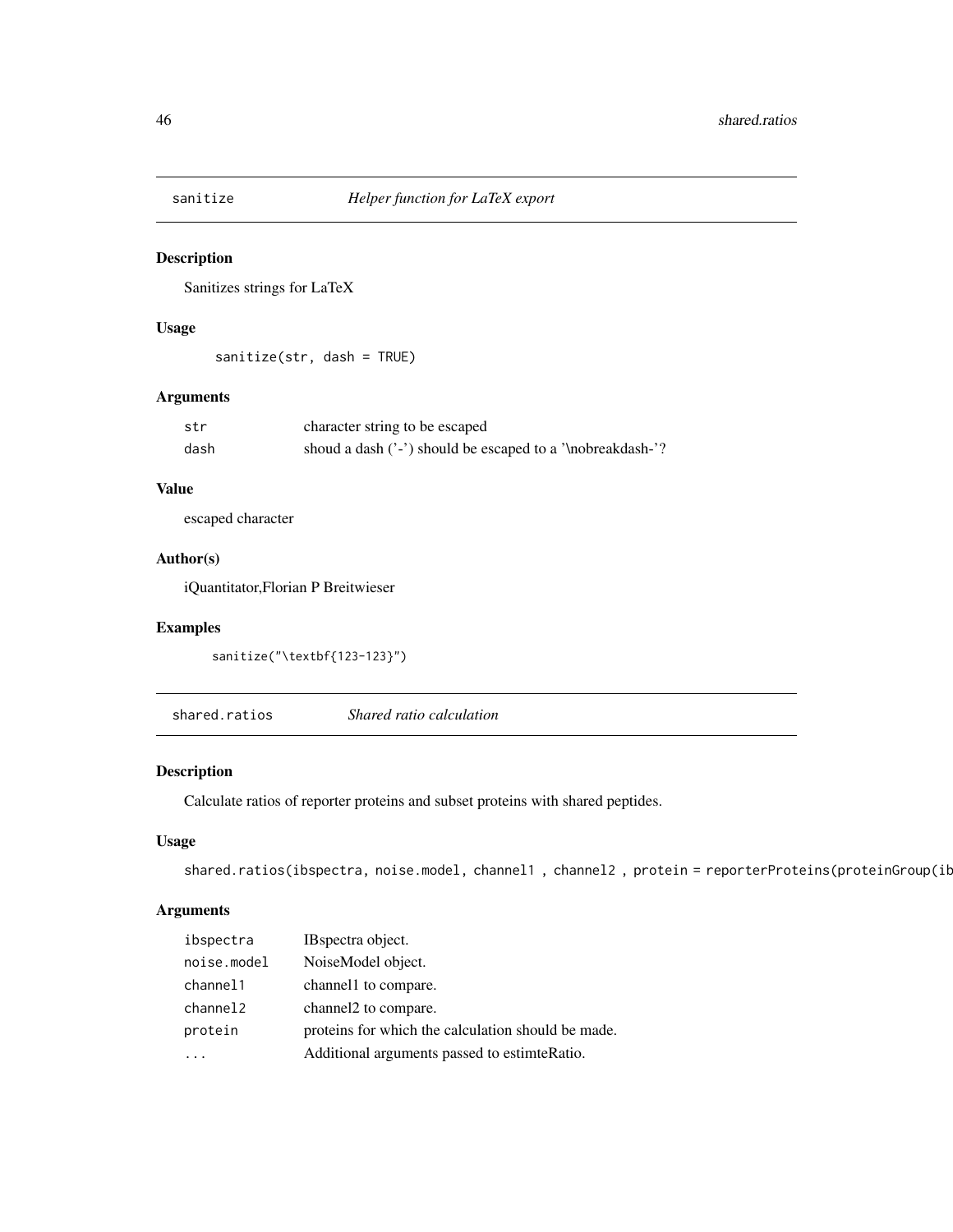## <span id="page-46-0"></span>shared.ratios.sign 47

## Value

data.frame

## Author(s)

Florian P.\ Breitwieser

## See Also

[shared.ratios.sign](#page-46-2)

<span id="page-46-2"></span>shared.ratios.sign *Plot and get significantly shared ratios.*

## Description

Plot and get significantly shared ratios.

## Usage

```
shared.ratios.sign(ress, z.shared, min.spectra = 1, plot = TRUE)
```
## Arguments

| ress        | Result of shared.ratios.          |
|-------------|-----------------------------------|
| z.shared    | Z.                                |
| min.spectra | Minimal number of spectra needed. |
| plot        | plot.                             |

#### Author(s)

Florian P.\ Breitwieser

## See Also

[shared.ratios](#page-45-1).

<span id="page-46-1"></span>specificities *Peptide specificities*

## Description

Peptides can appear in multiple proteins and therefore have different specificities.

## Details

reporter specific: peptides specific to reporter. group specific: peptides specific to the group. unspecific: peptides shared with other proteins.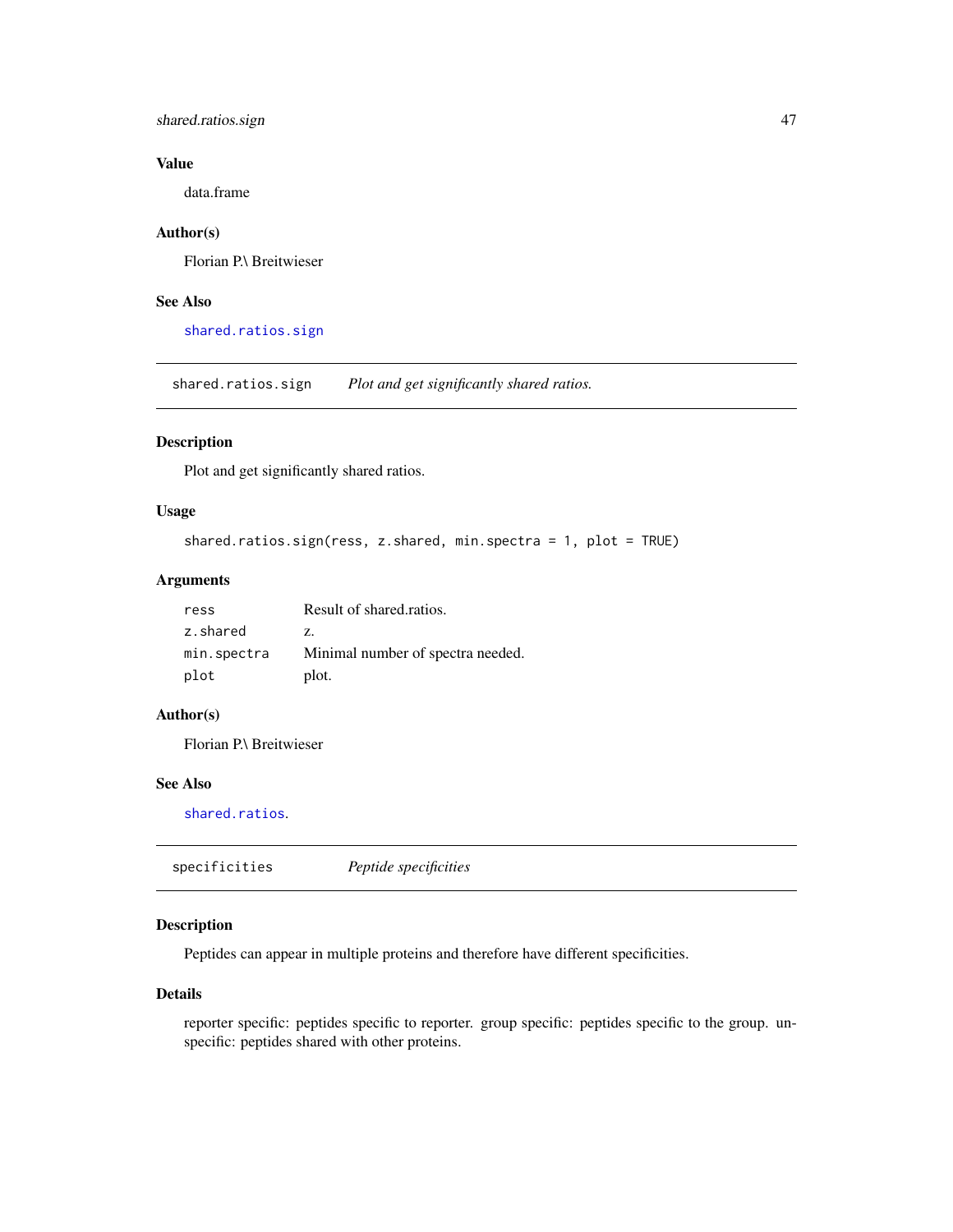<span id="page-47-0"></span>

Spectral count for peptides and proteins in ProteinGroup objects. It can - other than [spectra.count](#page-35-1) - quantify the spectra count on the level of peptides, potenitally modifed, too,

## Usage

```
spectra.count2(ibspectra, value = reporterProteins(protein.group),
          type = "protein.g", specificity = c("reporter-specific", "group-specific", "unspecific"),
          modif = NULL, combine = FALSE, subset = NULL, require.quant = NULL, \dots)
```
## Arguments

| IBSpectra object.                                                                                                                |  |
|----------------------------------------------------------------------------------------------------------------------------------|--|
| List of protein group identifiers or peptides.                                                                                   |  |
| Either 'protein.g' or 'peptide'.                                                                                                 |  |
| Specificity of peptides.                                                                                                         |  |
| Only count peptides having a certain modification.                                                                               |  |
| If TRUE, only one combined result is returned.                                                                                   |  |
| Allows to specify an expression to subset link{featureData} of the ibspec-<br>tra.                                               |  |
| If not NULL, it may be 'any' or 'all' to only consider spectra with quantitative<br>information in at least one or all channels. |  |
| Further arguments to peptides                                                                                                    |  |
|                                                                                                                                  |  |

## Author(s)

Florian P Breitwieser

#### See Also

[spectra.count](#page-35-1), [ProteinGroup](#page-39-1)

```
data(ibspiked_set1)
pg <- proteinGroup(ibspiked_set1)
protein.gs <- protein.g(pg,"CERU")
sc <- spectra.count2(ibspiked_set1,protein.gs)
sc.ik <- spectra.count2(ibspiked_set1,protein.gs,modif="iTRAQ4plex_K")
rbind(spectra.counts=sc,spectra.counts_iTRAQk=sc.ik)
```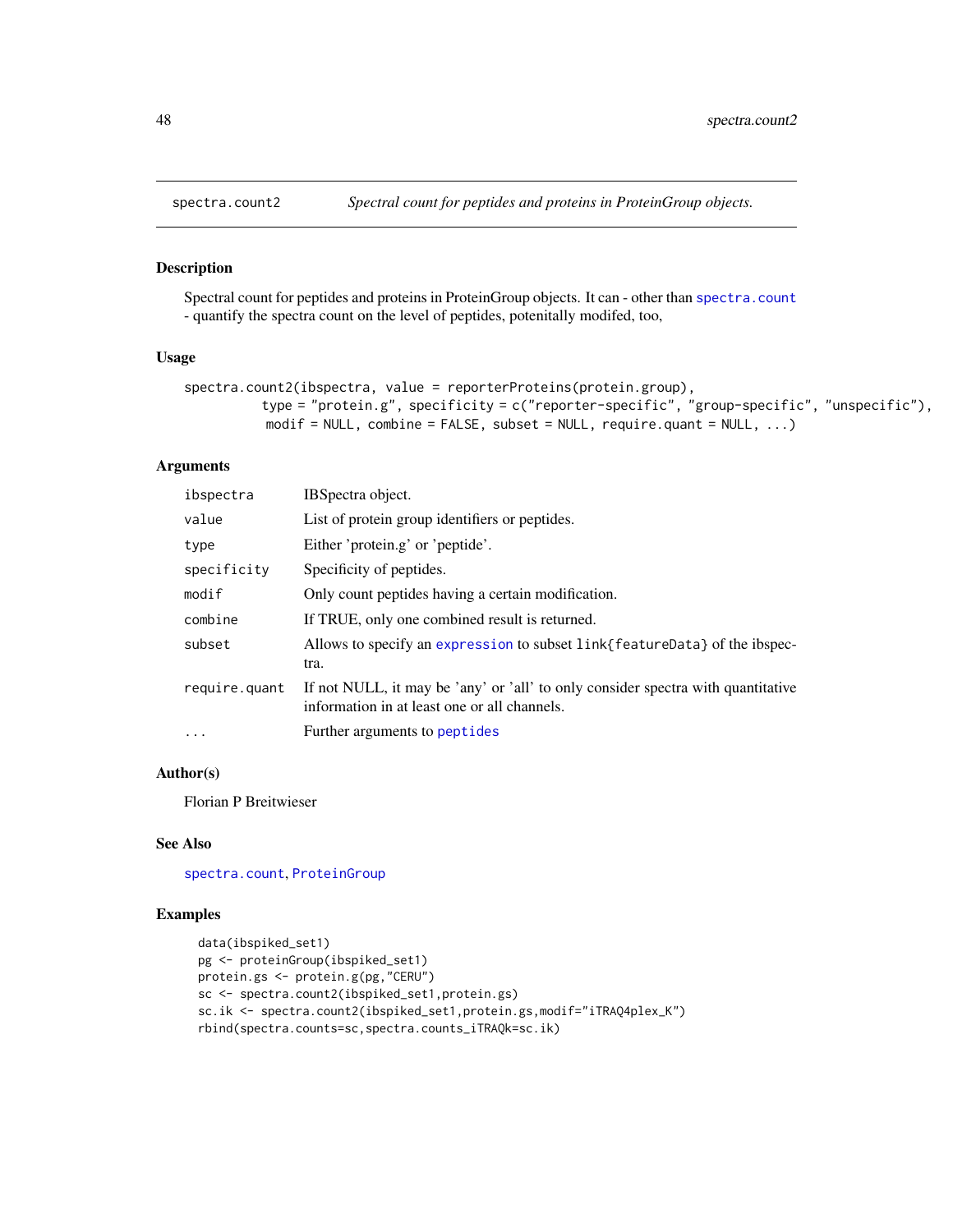<span id="page-48-1"></span><span id="page-48-0"></span>Returns an IBSpectra object which is a subset of the input, excluding or exclusively containing the peptides or proteins supplied.

## Usage

```
subsetIBSpectra(x, protein = NULL, peptide = NULL,
                direction = "exclude",
             specificity = c(REPORTERSPECIFIC, GROUPSPECIFIC, UNSPECIFIC), ...)
```
## Arguments

| X           | IBSpectra object.                                                                                       |  |
|-------------|---------------------------------------------------------------------------------------------------------|--|
| protein     | Protein group identifiers. Use protein g to get protein group identifiers from<br>protein database ACs. |  |
| peptide     | Peptide sequences.                                                                                      |  |
| direction   | either 'include' or 'exclude'.                                                                          |  |
| specificity | When 'protein' is supplied: Which peptides should be selected? See specificities.                       |  |
| $\cdot$     | Further arguments passed to spectrumSel                                                                 |  |

## Author(s)

Florian P Breitwieser

## See Also

[protein.g](#page-39-1), [spectrumSel](#page-17-1), [specificities](#page-46-1)

```
data(ibspiked_set1)
```

```
# get Keratin proteins
keratin.proteins <- protein.g(proteinGroup(ibspiked_set1),"Keratin")
```

```
# exclude Keratin proteins
subsetIBSpectra(ibspiked_set1,protein=keratin.proteins,direction="exclude")
```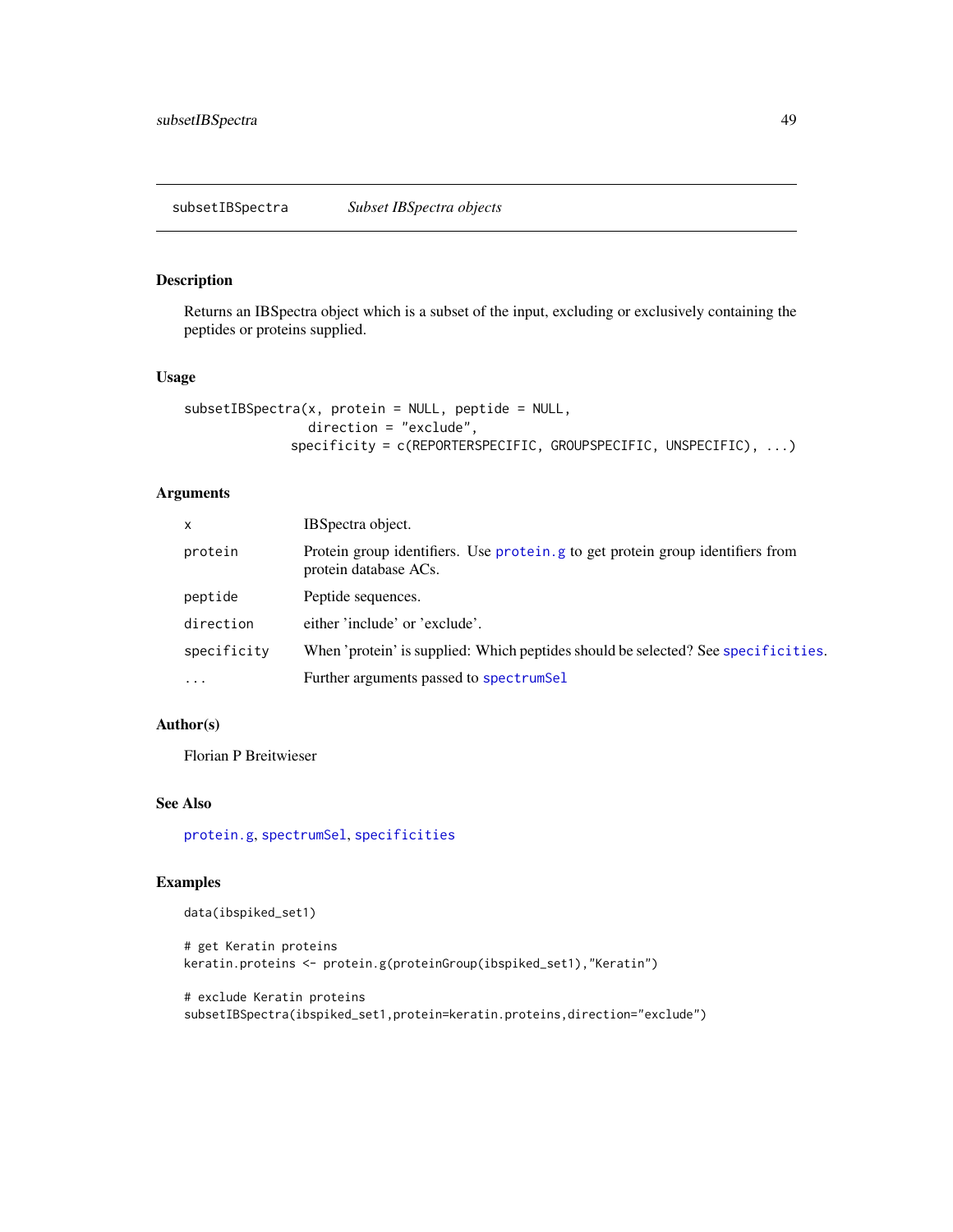<span id="page-49-1"></span><span id="page-49-0"></span>

Location scale family T distribution, based on the original T function.

## Objects from the Class

Objects can be created by calls of the form new("Tlsd", df, location, scale).

#### **Slots**

gaps: Object of class "OptionalMatrix" ~~

img: Object of class "rSpace" ~~

param: Object of class "OptionalParameter" ~~

r: Object of class "function" ~~

d: Object of class "OptionalFunction" ~~

p: Object of class "OptionalFunction" ~~

q: Object of class "OptionalFunction" ~~

.withSim: Object of class "logical" ~~

.withArith: Object of class "logical" ~~

.logExact: Object of class "logical" ~~

.lowerExact: Object of class "logical" ~~

Symmetry: Object of class "DistributionSymmetry" ~~

#### Extends

Class ["AbscontDistribution"](#page-9-1), directly. Class ["UnivariateDistribution"](#page-9-1), by class "Abscont-Distribution", distance 2. Class ["AcDcLcDistribution"](#page-0-0), by class "AbscontDistribution", distance 2. Class ["Distribution"](#page-9-1), by class "AbscontDistribution", distance 3. Class ["UnivDistrListOrDistribution"](#page-0-0), by class "AbscontDistribution", distance 3.

### Methods

No methods defined with class "Tlsd" in the signature.

#### Author(s)

Florian P. Breitwieser, based on original T distribution class.

#### Examples

showClass("Tlsd")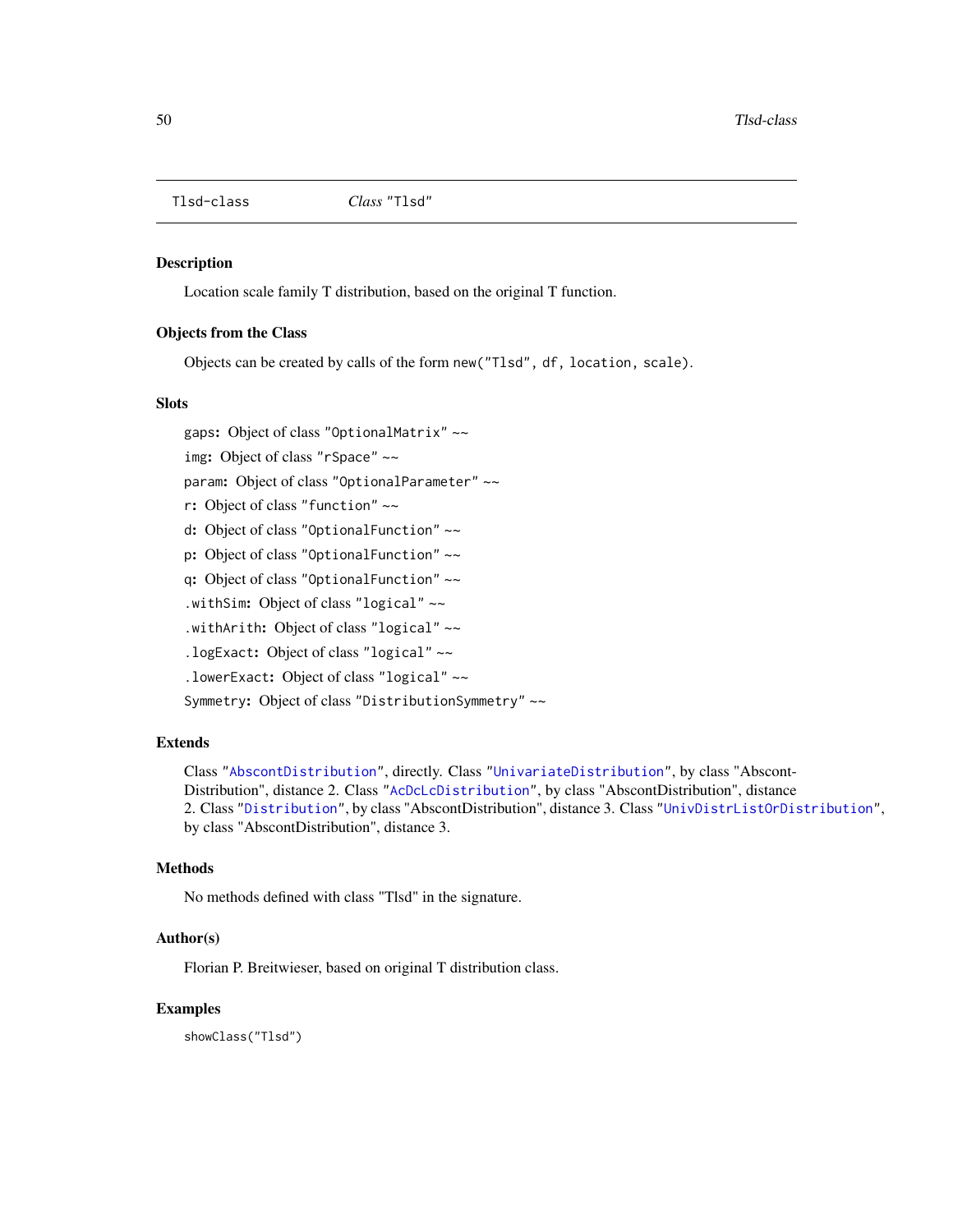<span id="page-50-0"></span>The parameter of a location scale t distribution, used by Tlsd-class

#### Objects from the Class

Objects can be created by calls of the form new("TlsParameter", ...). Usually an object of this class is not needed on its own, it is generated automatically when an object of the class Tlsd is instantiated.

#### Slots

df: Object of class "numeric" ~~

location: Object of class "numeric" ~~

scale: Object of class "numeric" ~~

name: Object of class "character" ~~

## Extends

Class ["Parameter"](#page-9-1), directly. Class ["OptionalParameter"](#page-0-0), by class "Parameter", distance 2.

#### Methods

No methods defined with class "TlsParameter" in the signature.

## Author(s)

Florian P. Breitwieser, based on original TParameter class.

#### See Also

[Tlsd](#page-49-1)

```
showClass("TlsParameter")
```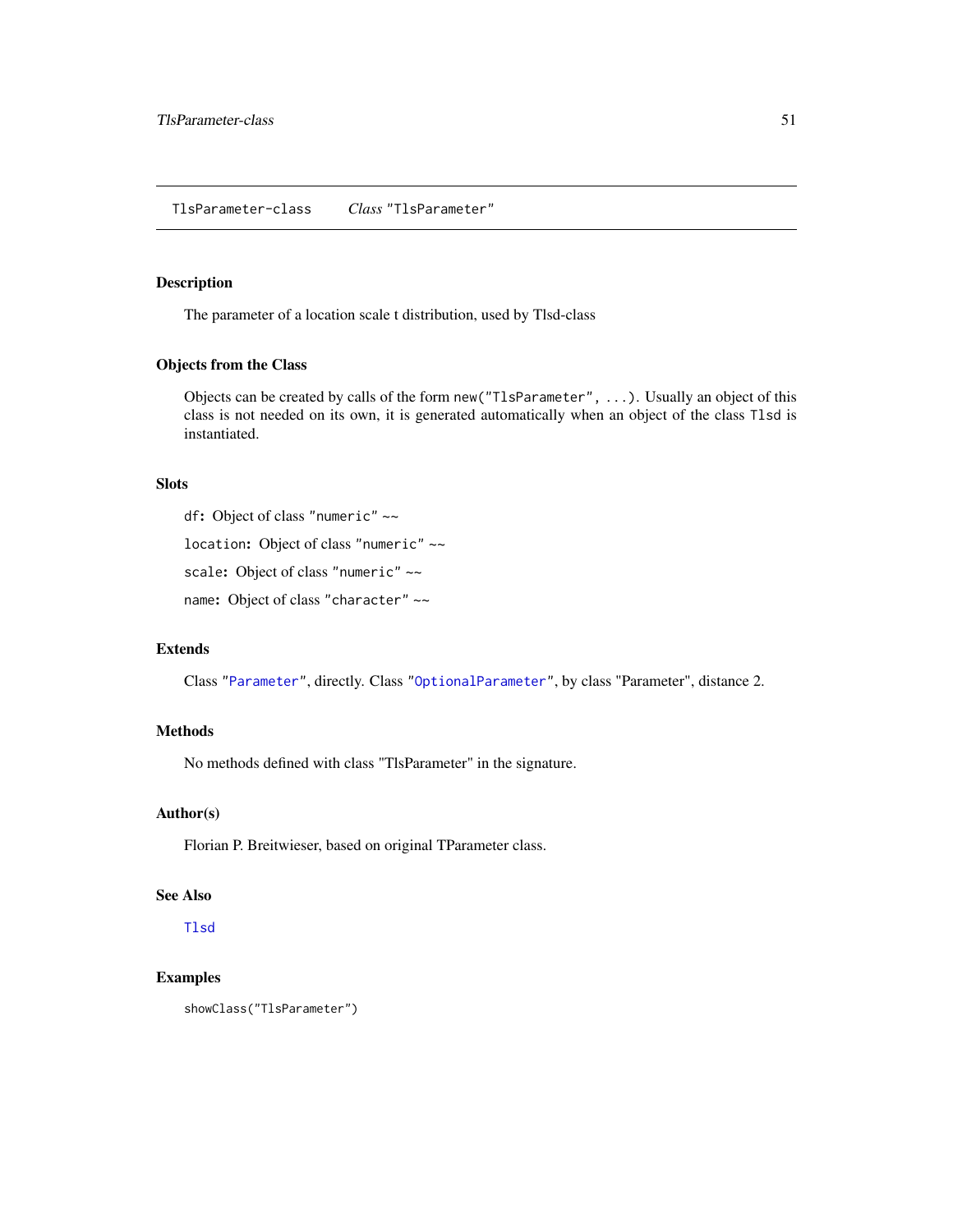<span id="page-51-0"></span>

Write identifications into a format suitable for Hscore.

## Usage

```
writeHscoreData(outfile, ids, massfile = "defs.txt")
```
## Arguments

| outfile  | Output file.                                      |
|----------|---------------------------------------------------|
| ids      | IBS pectra identifications data frame (ie fData). |
| massfile | Definition file for Hscore.                       |

## Author(s)

Florian P. Breitwieser

writeIBSpectra *Write IBSpectra file as CSV in a format readable by readIBSpectra.*

## Description

Write IBSpectra file using write.table with defaults in a format readable by readIBSpectra.

## Usage

```
writeIBSpectra(ibspectra, file, sep = "\t", row.names = FALSE, ...)
```
## Arguments

| ibspectra | <b>IBSpectra object</b>                        |
|-----------|------------------------------------------------|
| file      | file name.                                     |
| sep       | field separator string.                        |
| row.names | indicates whether row names should be written. |
|           | further arguments to write.table               |

## Author(s)

Florian P Breitwieser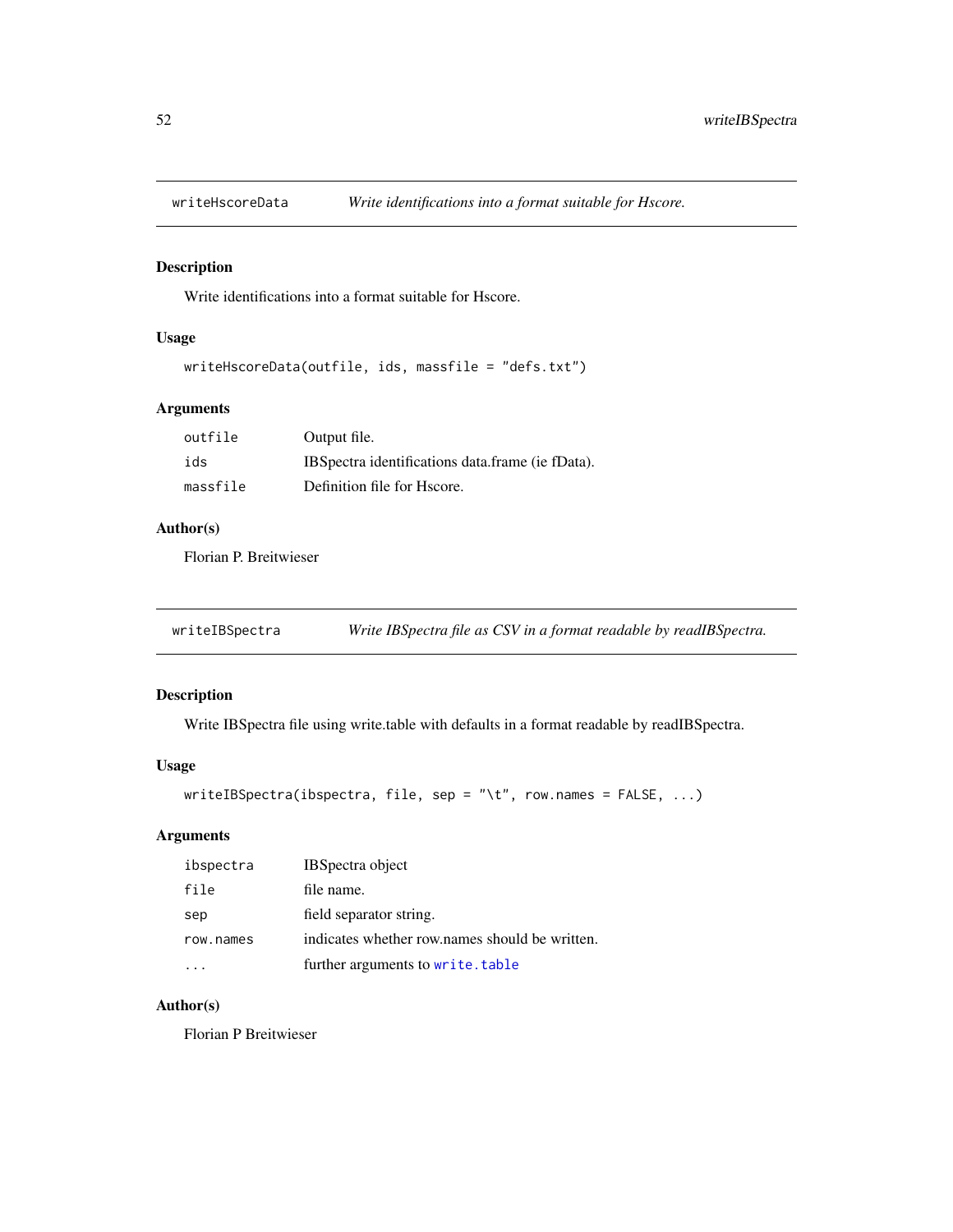# <span id="page-52-0"></span>**Index**

∗ ~dNSAF calculate.dNSAF, [7](#page-6-0) ∗ ~emPAI calculate.emPAI, [8](#page-7-0) ∗ ~phospho getPhosphoRSProbabilities, [12](#page-11-0) ∗ classes Tlsd-class, [50](#page-49-0) TlsParameter-class, [51](#page-50-0) ∗ datasets isobar.data, [31](#page-30-0) specificities, [47](#page-46-0) ∗ methods proteinInfo-methods, [42](#page-41-0) reporter.protein-methods, [45](#page-44-0) ∗ package isobar-package, [3](#page-2-0) %inrange% *(*Isobar util functions*)*, [21](#page-20-0) AbscontDistribution, *[50](#page-49-0)* AbscontDistribution-class *(*distr-methods*)*, [10](#page-9-0) AcDcLcDistribution, *[50](#page-49-0)* adjust.ratio.pvalue *(*calculate-pvalues*)*, [5](#page-4-0) AnnotatedDataFrame, *[18](#page-17-0)* as.data.frame,IBSpectra-method *(*IBSpectra-class*)*, [18](#page-17-0) as.data.frame,ProteinGroup-method *(*ProteinGroup-class*)*, [40](#page-39-0) as.data.frame.IBSpectra *(*IBSpectra-class*)*, [18](#page-17-0) as.data.frame.ProteinGroup *(*ProteinGroup-class*)*, [40](#page-39-0)

AssayData, *[18](#page-17-0)*

calc.delta.score, [4](#page-3-0) calc.pep.delta.score *(*calc.delta.score*)*, [4](#page-3-0) calcCumulativeProbXGreaterThanY *(*distr-methods*)*, [10](#page-9-0) calcPeptidePosition, [5](#page-4-0) calcProbXDiffNormals *(*distr-methods*)*, [10](#page-9-0) calcProbXGreaterThanY *(*distr-methods*)*, [10](#page-9-0) calculate-pvalues, [5](#page-4-0) calculate.dNSAF, [7,](#page-6-0) *[9](#page-8-0)*, *[36](#page-35-0)* calculate.emPAI, *[7](#page-6-0)*, [8,](#page-7-0) *[36](#page-35-0)* calculate.mult.sample.pvalue *(*calculate-pvalues*)*, [5](#page-4-0) calculate.ratio.pvalue *(*calculate-pvalues*)*, [5](#page-4-0) calculate.sample.pvalue *(*calculate-pvalues*)*, [5](#page-4-0) Cauchy, *[11](#page-10-0)* class:IBSpectra *(*IBSpectra-class*)*, [18](#page-17-0) class:NoiseModel *(*NoiseModel-class*)*, [33](#page-32-0) class:ProteinGroup *(*ProteinGroup-class*)*, [40](#page-39-0) classLabels *(*IBSpectra-class*)*, [18](#page-17-0) classLabels,IBSpectra-method *(*IBSpectra-class*)*, [18](#page-17-0) classLabels<- *(*IBSpectra-class*)*, [18](#page-17-0) classLabels<-,IBSpectra-method *(*IBSpectra-class*)*, [18](#page-17-0) coerce,data.frame,ProteinGroup-method *(*ProteinGroup-class*)*, [40](#page-39-0) coerce,IBSpectra,data.frame-method *(*IBSpectra-class*)*, [18](#page-17-0) combn.matrix *(*Protein and peptide ratio calculation and summarization*)*, [37](#page-36-0) combn.protein.tbl *(*Protein and peptide ratio calculation and summarization*)*, [37](#page-36-0) connect.nodes *(*isobar-reports*)*, [29](#page-28-0) correct.peptide.ratios, [9](#page-8-0) correctIsotopeImpurities, *[18](#page-17-0)*, *[20](#page-19-0)*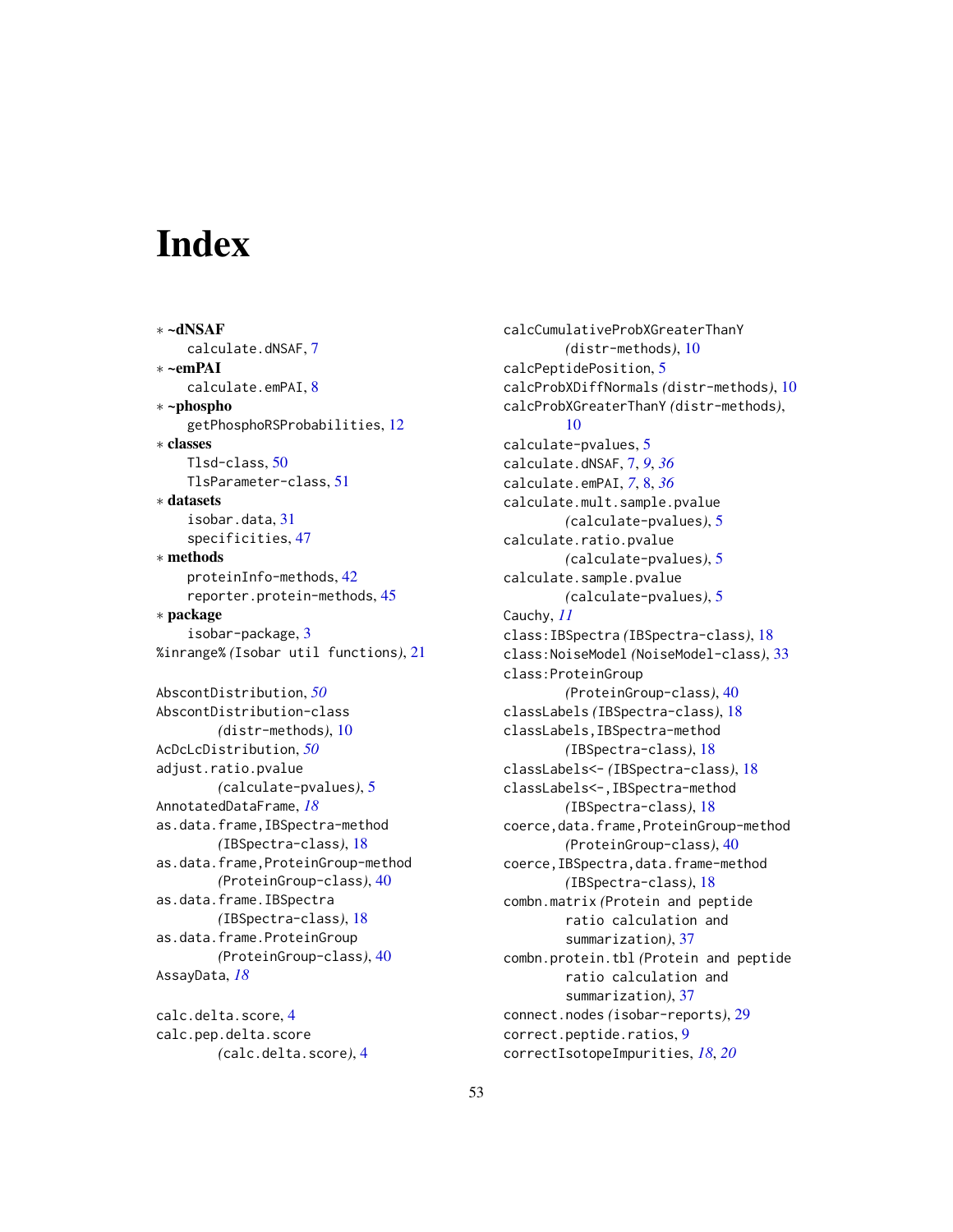estimateRatioNumeric,numeric,numeric,missing-method

estimateRatioNumeric,numeric,numeric,NULL-method

estimateRatioNumeric,numeric,numeric,NoiseModel-method

*(*isobar-analysis*)*, [22](#page-21-0)

*(*isobar-analysis*)*, [22](#page-21-0)

*(*isobar-analysis*)*, [22](#page-21-0) exclude *(*isobar-preprocessing*)*, [28](#page-27-0) exclude,IBSpectra,character-method *(*isobar-preprocessing*)*, [28](#page-27-0)

*(*NoiseModel-class*)*, [33](#page-32-0)

*(*calc.delta.score*)*, [4](#page-3-0)

*(*getPhosphoRSProbabilities*)*, [12](#page-11-0)

ExponentialNoANoiseModel-class *(*NoiseModel-class*)*, [33](#page-32-0)

ExponentialNoiseModel-class

filterSpectraDeltaScore

filterSpectraPhosphoRS

expression, *[48](#page-47-0)*

fData, *[18](#page-17-0)*

correctIsotopeImpurities *(*isobar-preprocessing*)*, [28](#page-27-0) correctIsotopeImpurities,IBSpectra-method *(*isobar-preprocessing*)*, [28](#page-27-0) create.meta.reports *(*isobar-reports*)*, [29](#page-28-0) create.reports *(*isobar-reports*)*, [29](#page-28-0)

## Digest, *[8,](#page-7-0) [9](#page-8-0)* distr-methods, [10](#page-9-0) Distribution, *[50](#page-49-0)* Distribution-class *(*distr-methods*)*, [10](#page-9-0) distrprint *(*distr-methods*)*, [10](#page-9-0) do.log *(*IBSpectra.log*)*, [20](#page-19-0) do.log,IBSpectra,character-method *(*IBSpectra.log*)*, [20](#page-19-0) draw.boxplot *(*isobar-reports*)*, [29](#page-28-0) draw.protein.group *(*isobar-reports*)*, [29](#page-28-0) draw.proteingroup.row *(*isobar-reports*)*, [29](#page-28-0)

#### eSet, *[18](#page-17-0)*

estimateRatio, *[19](#page-18-0)*, *[39](#page-38-0)* estimateRatio *(*isobar-analysis*)*, [22](#page-21-0) estimateRatio,IBSpectra,ANY,char[act](#page-10-0)er,character,chara<mark>t</mark>ter,missing-method *(*isobar-analysis*)*, [22](#page-21-0) estimateRatio,IBSpectra,ANY,character,charact**er,\\amalCauch\Mixtetbod**it *(*isobar-analysis*)*, [22](#page-21-0) estimateRatio,IBSpectra,ANY,character,charact**ertMissiffgtchasactbut@ekb**odl1 *(*isobar-analysis*)*, [22](#page-21-0) estimateRatio, IBSpectra, ANY, character, character, missing, data.frame-method *(*isobar-analysis*)*, [22](#page-21-0) estimateRatio,IBSpectra,ANY,character,character,missi**ng,imetMode-InetIhoss**),[33](#page-32-0) *(*isobar-analysis*)*, [22](#page-21-0) estimateRatio,IBSpectra,ANY,character,charact**g<del>e</del>t,NUbg,EBSpectea<del>,</del>cheahad**ter-method *(*isobar-analysis*)*, [22](#page-21-0) estimateRatio,IBSpectra,ANY,character,charact**get\NDep.gladuapfPame**emeGhodp-class), [40](#page-39-0) *(*isobar-analysis*)*, [22](#page-21-0) estimateRatio,IBSpectra,ANY,character,charact**getMULtUmafDexsineyModob**ar-analysis), [22](#page-21-0) *(*isobar-analysis*)*, [22](#page-21-0) estimateRatio,IBSpectra,ANY,missing,missing,c**hatPepterdeMosif@omeekbdl**2 *(*isobar-analysis*)*, [22](#page-21-0) estimateRatio,IBSpectra,ANY,missing,missing,m**getRngtehaFafdErometbDd** *(*isobar-analysis*)*, [22](#page-21-0) estimateRatioForPeptide *(*isobar-analysis*)*, [22](#page-21-0) estimateRatioForProtein *(*isobar-analysis*)*, [22](#page-21-0) estimateRatioNumeric *(*isobar-analysis*)*, [22](#page-21-0) fit distributions, [11](#page-10-0) fitCauchy *(*fit distributions*)*, [11](#page-10-0) fitGaussianMixture *(*fit distributions*)*, fitNorm *(*fit distributions*)*, [11](#page-10-0) distributions*)*, [11](#page-10-0) fitWeightedNorm *(*fit distributions*)*, [11](#page-10-0) GeneralNoiseModel-class get.log *(*IBSpectra.log*)*, [20](#page-19-0) *(*IBSpectra.log*)*, [20](#page-19-0) get\_n\_proteins *(*isobar-reports*)*, [29](#page-28-0) getMultUnifPValues *(*isobar-analysis*)*, [22](#page-21-0) getPhosphoRSProbabilities, [12](#page-11-0) *(*proteinInfo-methods*)*, [42](#page-41-0) getProteinInfoFromBiomart *(*proteinInfo-methods*)*, [42](#page-41-0) getProteinInfoFromEntrez *(*proteinInfo-methods*)*, [42](#page-41-0) getProteinInfoFromNextProt *(*proteinInfo-methods*)*, [42](#page-41-0)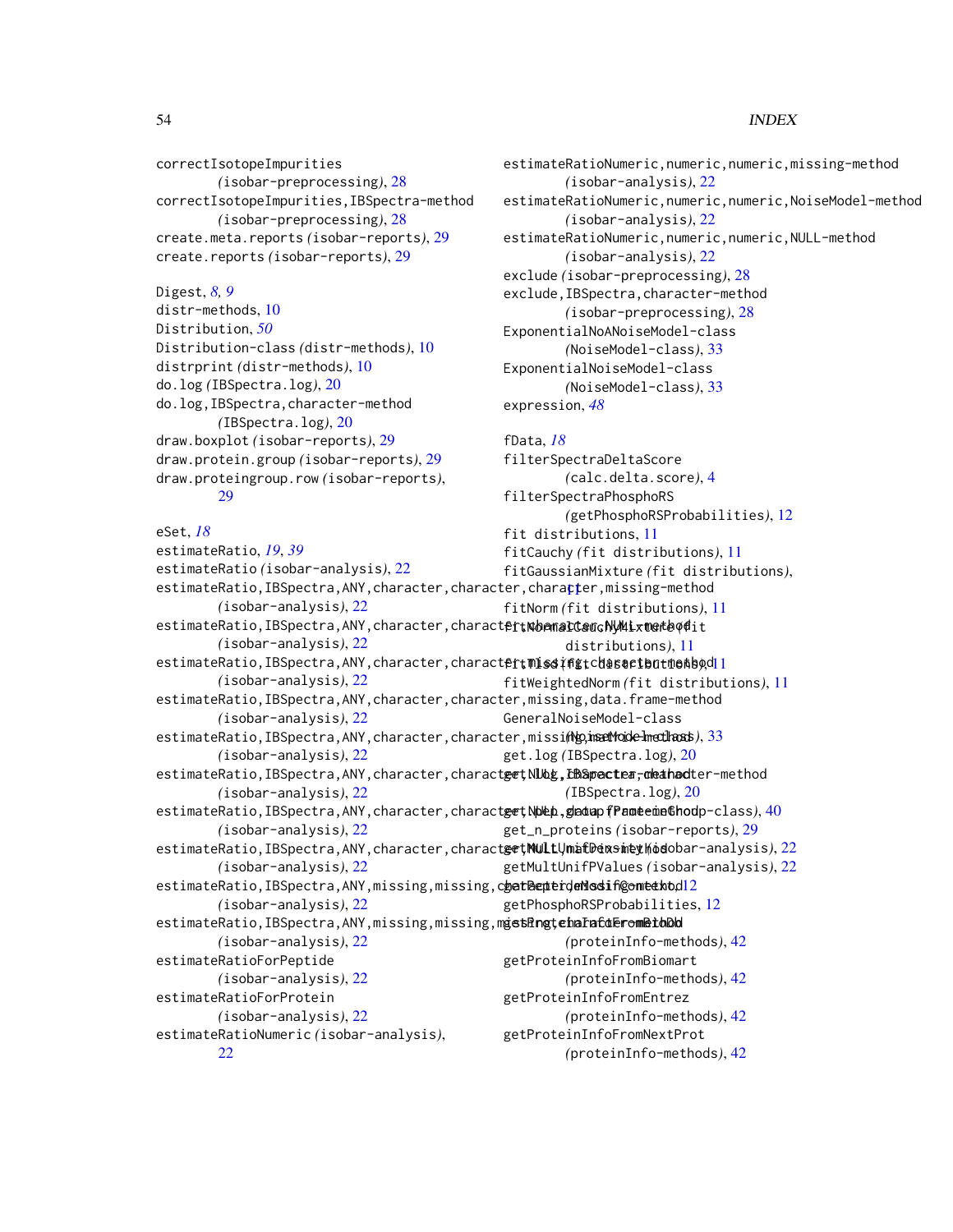getProteinInfoFromTheInternet *(*proteinInfo-methods*)*, [42](#page-41-0) getProteinInfoFromUniprot, *[7](#page-6-0)*, *[9](#page-8-0)* getProteinInfoFromUniprot *(*proteinInfo-methods*)*, [42](#page-41-0) getPtmInfo, [14](#page-13-0) getPtmInfoFromNextprot *(*getPtmInfo*)*, [14](#page-13-0) getPtmInfoFromPhosphoSitePlus *(*getPtmInfo*)*, [14](#page-13-0) grep, *[40](#page-39-0)* group-specific *(*specificities*)*, [47](#page-46-0) groupMemberPeptides, [16](#page-15-0) GROUPSPECIFIC *(*specificities*)*, [47](#page-46-0) human.protein.names, [17](#page-16-0) ib\_phospho *(*isobar.data*)*, [31](#page-30-0) IBSpectra, *[13](#page-12-0)*, *[24](#page-23-0)[–26](#page-25-0)*, *[28,](#page-27-0) [29](#page-28-0)*, *[31](#page-30-0)*, *[39](#page-38-0)*, *[41](#page-40-0)* IBSpectra *(*IBSpectra-class*)*, [18](#page-17-0) IBSpectra-class, [18](#page-17-0) ibSpectra.as.concise.data.frame *(*IBSpectra-class*)*, [18](#page-17-0) IBSpectra.log, [20](#page-19-0) IBSpectraTypes, *[18](#page-17-0)* IBSpectraTypes *(*IBSpectra-class*)*, [18](#page-17-0) ibspiked\_set1 *(*isobar.data*)*, [31](#page-30-0) ibspiked\_set2 *(*isobar.data*)*, [31](#page-30-0) identify, *[32](#page-31-0)* indistinguishableProteins *(*ProteinGroup-class*)*, [40](#page-39-0) indistinguishableProteins,ProteinGroup,ANY,ANY-method iTRAQSpectra *(*IBSpectra-class*)*, [18](#page-17-0) *(*ProteinGroup-class*)*, [40](#page-39-0) indistinguishableProteins,ProteinGroup,character,missing-method *(*ProteinGroup-class*)*, [40](#page-39-0) indistinguishableProteins, ProteinGroup, missing, <del>charactert in Sthod</del> *(*ProteinGroup-class*)*, [40](#page-39-0) indistinguishableProteins, ProteinGroup, missing, **Mdst&AgPF@PhGhi**es (isobar-reports), [29](#page-28-0) *(*ProteinGroup-class*)*, [40](#page-39-0) indistinguishableProteins, ProteinGroup-method<sup>lowIntensity, NoiseModel-method</sup> *(*ProteinGroup-class*)*, [40](#page-39-0) initialize,IBSpectra-method *(*IBSpectra-class*)*, [18](#page-17-0) initialize,NoiseModel-method *(*NoiseModel-class*)*, [33](#page-32-0) initialize.env *(*isobar-reports*)*, [29](#page-28-0) InverseNoANoiseModel-class *(*NoiseModel-class*)*, [33](#page-32-0) InverseNoiseModel-class *(*NoiseModel-class*)*, [33](#page-32-0) is.logged *(*IBSpectra.log*)*, [20](#page-19-0) is.logged,IBSpectra,character-method *(*IBSpectra.log*)*, [20](#page-19-0) isobar *(*isobar-package*)*, [3](#page-2-0) Isobar util functions, [21](#page-20-0) isobar-analysis, *[20](#page-19-0)*, [22,](#page-21-0) *[26](#page-25-0)*, *[28,](#page-27-0) [29](#page-28-0)*, *[31](#page-30-0)*, *[39](#page-38-0)* isobar-import, [25](#page-24-0) isobar-package, [3](#page-2-0) isobar-plots, *[20](#page-19-0)*, *[24](#page-23-0)*, *[26](#page-25-0)*, [27,](#page-26-0) *[29](#page-28-0)* isobar-preprocessing, *[20](#page-19-0)*, *[24](#page-23-0)*, *[26](#page-25-0)*, *[28](#page-27-0)*, [28,](#page-27-0) *[31](#page-30-0)*, *[39](#page-38-0)* isobar-reports, [29](#page-28-0) isobar.data, [31](#page-30-0) isotopeImpurities, *[28](#page-27-0)* isotopeImpurities *(*IBSpectra-class*)*, [18](#page-17-0) isotopeImpurities,IBSpectra-method *(*IBSpectra-class*)*, [18](#page-17-0) isotopeImpurities<- *(*IBSpectra-class*)*, [18](#page-17-0) isotopeImpurities<-,IBSpectra-method *(*IBSpectra-class*)*, [18](#page-17-0) iTRAQ4plexSpectra, *[25](#page-24-0)* iTRAQ4plexSpectra *(*IBSpectra-class*)*, [18](#page-17-0) iTRAQ4plexSpectra-class *(*IBSpectra-class*)*, [18](#page-17-0) iTRAQ8plexSpectra, *[25](#page-24-0)* iTRAQ8plexSpectra *(*IBSpectra-class*)*, [18](#page-17-0) iTRAQ8plexSpectra-class *(*IBSpectra-class*)*, [18](#page-17-0) iTRAQSpectra-class *(*IBSpectra-class*)*, [18](#page-17-0) legend, *[32](#page-31-0)* load.properties *(*isobar-reports*)*, [29](#page-28-0) lowIntensity *(*NoiseModel-class*)*, [33](#page-32-0) *(*NoiseModel-class*)*, [33](#page-32-0) lowIntensity<- *(*NoiseModel-class*)*, [33](#page-32-0) lowIntensity<-,NoiseModel-method *(*NoiseModel-class*)*, [33](#page-32-0) maplot *(*isobar-plots*)*, [27](#page-26-0) maplot,IBSpectra,character,character-method *(*isobar-plots*)*, [27](#page-26-0) maplot,IBSpectra,missing,missing-method *(*isobar-plots*)*, [27](#page-26-0)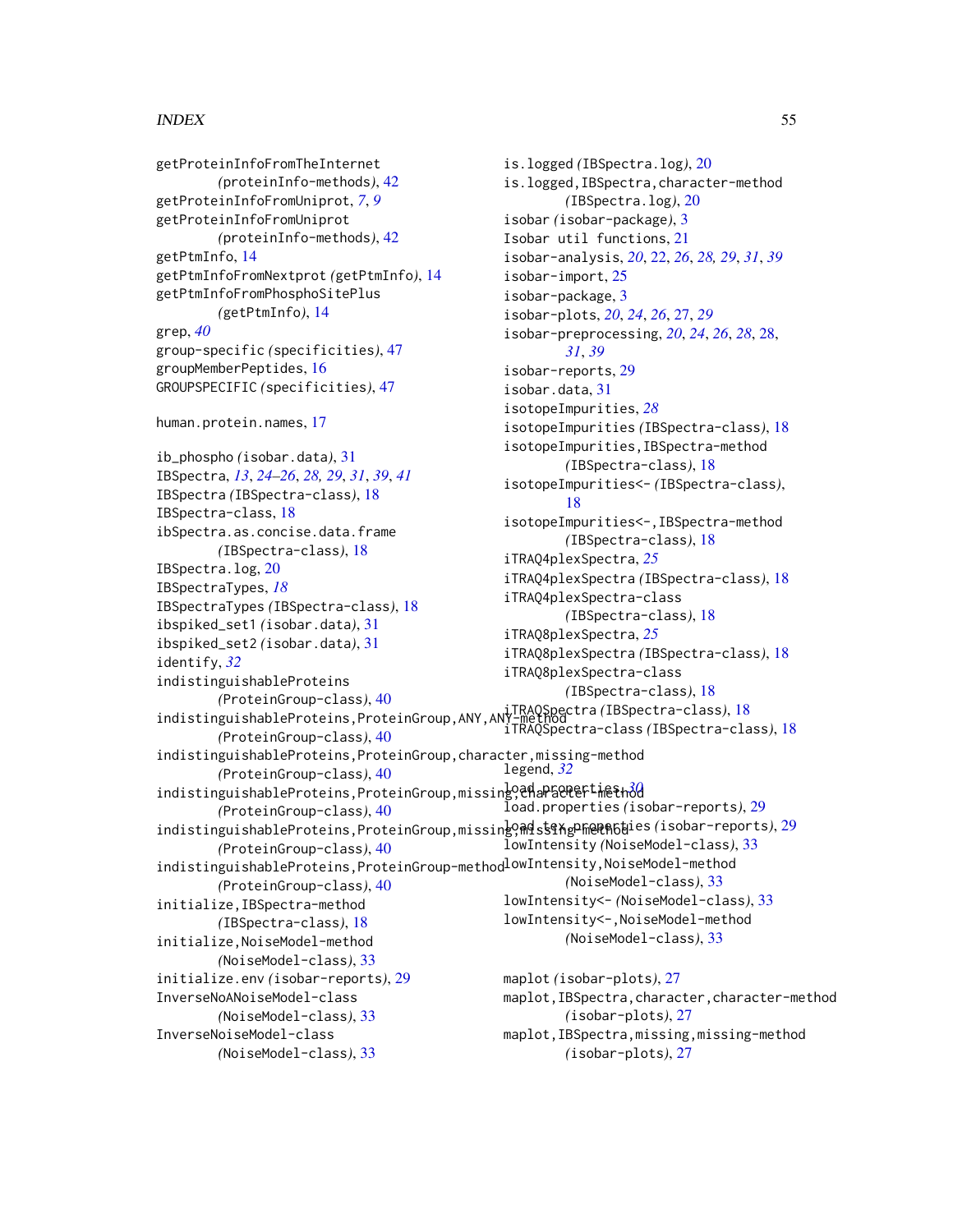maplot,missing,numeric,numeric-method *(*isobar-plots*)*, [27](#page-26-0) maplot.protein, [32](#page-31-0) maplot2 *(*isobar-plots*)*, [27](#page-26-0) maplot2,ANY,character,character-method *(*isobar-plots*)*, [27](#page-26-0) maplot2,list,character,character-method *(*isobar-plots*)*, [27](#page-26-0) MIAME, *[18](#page-17-0)* modif.site.count *(*observedKnownSites*)*, [35](#page-34-0) modif.sites *(*observedKnownSites*)*, [35](#page-34-0) modifs *(*isobar-reports*)*, [29](#page-28-0) MSnbase, *[19](#page-18-0)* MSnSet, *[19](#page-18-0)* my.protein.info *(*human.protein.names*)*, [17](#page-16-0)

n.observable.peptides *(*calculate.emPAI*)*, [8](#page-7-0) naRegion *(*NoiseModel-class*)*, [33](#page-32-0) naRegion,NoiseModel-method *(*NoiseModel-class*)*, [33](#page-32-0) naRegion<- *(*NoiseModel-class*)*, [33](#page-32-0) naRegion<-,NoiseModel-method *(*NoiseModel-class*)*, [33](#page-32-0) noise.model.hcd *(*isobar.data*)*, [31](#page-30-0) noiseFunction *(*NoiseModel-class*)*, [33](#page-32-0) noiseFunction,NoiseModel-method *(*NoiseModel-class*)*, [33](#page-32-0) NoiseModel *(*NoiseModel-class*)*, [33](#page-32-0) NoiseModel,IBSpectra-method *(*NoiseModel-class*)*, [33](#page-32-0) NoiseModel-class, [33](#page-32-0) Norm, *[11](#page-10-0)* normalize, *[20](#page-19-0)* normalize *(*isobar-preprocessing*)*, [28](#page-27-0) number.ranges, [34](#page-33-0)

```
observable.peptides, 8
observable.peptides (calculate.emPAI), 8
observedKnownSites, 35
OptionalParameter, 51
```
p.adjust, *[39](#page-38-0)* Parameter, *[51](#page-50-0)* parameter *(*NoiseModel-class*)*, [33](#page-32-0) parameter,NoiseModel-method *(*NoiseModel-class*)*, [33](#page-32-0)

Parameter-class *(*distr-methods*)*, [10](#page-9-0) parameter<- *(*NoiseModel-class*)*, [33](#page-32-0) parameter<-,NoiseModel-method *(*NoiseModel-class*)*, [33](#page-32-0) paste, *[43](#page-42-0)* paste0 *(*Isobar util functions*)*, [21](#page-20-0) peptide.count, [36](#page-35-0) peptideInfo *(*ProteinGroup-class*)*, [40](#page-39-0) peptideInfo,ProteinGroup-method *(*ProteinGroup-class*)*, [40](#page-39-0) peptideInfo-methods *(*ProteinGroup-class*)*, [40](#page-39-0) peptideNProtein *(*ProteinGroup-class*)*, [40](#page-39-0) peptideNProtein,ProteinGroup-method *(*ProteinGroup-class*)*, [40](#page-39-0) peptideRatios, *[6](#page-5-0)* peptideRatios *(*Protein and peptide ratio calculation and summarization*)*, [37](#page-36-0) peptideRatiosNotQuant *(*Protein and peptide ratio calculation and summarization*)*, [37](#page-36-0) peptides, *[36](#page-35-0)*, *[48](#page-47-0)* peptides *(*ProteinGroup-class*)*, [40](#page-39-0) peptides,ProteinGroup,character-method *(*ProteinGroup-class*)*, [40](#page-39-0) peptides,ProteinGroup,missing-method *(*ProteinGroup-class*)*, [40](#page-39-0) peptideSpecificity *(*ProteinGroup-class*)*, [40](#page-39-0) peptideSpecificity,ProteinGroup-method *(*ProteinGroup-class*)*, [40](#page-39-0) phenoData, *[19](#page-18-0)* plot, *[32](#page-31-0)* plot.default, *[32](#page-31-0)* plot.NoiseModel *(*NoiseModel-class*)*, [33](#page-32-0) plotRatio *(*isobar-plots*)*, [27](#page-26-0) plotRatio,IBSpectra,character,character,character-method *(*isobar-plots*)*, [27](#page-26-0) print\_classlabels\_tbl *(*isobar-reports*)*, [29](#page-28-0) print\_groupsize *(*isobar-reports*)*, [29](#page-28-0) print\_longtablehdr *(*isobar-reports*)*, [29](#page-28-0) print\_longtablehdr\_peptide *(*isobar-reports*)*, [29](#page-28-0) print\_protein\_grp\_info *(*isobar-reports*)*, [29](#page-28-0) print\_protein\_grp\_tbl *(*isobar-reports*)*,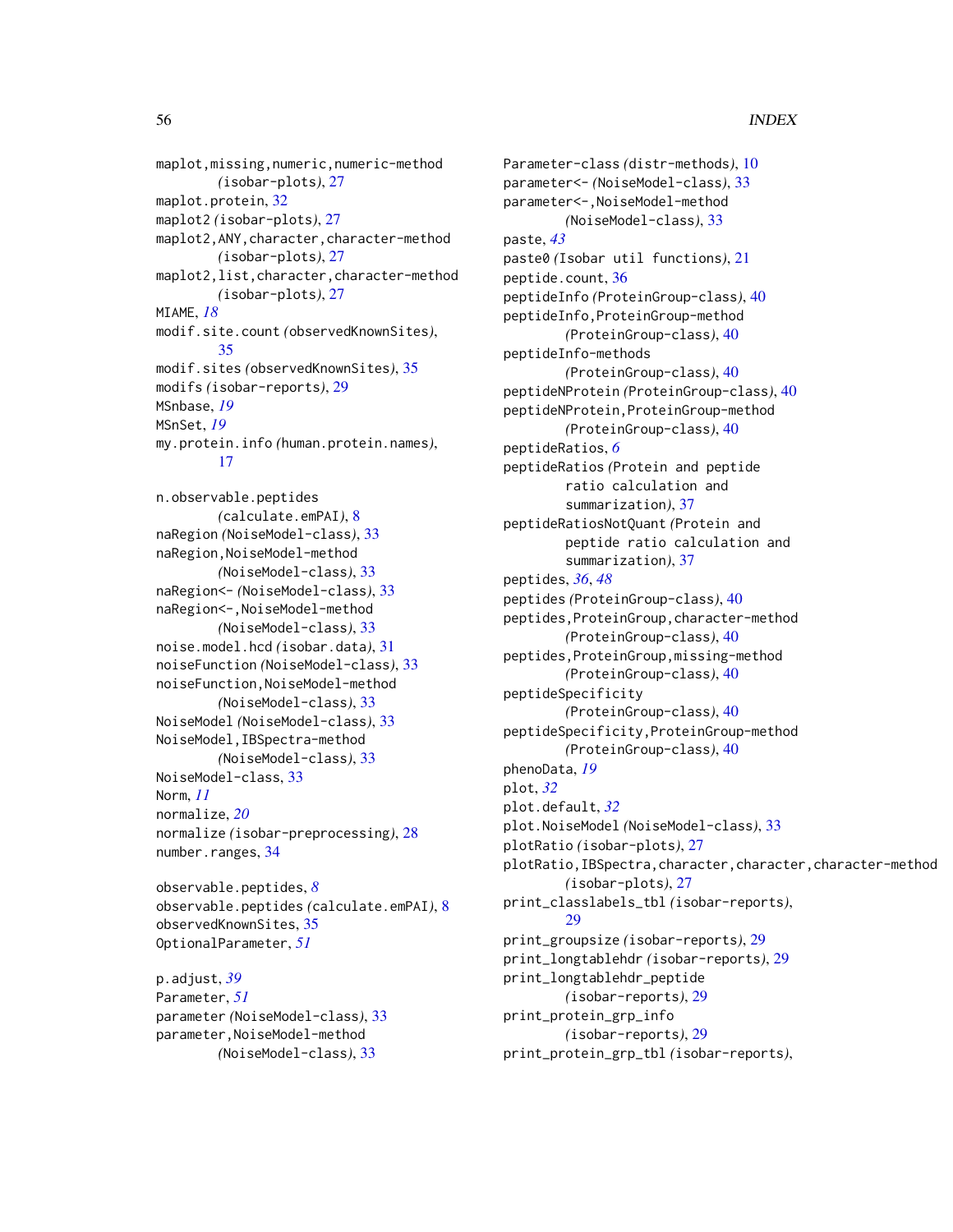## [29](#page-28-0)

print\_protein\_notquant\_tbl *(*isobar-reports*)*, [29](#page-28-0) print\_protein\_quant\_tbl *(*isobar-reports*)*, [29](#page-28-0) print\_sign\_proteins\_tbl *(*isobar-reports*)*, [29](#page-28-0) property *(*isobar-reports*)*, [29](#page-28-0) Protein and peptide ratio calculation and summarization, [37](#page-36-0) protein.ac *(*ProteinGroup-class*)*, [40](#page-39-0) protein.ac,ProteinGroup,character-method *(*ProteinGroup-class*)*, [40](#page-39-0) protein.ac,ProteinGroup,missing-method *(*ProteinGroup-class*)*, [40](#page-39-0) protein.g, *[43](#page-42-0)*, *[49](#page-48-0)* protein.g *(*ProteinGroup-class*)*, [40](#page-39-0) protein.g,ProteinGroup,character,character-methodeinRatios, [6](#page-5-0), [11](#page-10-0), [24](#page-23-0) *(*ProteinGroup-class*)*, [40](#page-39-0) protein.g,ProteinGroup,character-method *(*ProteinGroup-class*)*, [40](#page-39-0) proteinDescription *(*proteinNameAndDescription*)*, [44](#page-43-0) proteinGeneName *(*proteinNameAndDescription*)*, [44](#page-43-0) ProteinGroup, *[7](#page-6-0)*, *[9](#page-8-0)*, *[18](#page-17-0)*, *[20](#page-19-0)*, *[24](#page-23-0)*, *[26](#page-25-0)*, *[29](#page-28-0)*, *[36](#page-35-0)*, *[48](#page-47-0)* ProteinGroup *(*ProteinGroup-class*)*, [40](#page-39-0) proteinGroup *(*IBSpectra-class*)*, [18](#page-17-0) ProteinGroup,data.frame,missing-method *(*ProteinGroup-class*)*, [40](#page-39-0) ProteinGroup,data.frame,NULL-method *(*ProteinGroup-class*)*, [40](#page-39-0) ProteinGroup,data.frame,ProteinGroup-method *(*ProteinGroup-class*)*, [40](#page-39-0) proteinGroup,IBSpectra-method *(*IBSpectra-class*)*, [18](#page-17-0) ProteinGroup-class, [40](#page-39-0) proteinGroup.as.concise.data.frame *(*ProteinGroup-class*)*, [40](#page-39-0) proteinGroup<- *(*IBSpectra-class*)*, [18](#page-17-0) proteinGroup<-,IBSpectra-method *(*IBSpectra-class*)*, [18](#page-17-0) proteinGroupTable *(*ProteinGroup-class*)*, [40](#page-39-0) proteinGroupTable,ProteinGroup-method *(*ProteinGroup-class*)*, [40](#page-39-0) proteinID *(*proteinNameAndDescription*)*, [44](#page-43-0)

proteinInfo, *[7](#page-6-0)*, *[9](#page-8-0)* proteinInfo *(*proteinInfo-methods*)*, [42](#page-41-0) proteinInfo,ProteinGroup,character,missing-method *(*proteinInfo-methods*)*, [42](#page-41-0) proteinInfo,ProteinGroup,missing,character-method *(*proteinInfo-methods*)*, [42](#page-41-0) proteinInfo,ProteinGroup,missing,missing-method *(*proteinInfo-methods*)*, [42](#page-41-0) proteinInfo,ProteinGroup-method *(*proteinInfo-methods*)*, [42](#page-41-0) proteinInfo-methods, [42](#page-41-0) proteinInfo<- *(*proteinInfo-methods*)*, [42](#page-41-0) proteinInfo<-,ProteinGroup-method *(*proteinInfo-methods*)*, [42](#page-41-0) proteinInfoIsOnSpliceVariants *(*proteinInfo-methods*)*, [42](#page-41-0) proteinNameAndDescription, [44](#page-43-0) proteinRatios *(*Protein and peptide ratio calculation and summarization*)*, [37](#page-36-0) protGgdata *(*isobar-plots*)*, [27](#page-26-0) protGgdata,ANY,character,character-method *(*isobar-plots*)*, [27](#page-26-0) raplot *(*isobar-plots*)*, [27](#page-26-0) raplot,IBSpectra-method *(*isobar-plots*)*, [27](#page-26-0) ratiosReshapeWide, [45](#page-44-0) read.mzid *(*isobar-import*)*, [25](#page-24-0) readIBSpectra, *[13](#page-12-0)*, *[18,](#page-17-0) [19](#page-18-0)* readIBSpectra *(*isobar-import*)*, [25](#page-24-0) readIBSpectra,character,character,character-method *(*isobar-import*)*, [25](#page-24-0) readIBSpectra,character,character,missing-method *(*isobar-import*)*, [25](#page-24-0) readIBSpectra,character,character-method *(*isobar-import*)*, [25](#page-24-0) readIBSpectra,character,data.frame,character-method *(*isobar-import*)*, [25](#page-24-0) readIBSpectra,character,data.frame,missing-method *(*isobar-import*)*, [25](#page-24-0) readPhosphoRSOutput *(*getPhosphoRSProbabilities*)*, [12](#page-11-0) readProteinGroup *(*ProteinGroup-class*)*, [40](#page-39-0) readProteinGroup2 *(*ProteinGroup-class*)*, [40](#page-39-0) reporter-specific *(*specificities*)*, [47](#page-46-0)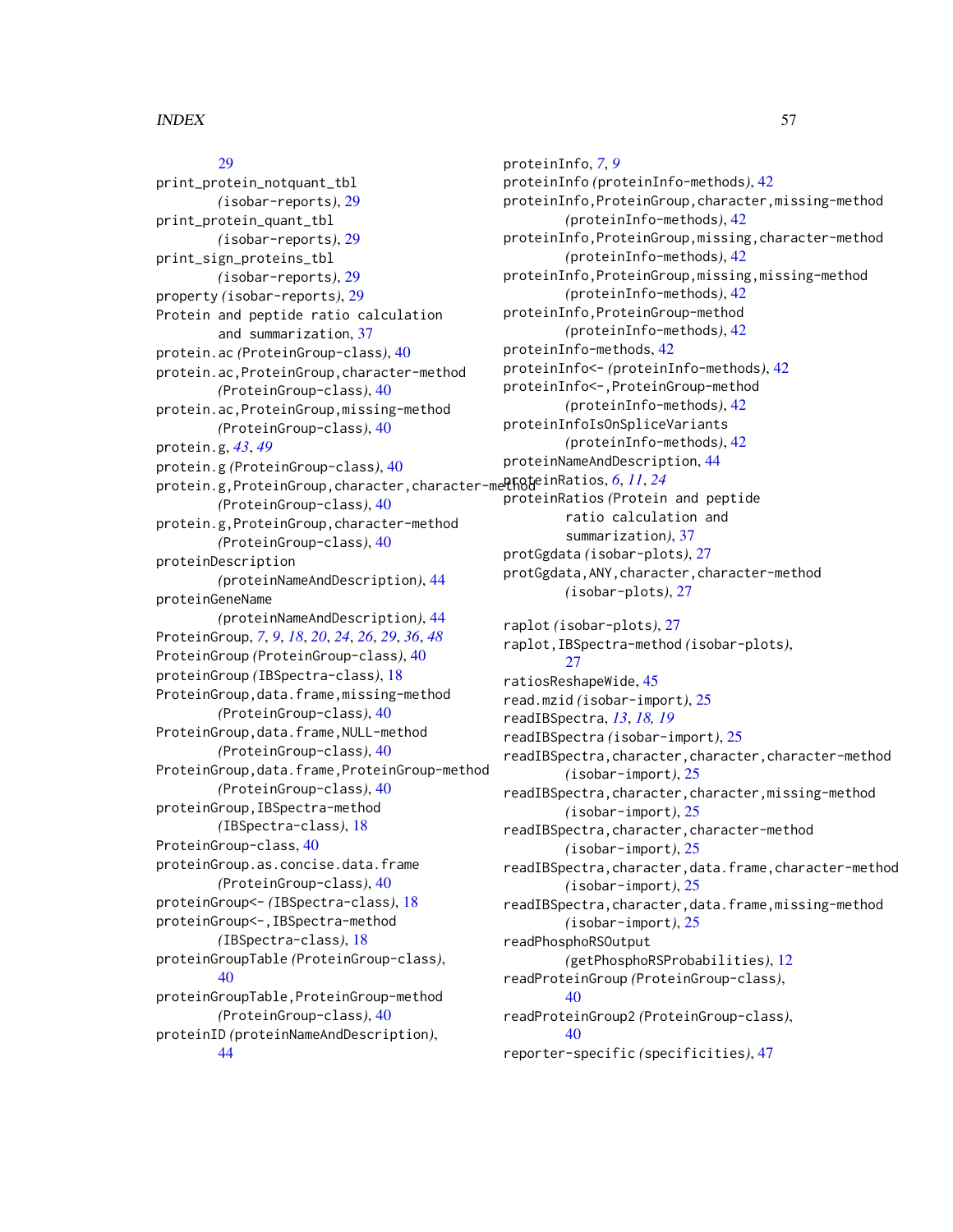reporter.protein *(*reporter.protein-methods*)*, [45](#page-44-0) reporter.protein,ProteinGroup,character-method shared.ratios, [46,](#page-45-0) *[47](#page-46-0) (*reporter.protein-methods*)*, [45](#page-44-0) reporter.protein-methods, [45](#page-44-0) reporterData *(*IBSpectra-class*)*, [18](#page-17-0) reporterData,IBSpectra-method *(*IBSpectra-class*)*, [18](#page-17-0) reporterData<- *(*IBSpectra-class*)*, [18](#page-17-0) reporterData<-,IBSpectra-method *(*IBSpectra-class*)*, [18](#page-17-0) reporterIntensities, *[18](#page-17-0)* reporterIntensities *(*IBSpectra-class*)*, [18](#page-17-0) reporterIntensities,IBSpectra-method *(*IBSpectra-class*)*, [18](#page-17-0) reporterIntensities<- *(*IBSpectra-class*)*, [18](#page-17-0) reporterIntensities<-,IBSpectra-method *(*IBSpectra-class*)*, [18](#page-17-0) reporterIntensityPlot *(*isobar-plots*)*, [27](#page-26-0) reporterIntensityPlot,IBSpectra-method *(*isobar-plots*)*, [27](#page-26-0) reporterIntensityPlot-methods *(*isobar-plots*)*, [27](#page-26-0) reporterMasses, *[18](#page-17-0)* reporterMasses *(*IBSpectra-class*)*, [18](#page-17-0) reporterMasses,IBSpectra-method *(*IBSpectra-class*)*, [18](#page-17-0) reporterMasses<- *(*IBSpectra-class*)*, [18](#page-17-0) reporterMasses<-,IBSpectra-method *(*IBSpectra-class*)*, [18](#page-17-0) reporterMassPrecision *(*isobar-plots*)*, [27](#page-26-0) reporterMassPrecision,IBSpectra,logical-method stddev *(*NoiseModel-class*)*, [33](#page-32-0) *(*isobar-plots*)*, [27](#page-26-0) reporterMassPrecision,IBSpectra,missing-method *(*isobar-plots*)*, [27](#page-26-0) reporterProteins *(*ProteinGroup-class*)*, [40](#page-39-0) reporterProteins,ProteinGroup-method *(*ProteinGroup-class*)*, [40](#page-39-0) REPORTERSPECIFIC *(*specificities*)*, [47](#page-46-0) reporterTagMasses *(*IBSpectra-class*)*, [18](#page-17-0) reporterTagMasses,IBSpectra-method *(*IBSpectra-class*)*, [18](#page-17-0) reporterTagNames *(*IBSpectra-class*)*, [18](#page-17-0) reporterTagNames,IBSpectra-method *(*IBSpectra-class*)*, [18](#page-17-0)

sanitize, [46](#page-45-0) sequence.coverage *(*peptide.count*)*, [36](#page-35-0) shared.ratios.sign, *[47](#page-46-0)*, [47](#page-46-0) show,IBSpectra-method *(*IBSpectra-class*)*, [18](#page-17-0) show,NoiseModel-method *(*NoiseModel-class*)*, [33](#page-32-0) show,ProteinGroup-method *(*ProteinGroup-class*)*, [40](#page-39-0) SPECIFICITIES *(*specificities*)*, [47](#page-46-0) specificities, *[23](#page-22-0)*, [47,](#page-46-0) *[49](#page-48-0)* spectra.count, *[48](#page-47-0)* spectra.count *(*peptide.count*)*, [36](#page-35-0) spectra.count2, [48](#page-47-0) spectrumSel, *[49](#page-48-0)* spectrumSel *(*IBSpectra-class*)*, [18](#page-17-0) spectrumSel,IBSpectra,character,missing-method *(*IBSpectra-class*)*, [18](#page-17-0) spectrumSel, IBSpectra, data.frame, missing-method *(*IBSpectra-class*)*, [18](#page-17-0) spectrumSel,IBSpectra,matrix,missing-method *(*IBSpectra-class*)*, [18](#page-17-0) spectrumSel,IBSpectra,missing,character-method *(*IBSpectra-class*)*, [18](#page-17-0) spectrumSel,IBSpectra,missing,missing-method *(*IBSpectra-class*)*, [18](#page-17-0) spectrumTitles *(*IBSpectra-class*)*, [18](#page-17-0) spectrumTitles,IBSpectra-method *(*IBSpectra-class*)*, [18](#page-17-0) spectrumToPeptide *(*ProteinGroup-class*)*, [40](#page-39-0) spectrumToPeptide,ProteinGroup-method *(*ProteinGroup-class*)*, [40](#page-39-0) stddev,NoiseModel-method *(*NoiseModel-class*)*, [33](#page-32-0) subsetIBSpectra, *[19](#page-18-0)*, [49](#page-48-0) subtractAdditiveNoise *(*isobar-preprocessing*)*, [28](#page-27-0) subtractAdditiveNoise,IBSpectra-method *(*isobar-preprocessing*)*, [28](#page-27-0) summarize.ratios *(*Protein and peptide ratio calculation and summarization*)*, [37](#page-36-0) summary.ProteinGroup *(*ProteinGroup-class*)*, [40](#page-39-0)

testPdflatex *(*isobar-reports*)*, [29](#page-28-0)